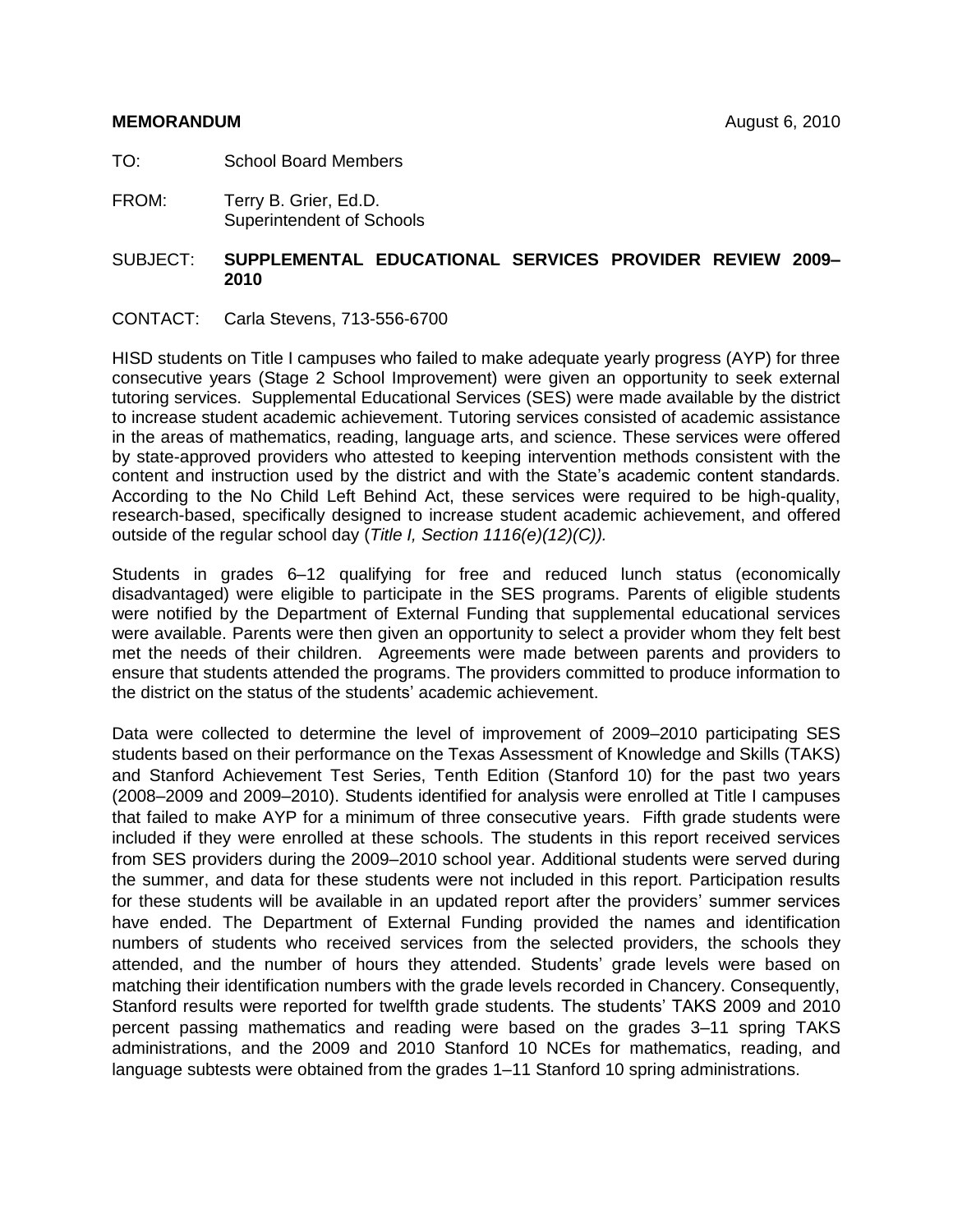Providers' and schools' grade level performance on TAKS and Stanford 10, the differences from 2009 to 2010, the number of students served, and the average number of provider service hours were identified. Providers and schools were ranked based on the number of occurrences of positive gains in each test performance category, by grade levels. The leading providers and schools had the most occurrences by grade level and in each category.

**Table 1** provides a summary of the leading SES providers and schools. The providers with the most leading outcomes were Educator Resources, Jet Learning Laboratory, Inc., Leaps and Bonds Tutorial Center, Tutors with Computers, and Wonder-Space Mobile. Of the five, Wonder-Space Mobile had the greatest number of leading outcomes and academic progress in TAKS and Stanford categories, 21. In contrast, Educator Resources and Leaps and Bonds Tutorial Center had 18 leading outcomes based on test differences. The schools with the most leading outcomes were Richard Dowling Middle School; Robert E. Lee, James Madison, Sharpstown high schools; and Pro-Vision School. These five schools had 12 leading outcomes in TAKS and Stanford 10 differences. The number of service hours did not appear to be related to the gains demonstrated by the students served by the providers or the schools.

The students' outcomes from all the SES providers are presented in **Table 2**. The providers are listed alphabetically and the information includes the number served, the average number of provider service hours for students, the 2009 and 2010 TAKS and Stanford 10 performance of the participating students, and the TAKS and Stanford 10 performance differences from 2009 to 2010. **Table 3** includes the same types of data for the schools whose students were receiving provider services. The number of economically disadvantaged students enrolled at each school is also included. The number of participating students was lower than the number of economically disadvantaged students on each campus who qualified for the services. Currently, during the 2009–2010 school year, 27 percent of the eligible economically disadvantaged students where served.

**Table 4** provides a cross-tabulation of the numbers of students participating in the providers' programs and the schools that they attended. Wonder-Space achieved the most leading academic outcomes while Tutors with Computers served the highest number of students, 1,173. Leading providers serving students among the leading schools listed in Table 1 were:

- Educator Resources (Chavez, N=45; Dowling, N=14; and Madison, N=1)
- Jet Learning Laboratory, Inc. (Dowling, N=55; Lee, N=3; Madison, N=60; and Sharpstown, N=22)
- Leaps and Bounds Tutorial Center (None)
- Tutors with Computers (Dowling, N=111; Lee, N=62; Madison, N=141; Pro-Vision, N=8; and Sharpstown, N=53)
- Wonder-Space Mobile (Dowling, N=3; Madison, N=3; Pro-Vision, N=1; and Sharpstown,  $N=1$ )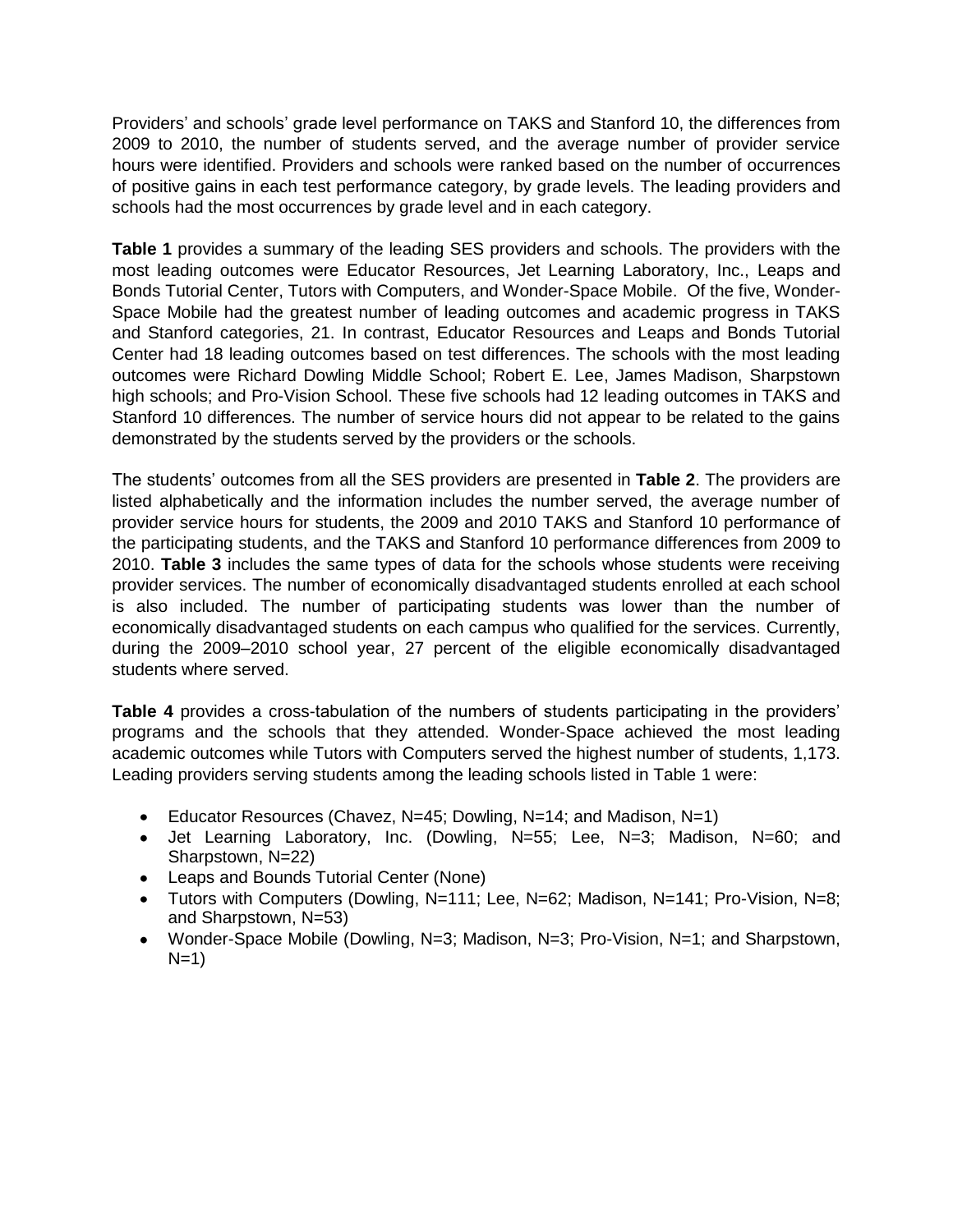Should you have any further questions, please contact my office or Carla Stevens in the Research and Accountability Department at (713) 556-6700.

Tung B. Quince TBG

**Attachments** 

cc: Superintendent's Direct Reports Chief School Officers School Improvement Officers Noelia Garza Martha Salazar-Zamora Tracy Weeden Pamela Evans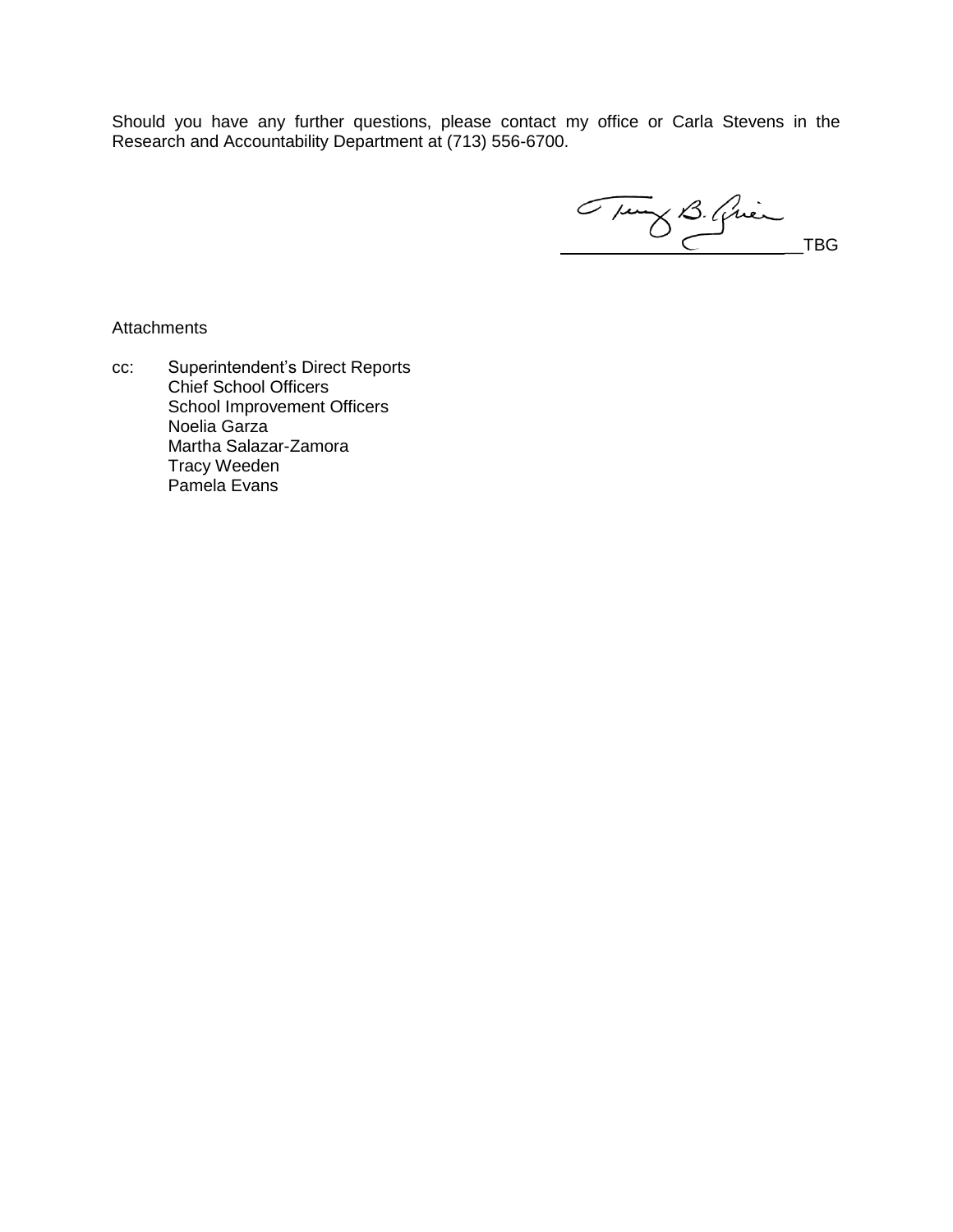**Table 1 HISD Leading Supplemental Educational Services Providers and Schools 2009-2010**

|                               |                |                | Average        |                      |                    |              |               | <b>TAKS % Met Standard</b> |                |                |                    |                      |          |                  |                             |               |                  |                     | <b>Stanford 10-Mean NCEs</b> |                   |                |          |                |                      |
|-------------------------------|----------------|----------------|----------------|----------------------|--------------------|--------------|---------------|----------------------------|----------------|----------------|--------------------|----------------------|----------|------------------|-----------------------------|---------------|------------------|---------------------|------------------------------|-------------------|----------------|----------|----------------|----------------------|
| Provider                      | Gr.            | N Served       | Provider       |                      | <b>Math</b>        |              |               | <b>Reading/ELA</b>         |                |                | <b>Science</b>     |                      |          | <b>Math</b>      |                             |               | Reading          |                     |                              | Language          |                |          | <b>Science</b> |                      |
|                               |                |                | <b>Service</b> |                      |                    |              |               |                            |                |                |                    |                      |          |                  |                             |               |                  |                     |                              |                   |                |          |                |                      |
|                               |                |                | <b>Hours</b>   | 2009                 | 2010               | <b>Diff</b>  | 2009          | 2010                       | <b>Diff</b>    | 2009           | 2010               | <b>Diff</b>          | 2009     | 2010             | Diff                        | 2009          | 2010             | Diff                | 2009                         | 2010              | <b>Diff</b>    | 2009     | 2010           | Diff                 |
| <b>Educator Resources</b>     | 6              | 8              |                | $\Omega$             | 63                 | 63           | 50            | 88                         | 38             | 57             |                    |                      | 52       | 39               | $-13$                       | 39            | 34               | $-5$                | 36                           | 38                | $\mathbf{2}$   | 37       | 44             | $\overline{7}$       |
|                               | $\overline{7}$ | 5              |                | 20                   | 60<br>$\star$      | 40           | 80<br>$\star$ | 60<br>$\star$              | $-20$          |                |                    |                      | 37       | 47<br>$\star$    | 10                          | 36<br>$\star$ | 29<br>$\star$    | $-7$                | 34                           | 35                | $\mathbf{1}$   | 39       | 33             | -6                   |
|                               | 8              | $\overline{2}$ |                |                      |                    |              |               |                            |                |                |                    |                      |          |                  |                             |               |                  |                     |                              | $\star$           |                | $\star$  | $\star$        |                      |
|                               | 9              | 66             |                | 0                    | 51                 | 51           | 79            | 79                         | 0              | 52             |                    |                      | 45       | 47               | $\overline{2}$              | 39            | 39               | 0                   | 38                           | 41                | $\mathbf{3}$   | 48       | 42             | -6                   |
|                               | 10             | 24             |                | 53                   | 70                 | 17           | 65            | 75                         | 10             | $\ddagger$     | 63                 |                      | 57       | 48               | -9                          | 39            | 36               | -3                  | 44                           | 40                | $-4$           | 47       | 40             | $-7$                 |
|                               | 11<br>12       | 33             |                | 71<br>71             | 79<br>$\mathsf{t}$ | 8            | 75<br>88      | 82<br>$\ddagger$           | $\overline{7}$ | 57<br>71       | 89<br>$\ddagger$   | 32                   | 52<br>46 | 48<br>$\ddagger$ | $-4$                        | 42<br>49      | 43<br>$\ddagger$ | $\mathbf{1}$        | 42<br>51                     | 44<br>$\mathbf t$ | $\overline{2}$ | 44<br>49 | 49             | 5                    |
| Total                         |                | 19<br>157      | 17             |                      |                    |              |               |                            |                |                |                    |                      |          |                  |                             |               |                  |                     |                              |                   |                |          | $^\mathrm{+}$  |                      |
| Jet Learning Laboratory, Inc. | 6              | 5              |                | $\mathbf 0$          | 60                 | 60           | 60            | 80                         | 20             | $\star$        | $\ddagger$         |                      | $\star$  | $\star$          |                             | $\star$       | $\star$          |                     | $\star$                      | $\star$           |                | $\star$  | $\star$        |                      |
|                               | $\overline{7}$ | 26             |                | 85                   | 81                 | -4           | 95            | 100                        |                |                |                    |                      |          | 53               | $\mathbf{1}$                |               | 48               | $\mathbf{3}$        | 53                           |                   | 0              |          | 54             | $\sqrt{5}$           |
|                               | 8              | 26             |                | 64                   | 65                 | $\mathbf{1}$ | 91            | 91                         | 5<br>0         | $\ddagger$     | $\mathsf{t}$<br>62 |                      | 52<br>46 | 47               | $\overline{1}$              | 45<br>45      | 45               | $\mathbf 0$         | 51                           | 53<br>47          | $-4$           | 49<br>51 | 49             | $-2$                 |
|                               | 9              | 123            |                | $\overline{2}$       | 38                 | 36           | 67            | 69                         | $\mathbf{2}$   | 35             | $\star$            |                      | 39       | 48               | 9                           | 34            | 39               | 5                   | 39                           | 36                | -3             | 43       | 42             | $-1$                 |
|                               | 10             | 171            |                | 30                   | 46                 | 16           | 68            | 71                         | $\mathbf{3}$   | $\star$        | 45                 |                      | 48       | 47               | $-1$                        | 34            | 35               | $\mathbf{1}$        | 36                           | 35                | $-1$           | 42       | 39             | $-3$                 |
|                               | 11             | 82             |                | 51                   | 85                 | 34           | 86            | 86                         | $\Omega$       | 41             | 86                 | 45                   | 44       | 40               | $-4$                        | 44            | 43               | $-1$                | 39                           | 41                | $\overline{2}$ | 40       | 45             | $5\phantom{.0}$      |
|                               | 12             | 51             |                | 75                   | $\ddagger$         |              | 80            | $\ddagger$                 |                | 82             | $\ddagger$         |                      | 51       | $\star$          |                             | 47            | $\star$          |                     | 44                           | $\star$           |                | 48       | $\star$        |                      |
| Total                         |                | 484            | 67             |                      |                    |              |               |                            |                |                |                    |                      |          |                  |                             |               |                  |                     |                              |                   |                |          |                |                      |
| Leaps and Bounds Tutorial     | 6              | $\overline{7}$ |                | 0                    | 71                 | 71           | 50            | 71                         | 21             | 86             | $\ddagger$         |                      | 49       | 54               | 5                           | 33            | 36               | $\mathbf{3}$        | 44                           | 30                | $-14$          | 48       | 50             | $\overline{2}$       |
| Center                        | $\overline{7}$ | 4              |                | $\star$              | $\star$            |              | $\star$       | $\star$                    |                |                | $\mathsf{t}$       |                      | $\star$  | $\star$          |                             | $\star$       | $^\star$         |                     |                              | $\star$           |                | $\star$  | $\star$        |                      |
|                               | 8              | 5              |                | 40                   | 40                 | 0            | 20            | 80                         | 60             |                | 40                 |                      | 44       | 43               | -1                          | 35            | 30               | -5                  |                              | 35                |                | 42       | 48             | 6                    |
|                               | 9              | 24             |                | 0                    | 52                 | 52           | 89            | 90                         | $\mathbf{1}$   | 56             | $\mathsf{t}$       |                      | 47       | 52               | $\sqrt{5}$                  | 40            | 43               | $\mathbf{3}$        | 41                           | 43                | $\overline{2}$ | 47       | 48             | $\mathbf{1}$         |
|                               | 10             | 8              |                | 43                   | 33                 | $-10$        | 86            | 89                         | $\mathbf{3}$   |                | 25                 |                      | 53       | 50               | $-3$                        | 41            | 37               | $-4$                | 39                           | 39                | 0              | 46       | 38             | -8                   |
|                               | 11             | 16             |                | 50                   | 93                 | 43           | 64            | 86                         | 22             | 43             | 93                 | 50                   | 55       | 53               | $-2$                        | 49            | 48               | $-1$                | 42                           | 40                | $-2$           | 48       | 50             | $\mathbf{2}$         |
|                               | 12             | 8              |                | 80                   | $\ddagger$         |              | 100           | $\ddagger$                 |                | 80             | $\ddagger$         |                      | $\star$  | $\ddagger$       |                             | $\star$       | $\ddagger$       |                     | 41                           | $\ddagger$        |                | 40       | t              |                      |
| Total                         |                | 72             | 8              |                      |                    |              |               |                            |                |                |                    |                      |          |                  |                             |               |                  |                     |                              |                   |                |          |                |                      |
| <b>Tutors with Computers</b>  | 5              | 3              |                | $\star$              | $\star$            |              | $\star$       | $\star$                    |                | $\star$        |                    |                      | $\star$  | $\star$          |                             | $\star$       | $\star$          |                     | $\star$                      | $\star$           |                | $\star$  | $\star$        |                      |
|                               | 6              | 79             |                | 0                    | 74                 | 74           | 63            | 81                         | 18             | 79<br>$^\star$ | $\star$            |                      | 49       | 46               | $-3$                        | 41            | 38               | $-3$                | 44                           | 46                | $\overline{2}$ | 49       | 47             | $-2$                 |
|                               | $\overline{7}$ | 60             |                | 45                   | 67                 | 22           | 77            | 71                         | -6             | $^{\ast}$      |                    |                      | 42       | 43               | $\overline{1}$              | 37            | 35               | $-2$                | 40                           | 41                | $\mathbf{1}$   | 40       | 40             | 0                    |
|                               | 8<br>9         | 70<br>358      |                | 60<br>$\overline{2}$ | 51<br>50           | -9           | 71            | 83<br>79                   | 12<br>11       | 46             | 57<br>40           |                      | 43       | 46<br>48         | $\mathbf{3}$<br>$\mathbf 0$ | 42<br>39      | 41<br>39         | $-1$<br>$\mathbf 0$ | 43                           | 40<br>38          | -3<br>-3       | 48       | 49<br>43       | $\mathbf{1}$<br>$-3$ |
|                               | 10             | 264            |                | 45                   | 49                 | 48<br>4      | 68<br>77      | 76                         | $-1$           | 42             | 44                 | -6<br>$\overline{2}$ | 48<br>52 | 47               | -5                          | 42            | 38               | $-4$                | 41<br>42                     | 39                | -3             | 46<br>46 | 42             | $-4$                 |
|                               | 11             | 197            |                | 53                   | 78                 | 25           | 78            | 85                         | $\overline{7}$ | 44             | 85                 | 41                   | 46       | 46               | $\Omega$                    | 44            | 47               | $\mathbf{3}$        | 42                           | 45                | $\overline{3}$ | 46       | 51             | $5\phantom{.0}$      |
|                               | 12             | 142            |                | 69                   |                    |              | 88            | $\ddot{}$                  |                | 76             |                    |                      | 44       | $\ddagger$       |                             | 47            | $\ddagger$       |                     | 45                           |                   |                | 45       | t              |                      |
| Total                         |                | 1,173          | 8              |                      |                    |              |               |                            |                |                |                    |                      |          |                  |                             |               |                  |                     |                              |                   |                |          |                |                      |

**Research and Accountability 1**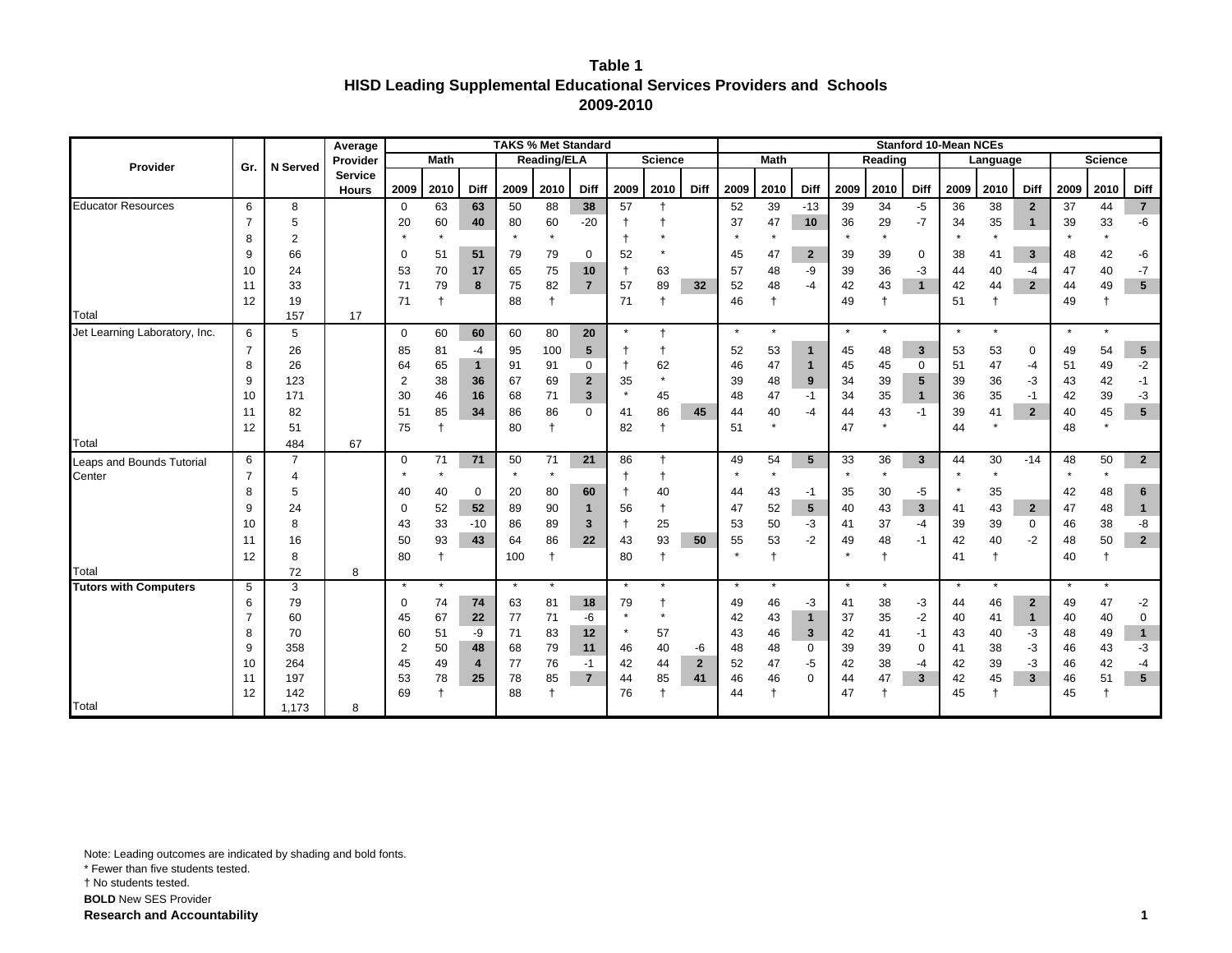| Table 1                                                               |  |
|-----------------------------------------------------------------------|--|
| HISD Leading Supplemental Educational Services Providers and  Schools |  |
| 2009-2010                                                             |  |

|                            |            |          | Average        |      |      |             |      | <b>TAKS % Met Standard</b> |             |      |                |             |      |      |      |      |         |             | <b>Stanford 10-Mean NCEs</b> |          |             |      |                |             |
|----------------------------|------------|----------|----------------|------|------|-------------|------|----------------------------|-------------|------|----------------|-------------|------|------|------|------|---------|-------------|------------------------------|----------|-------------|------|----------------|-------------|
| <b>Provider</b>            | Gr.        | N Served | Provider       |      | Math |             |      | <b>Reading/ELA</b>         |             |      | <b>Science</b> |             |      | Math |      |      | Reading |             |                              | Language |             |      | <b>Science</b> |             |
|                            |            |          | <b>Service</b> |      |      |             |      |                            |             |      |                |             |      |      |      |      |         |             |                              |          |             |      |                |             |
|                            |            |          | Hours          | 2009 | 2010 | <b>Diff</b> | 2009 | 2010                       | <b>Diff</b> | 2009 | 2010           | <b>Diff</b> | 2009 | 2010 | Diff | 2009 | 2010    | <b>Diff</b> | 2009                         | 2010     | <b>Diff</b> | 2009 | 2010           | <b>Diff</b> |
| <b>Wonder-Space Mobile</b> | $\sqrt{2}$ |          |                |      | 80   |             |      | 100                        |             |      |                |             | 42   | 46   |      | 33   | 30      | -3          | 37                           | 29       | -8          | 44   | 39             | $-5$        |
|                            |            | 12       |                | 60   | 70   | 10          | 90   | 90                         |             |      |                |             | 49   | 51   |      | 35   | 38      | 3           | 43                           | 41       | $-2$        | 43   | 44             |             |
|                            |            | 13       |                | 55   | 70   | 15          | 73   | 80                         |             |      | 50             |             | 44   | 49   |      | 32   | 37      | 5           | 39                           | 44       | 5           | 42   | 54             | 12          |
|                            |            | 79       |                |      | 50   | 47          | 68   | 72                         |             | 48   |                |             | 42   | 46   |      | 35   | 37      | £.          |                              | 37       | 0           | 46   | 42             | -4          |
|                            | 10         | 40       |                | 63   | 60   | -3          | 81   | 80                         | ÷           |      | 51             |             | 48   | 47   |      | 42   | 43      |             | 42                           | 38       | -4          | 43   | 44             |             |
|                            |            | 32       |                | -54  | 70   | 16          |      | 81                         |             | 28   | 74             | 46          | 49   | 46   | -3   | 42   | 40      | $-2$        | 40                           | 38       | $-2$        | 43   | 47             |             |
|                            | 12         | 40       |                | 80   |      |             | 86   |                            |             | 71   |                |             | 50   |      |      | 47   |         |             | 44                           |          |             | 49   |                |             |
| Total                      |            | 223      |                |      |      |             |      |                            |             |      |                |             |      |      |      |      |         |             |                              |          |             |      |                |             |

Note: Leading outcomes are indicated by shading and bold fonts. \* Fewer than five students tested. † No students tested. **BOLD** New SES Provider **Research and Accountability 2**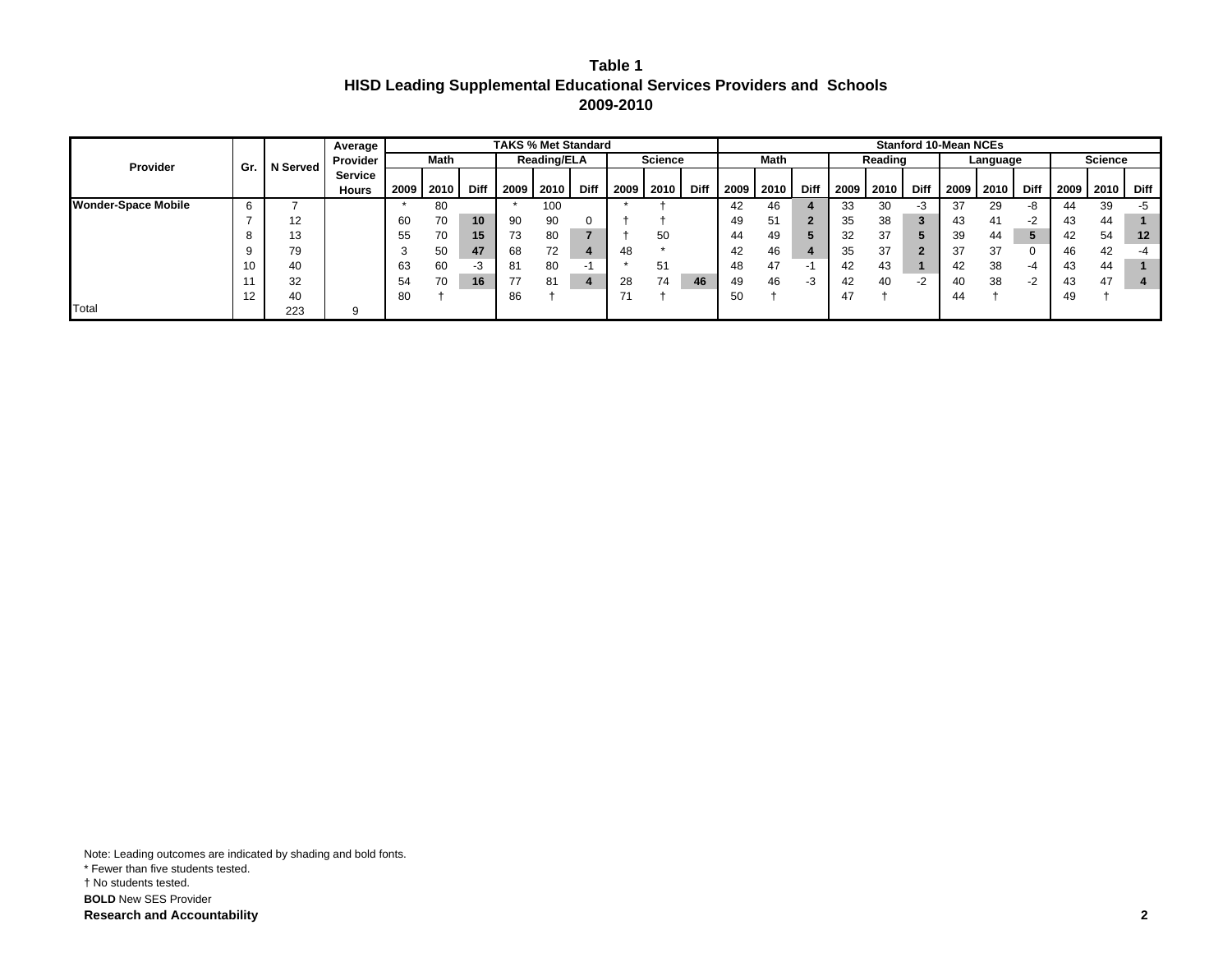| Table 1                                                               |  |
|-----------------------------------------------------------------------|--|
| HISD Leading Supplemental Educational Services Providers and  Schools |  |
| 2009-2010                                                             |  |

|                            |    | N Econ.                            |             | Average                    |         |             |                |      | <b>TAKS % Met Standard</b> |                |             |                |      |      |                |                |      |         |                         | <b>Stanford 10-Mean NCEs</b> |          |              |      |                |                         |
|----------------------------|----|------------------------------------|-------------|----------------------------|---------|-------------|----------------|------|----------------------------|----------------|-------------|----------------|------|------|----------------|----------------|------|---------|-------------------------|------------------------------|----------|--------------|------|----------------|-------------------------|
| School                     | Gr | Disady.<br><b>Enrolled</b><br>2010 | N Served    | Provider<br><b>Service</b> |         | <b>Math</b> |                |      | <b>Reading/ELA</b>         |                |             | <b>Science</b> |      |      | <b>Math</b>    |                |      | Reading |                         |                              | Language |              |      | <b>Science</b> |                         |
|                            |    |                                    |             | <b>Hours</b>               | 2009    | 2010        | Diff           | 2009 | 2010                       | <b>Diff</b>    | 2009        | 2010           | Diff | 2009 | 2010           | <b>Diff</b>    | 2009 | 2010    | Diff                    | 2009                         | 2010     | <b>Diff</b>  | 2009 | 2010           | Diff                    |
| Dowling Middle School      | 5  |                                    | $\mathbf 1$ |                            | $\star$ | $\star$     |                |      |                            |                |             |                |      |      |                |                |      |         |                         |                              |          |              |      |                |                         |
|                            | 6  | 487                                | 130         |                            |         | 55          | 54             | 63   | 80                         | 17             | 73          |                |      | 49   | 43             | -6             | 41   | 37      | -4                      | 44                           | 43       | -1           | 47   | 48             | $\overline{1}$          |
|                            |    | 462                                | 115         |                            | 61      | 68          | $\overline{7}$ | 83   | 84                         |                |             |                |      | 44   | 48             | 4              | 39   | 40      | $\mathbf{1}$            | 44                           | 44       | 0            | 47   | 45             | $-2$                    |
|                            | 8  | 483                                | 128         |                            | 56      | 63          | $\overline{7}$ | 68   | 79                         | 11             | $\mathbf 0$ | 57             | 57   | 42   | 48             | 6              | 42   | 44      | $\mathbf{2}$            | 46                           | 43       | $-3$         | 50   | 49             | $-1$                    |
| Total                      |    | 1,432                              | 374         | 18                         |         |             |                |      |                            |                |             |                |      |      |                |                |      |         |                         |                              |          |              |      |                |                         |
| Lee High School            | 9  | 750                                | 167         |                            | 5       | 60          | 55             | 83   | 78                         | $-5$           | 67          | $\star$        |      | 47   | 49             | $\overline{2}$ | 36   | 37      |                         | 37                           | 37       | $\mathbf 0$  | 46   | 46             | $\mathbf 0$             |
|                            | 10 | 474                                | 112         |                            | 39      | 57          | 18             | 62   | 74                         | 12             | 11          | 59             | 48   | 49   | 45             | -4             | 31   | 32      | $\overline{1}$          | 33                           | 33       |              | 43   | 40             | $-3$                    |
|                            | 11 | 363                                | 68          |                            | 49      | 78          | 29             | 64   | 85                         | 21             | 39          | 83             | 44   | 45   | 45             | $\mathbf 0$    | 41   | 40      | $-1$                    | 38                           | 41       | $\mathbf{3}$ | 45   | 49             | $\overline{\mathbf{4}}$ |
|                            | 12 | 304                                | 30          |                            | 65      |             |                | 74   |                            |                | 86          | $\overline{1}$ |      | 50   | $\overline{1}$ |                | 45   |         |                         | 45                           |          |              | 44   |                |                         |
| Total                      |    | 1,891                              | 377         | 30                         |         |             |                |      |                            |                |             |                |      |      |                |                |      |         |                         |                              |          |              |      |                |                         |
| <b>Madison High School</b> | 9  | 751                                | 132         |                            |         | 42          | 41             | 69   | 78                         | 9              | 42          | $\star$        |      | 45   | 48             | $\mathbf{3}$   | 40   | 41      | $\mathbf{1}$            | 43                           | 40       | $-3$         | 46   | 43             | $-3$                    |
|                            | 10 | 577                                | 137         |                            | 45      | 51          | 6              | 78   | 79                         |                | 50          | 47             | -3   | 53   | 46             | $-7$           | 44   | 39      | $-5$                    | 47                           | 42       | $-5$         | 47   | 43             | $-4$                    |
|                            | 11 | 539                                | 119         |                            | 46      | 79          | 33             | 72   | 92                         | 20             | 45          | 80             | 35   | 45   | 43             | $-2$           | 43   | 45      | $\overline{2}$          | 41                           | 42       | $\mathbf{1}$ | 45   | 49             | $\overline{\mathbf{4}}$ |
|                            | 12 | 422                                | 69          |                            | 77      |             |                | 80   |                            |                | 88          | $\ddot{}$      |      | 45   |                |                | 48   |         |                         | 48                           |          |              | 45   |                |                         |
| Total                      |    | 2,289                              | 457         | 35                         |         |             |                |      |                            |                |             |                |      |      |                |                |      |         |                         |                              |          |              |      |                |                         |
| <b>Pro-Vision School</b>   | 5  | 11                                 | 8           |                            | 25      | 38          | 13             | 50   | 38                         | $-12$          |             | 38             |      | 47   | 29             | $-18$          | 47   | 32      | $-15$                   | 42                           | 32       | $-10$        | 46   | 27             | $-19$                   |
|                            | 6  | 62                                 | 33          |                            | -0      | 54          | 54             | 51   | 54                         | $\mathbf{3}$   | 58          |                |      | 44   | 36             | -8             | 41   | 33      | -8                      | 38                           | 35       | -3           | 43   | 41             | $-2$                    |
|                            |    | 44                                 | 24          |                            | 35      | 48          | 13             | 70   | 48                         | $-22$          |             |                |      | 32   | 35             | 3              | 26   | 32      | 6                       | 27                           | 29       | $\mathbf{2}$ | 32   | 31             | $-1$                    |
|                            | 8  | 38                                 | 12          |                            | 50      | 45          | $-5$           | 80   | 82                         | $\overline{2}$ |             | 45             |      | 35   | 42             | $\overline{7}$ | 40   | 43      | $\overline{\mathbf{3}}$ | 37                           | 45       | 8            | 50   | 51             | $\mathbf{1}$            |
| Total                      |    | 155                                | 77          | 41                         |         |             |                |      |                            |                |             |                |      |      |                |                |      |         |                         |                              |          |              |      |                |                         |
| Sharpstown High School     | 9  | 388                                | 120         |                            | 3       | 68          | 65             | 74   | 79                         | 5              | 49          | $\ddagger$     |      | 49   | 50             | 1              | 39   | 37      | $-2$                    | 41                           | 38       | $-3$         | 46   | 43             | $-3$                    |
|                            | 10 | 356                                | 116         |                            | 57      | 68          | 11             | 78   | 82                         | $\overline{4}$ | 20          | 69             | 49   | 55   | 51             | $-4$           | 38   | 35      | $-3$                    | 40                           | 36       | -4           | 47   | 44             | $-3$                    |
|                            | 11 | 236                                | 81          |                            | 72      | 80          | 8              | 78   | 88                         | 10             | 70          | 88             | 18   | 52   | 50             | $-2$           | 41   | 44      | $\mathbf{3}$            | 37                           | 43       | 6            | 47   | 52             | ${\bf 5}$               |
|                            | 12 | 274                                | 53          |                            | 76      |             |                | 82   |                            |                | 82          |                |      | 52   |                |                | 52   |         |                         | 49                           |          |              | 51   |                |                         |
| Total                      |    | 1,254                              | 370         | 37                         |         |             |                |      |                            |                |             |                |      |      |                |                |      |         |                         |                              |          |              |      |                |                         |

Note: Leading outcomes are indicated by shading and bold fonts. \* Fewer than five students tested.

† No students tested.

**BOLD** New SES School

**Research and Accountability** 3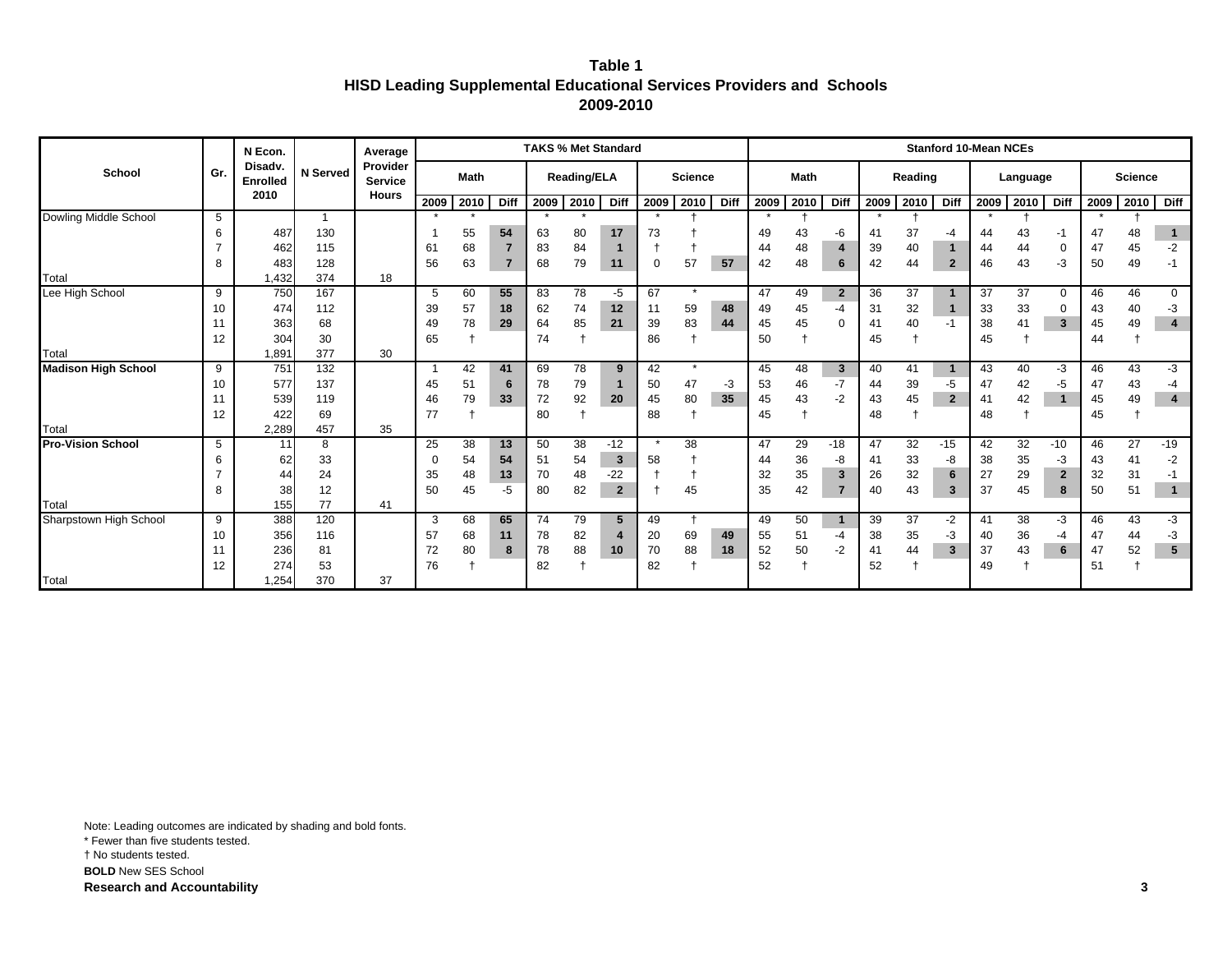| Table 2                                                          |
|------------------------------------------------------------------|
| <b>HISD Supplemental Educational Services Providers Outcomes</b> |
| 2009-2010                                                        |

|                              |                |                 | Average                    |          |             |                |               | <b>TAKS % Met Standard</b> |                         |                |                |             |            |             |                     |              |                  |                         | <b>Stanford 10-Mean NCEs</b> |                  |           |                      |                |                |
|------------------------------|----------------|-----------------|----------------------------|----------|-------------|----------------|---------------|----------------------------|-------------------------|----------------|----------------|-------------|------------|-------------|---------------------|--------------|------------------|-------------------------|------------------------------|------------------|-----------|----------------------|----------------|----------------|
| Provider                     | Gr.            | <b>N</b> Served | Provider<br><b>Service</b> |          | <b>Math</b> |                |               | <b>Reading/ELA</b>         |                         |                | <b>Science</b> |             |            | <b>Math</b> |                     |              | Reading          |                         |                              | Language         |           |                      | <b>Science</b> |                |
|                              |                |                 | <b>Hours</b>               | 2009     | 2010        | <b>Diff</b>    |               | 2009 2010                  | <b>Diff</b>             | 2009           | 2010           | <b>Diff</b> | 2009       | 2010        | <b>Diff</b>         | 2009         | 2010             | <b>Diff</b>             | 2009                         | 2010 Diff        |           | 2009                 | 2010           | <b>Diff</b>    |
| 1 to 1 Tutor                 | 6              | 2               |                            |          |             |                |               |                            |                         |                |                |             | $\star$    |             |                     |              |                  |                         |                              |                  |           |                      |                |                |
|                              | $\overline{7}$ | 8               |                            | $\star$  | $\star$     |                |               |                            |                         |                |                |             | $\star$    | 43          |                     |              |                  |                         |                              | 40               |           | $\star$              | 43             |                |
|                              | 8              | 5               |                            | 50       | 60          | 10             | 50            | 40                         | $-10$                   |                |                |             | $\star$    | $\star$     |                     |              |                  |                         |                              | $\star$          |           | $\star$              |                |                |
|                              | 9              | 45              |                            | 12       | 52          | 40             | 85            | 88                         | 3                       | 48             | $\star$        |             | 49         | 49          | 0                   | 41           | 40               | $-1$                    | 40                           | 41               | -1        | 45                   | 49             | 4              |
|                              | 10             | 28              |                            | 57       | 59          | $\overline{2}$ | 90            | $77\,$                     | $-13$                   | $\star$        | 74             |             | 54         | 49          | $-5$                | 40           | 42               | $\overline{\mathbf{c}}$ | 43                           | 40               | $-3$      | 49                   | 43             | -6             |
|                              | 11             | 21              |                            | 29       | 88          | 59             | 76            | 75                         | $-1$                    | 33             | 94             | 61          | 48         | 47          | $-1$                | 42           | 45               | $\overline{3}$          | 37                           | 46               | 9         | 44                   | 48             | $\overline{4}$ |
|                              | 12             | 11              |                            | 80       |             |                | 90            | $\ddagger$                 |                         | 90             | $\ddagger$     |             | 50         |             |                     | 48           | $\ddagger$       |                         | 46                           | $\ddagger$       |           | 51                   |                |                |
| Total                        |                | 120             | 19                         | $\star$  | $\star$     |                |               |                            |                         |                |                |             | $\star$    |             |                     | $\star$      | $\star$          |                         | $\star$                      |                  |           | $\star$              |                |                |
| 100 Scholars                 | 6              | $\overline{4}$  |                            | $\star$  | $\star$     |                | 33<br>$\star$ | $\star$<br>$\star$         |                         |                |                |             | $\star$    | $\star$     |                     | $\star$      | $\star$          |                         |                              | $\star$          |           | $\star$              | $\star$        |                |
|                              | $\overline{7}$ | 2               |                            |          |             |                |               |                            |                         |                |                |             |            |             |                     |              |                  |                         |                              |                  |           |                      |                |                |
|                              | 8              | 8               |                            | 71       | 25          | $-46$          | 57            | 100                        | 43                      |                | $\star$        |             | 47         | 40          | $-7$                | 39           | 32               | $-7$                    | 46                           | 43               | -3        | 47                   | 43             | $-4$           |
|                              | 9              | 24              |                            | 6        | 59          | 53             | 75            | 65                         | $-10$                   | 60             |                |             | 45         | 46          | $\mathbf{1}$        | 36           | 29               | $-7$                    | 39                           | 33               | -6        | 46                   | 43             | $-3$           |
|                              | 10             | 9<br>7          |                            | 29<br>60 | 71<br>71    | 42<br>11       | 57            | 57                         | $\mathbf 0$             | $\star$        | 43<br>86       |             | 45         | 43<br>49    | $-2$<br>$\mathbf 0$ | 29           | 30               | $\mathbf{1}$            | 31                           | 29               | $-2$<br>6 | 38<br>47             | 41<br>52       | 3<br>5         |
|                              | 11<br>12       | 9               |                            | 50       |             |                | 60<br>63      | 86<br>$\ddagger$           | 26                      | 67             | $\ddagger$     |             | 49<br>30   |             |                     | 37<br>42     | 45<br>$\ddagger$ | 8                       | 34<br>39                     | 40<br>$\ddagger$ |           | 45                   |                |                |
| Total                        |                | 63              | 21                         |          |             |                |               |                            |                         |                |                |             |            |             |                     |              |                  |                         |                              |                  |           |                      |                |                |
| A Better Grade Tutoring, LLC | 10             | 1               |                            | $\star$  | $\star$     |                | $\star$       | $\star$                    |                         | $\overline{1}$ | $\star$        |             | $\ddagger$ |             |                     | $\mathbf{f}$ | $\ddagger$       |                         | $\ddagger$                   | $\ddagger$       |           | $\ddot{\phantom{1}}$ |                |                |
|                              |                |                 |                            |          |             |                |               |                            |                         |                |                |             |            |             |                     |              |                  |                         |                              |                  |           |                      |                |                |
| Total                        |                | $\overline{1}$  | 24                         |          |             |                |               |                            |                         |                |                |             |            |             |                     |              |                  |                         |                              |                  |           |                      |                |                |
| A+ Learning Academy Inc.     | $\overline{9}$ | 492             |                            | 2        | 63          | 61             | 84            | 85                         | $\overline{\mathbf{1}}$ | 65             | 57             | -8          | 50         | 53          | 3                   | 43           | 42               | $-1$                    | 43                           | 42               | $-1$      | 51                   | 47             | $-4$           |
|                              | 10             | 391             |                            | 61       | 70          | 9              | 80            | 84                         | 4                       | 7              | 66             | 59          | 56         | 53          | $-3$                | 45           | 41               | $-4$                    | 46                           | 41               | $-5$      | 51                   | 47             | $-4$           |
|                              | 11             | 330             |                            | 66       | 90          | 24             | 83            | 89                         | 6                       | 59             | 91             | 32          | 53         | 49          | $-4$                | 47           | 46               | $-1$                    | 43                           | 44               | 1         | 50                   | 52             | $\overline{2}$ |
|                              | 12             | 187             |                            | 75       |             |                | 87            | $\star$                    |                         | 81             | $\star$        |             | 50         | $\star$     |                     | 50           | $\star$          |                         | 48                           | $\star$          |           | 47                   |                |                |
| Total                        |                | 1,400           | 50                         |          |             |                |               |                            |                         |                |                |             |            |             |                     |              |                  |                         |                              |                  |           |                      |                |                |
| The Academic Advantage       | 8              | 2               |                            | $\star$  | $\star$     |                | $\star$       | $\star$                    |                         |                | $\ddot{}$      |             | $\star$    | $\star$     |                     | $\star$      | $\star$          |                         | $\star$                      | $\star$          |           | $\star$              |                |                |
|                              | 9              |                 |                            |          |             |                | $\star$       |                            |                         |                |                |             | $\star$    |             |                     |              |                  |                         |                              | $\star$          |           | $\star$              |                |                |
|                              | 10             |                 |                            |          |             |                | $\star$       |                            |                         |                | $\star$        |             | $\star$    |             |                     | $\star$      | $\star$          |                         |                              | $\star$          |           | $\star$              |                |                |
|                              | 11             |                 |                            |          |             |                | $\star$       |                            |                         |                |                |             | $\star$    |             |                     |              |                  |                         |                              | $\star$          |           |                      |                |                |
| Total                        |                | 5               | 16                         |          |             |                |               |                            |                         |                |                |             |            |             |                     |              |                  |                         |                              |                  |           |                      |                |                |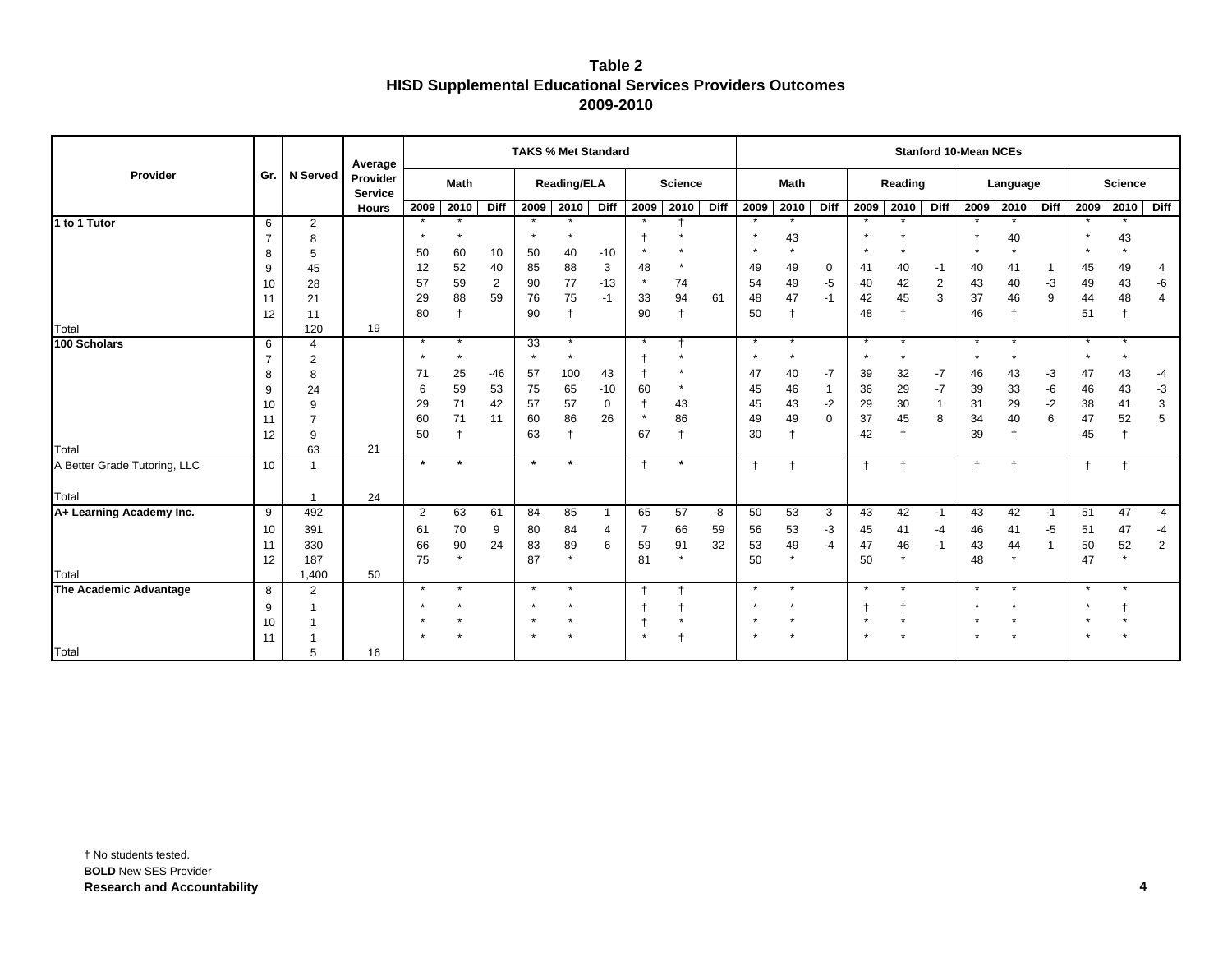| Table 2                                                          |
|------------------------------------------------------------------|
| <b>HISD Supplemental Educational Services Providers Outcomes</b> |
| 2009-2010                                                        |

|                                    |                |                                  | Average                    |                   |            |                 | <b>TAKS % Met Standard</b> |                    |                |                         |                          |      |                   |                      |                |                |                         |             | <b>Stanford 10-Mean NCEs</b> |               |              |              |                |                |
|------------------------------------|----------------|----------------------------------|----------------------------|-------------------|------------|-----------------|----------------------------|--------------------|----------------|-------------------------|--------------------------|------|-------------------|----------------------|----------------|----------------|-------------------------|-------------|------------------------------|---------------|--------------|--------------|----------------|----------------|
| Provider                           | Gr.            | N Served                         | Provider<br><b>Service</b> |                   | Math       |                 |                            | <b>Reading/ELA</b> |                |                         | <b>Science</b>           |      |                   | Math                 |                |                | Reading                 |             |                              | Language      |              |              | <b>Science</b> |                |
|                                    |                |                                  | <b>Hours</b>               | 2009              | 2010       | <b>Diff</b>     | 2009                       | 2010               | Diff           | 2009                    | 2010                     | Diff | 2009              | 2010                 | <b>Diff</b>    | 2009           | 2010                    | Diff        | 2009                         | 2010          | Diff         | 2009         | 2010           | <b>Diff</b>    |
| <b>Academic Excellence Program</b> | 6              | 3                                |                            |                   |            |                 |                            |                    |                |                         | $\ddot{}$                |      | $\star$           |                      |                |                |                         |             |                              |               |              | $\star$      |                |                |
|                                    | $\overline{7}$ | 3                                |                            | $\star$           | $\star$    |                 |                            |                    |                |                         |                          |      | $\star$           |                      |                |                |                         |             |                              |               |              | $\star$      |                |                |
|                                    | 8              | $\overline{2}$                   |                            |                   | $\star$    |                 |                            | $\star$            |                | $\ddagger$              |                          |      |                   |                      |                |                |                         |             |                              |               |              |              |                |                |
|                                    | 9              | 10                               |                            | 0                 | 33         | 33              | 71                         | 100                | 29             | 83                      | t                        |      |                   |                      |                |                |                         |             |                              |               |              |              |                |                |
|                                    | 10             | $\overline{2}$                   |                            |                   | $\star$    |                 |                            | $\star$            |                |                         | $\star$                  |      | $\star$           |                      |                |                |                         |             |                              |               |              |              |                |                |
|                                    | 11             | $\overline{c}$                   |                            |                   | $\star$    |                 |                            |                    |                | $\ddagger$              | $\star$                  |      | $\ddagger$        | $\star$              |                | $\overline{1}$ |                         |             | $\mathsf{t}$                 | $\star$       |              | $\ddagger$   |                |                |
|                                    | 12             | 5                                |                            | $\star$           |            |                 | $\star$                    |                    |                | $\star$                 | $\ddagger$               |      | $\star$           |                      |                | $\star$        |                         |             | $\star$                      | $\ddagger$    |              | $\star$      |                |                |
| Total                              |                | 27                               | 17                         |                   |            |                 |                            |                    |                |                         |                          |      |                   |                      |                |                |                         |             |                              |               |              |              |                |                |
| <b>ACE Tutoring Services, Inc.</b> | $\overline{7}$ | $\overline{1}$                   |                            | $\star$           |            |                 |                            |                    |                | $\ddagger$              | $\mathsf{t}$             |      | $\star$           |                      |                |                |                         |             |                              |               |              | $\star$      |                |                |
|                                    | 9              | 2                                |                            | $\star$           | $\star$    |                 |                            |                    |                | $\star$                 | $\ddagger$               |      | $\star$           | $\star$              |                | $\star$        | $\star$                 |             | $\star$                      |               |              | $\star$      | $\star$        |                |
| Total                              |                | 3                                | 19                         |                   |            |                 |                            |                    |                |                         |                          |      |                   |                      |                |                |                         |             |                              |               |              |              |                |                |
| The Achievement Academy, LLC       | 9              | $\overline{1}$                   |                            | $\ast$<br>$\star$ | $\star$    |                 | $\star$                    | $\star$            |                | $\ddagger$<br>$\star$   |                          |      | $\ast$<br>$\star$ | $\star$              |                |                | $^{\dagger}$<br>$\star$ |             | $\star$                      | $\ddagger$    |              | ×<br>$\star$ | $\star$        |                |
|                                    | 10             | $\overline{4}$                   |                            |                   |            |                 |                            |                    |                |                         |                          |      |                   |                      |                |                |                         |             |                              |               |              |              |                |                |
| Total                              | 11             | 5<br>10                          | 17                         |                   |            |                 |                            |                    |                |                         |                          |      |                   |                      |                |                |                         |             |                              |               |              |              |                |                |
| Ahead of the Class Educational     | 6              | 19                               |                            | $\mathbf 0$       | 50         | 50              | 47                         | 81                 | 34             | 67                      | $\ddagger$               |      | 43                | 37                   | -6             | 41             | 37                      | $-4$        | 41                           | 38            | $-3$         | 45           | 38             | $-7$           |
| Services                           | $\overline{7}$ | 19                               |                            | 57                | 31         | $-26$           | 71                         | 75                 | $\overline{4}$ | $\ddagger$              | $\ddagger$               |      | 44                | 43                   | $-1$           | 38             | 35                      | $-3$        | 43                           | $36\,$        | $-7$         | 43           | $40\,$         | $-3$           |
|                                    | 8              | 10                               |                            | 63                | 89         | 26              | 50                         | 78                 | 28             | $\ddagger$              | 78                       |      | 46                | 50                   | $\overline{4}$ | 42             | 42                      | $\mathbf 0$ | 50                           | 43            | $-7$         | 50           | 47             | $-3$           |
| Total                              |                | 48                               | 22                         |                   |            |                 |                            |                    |                |                         |                          |      |                   |                      |                |                |                         |             |                              |               |              |              |                |                |
| Alternatives Unlimited, Inc.       | 9              | 8                                |                            | $\mathbf 0$       | 22         | $\overline{22}$ | 88                         | 78                 | $-10$          | 67                      | $\ddagger$               |      | 35                | 43                   | 8              | 44             | 36                      | -8          | 36                           | 33            | $-3$         | 47           | 31             | $-16$          |
|                                    | 10             | 6                                |                            | 20                | $\star$    |                 | 80                         | $\star$            |                | $\ddagger$              | $\star$                  |      | 47                | $\star$              |                | 28             | $\star$                 |             | 38                           | $\star$       |              | 31           | $\star$        |                |
|                                    | 11             | $\overline{1}$                   |                            | $^\star$          | $\star$    |                 | $\star$                    | $\star$            |                | $\star$                 | $\star$                  |      | $\pmb{\ast}$      | $^\star$             |                | $\star$        | $\star$                 |             | $\star$                      | $\star$       |              | $\star$      | $\star$        |                |
|                                    | 12             | $\overline{7}$                   |                            | 50                | $\ddagger$ |                 | 100                        | $\mathsf{t}$       |                | 67                      | $\mathsf{t}$             |      | 42                | $\ddagger$           |                | 48             | $\ddagger$              |             | 48                           | $\ddagger$    |              | 54           | $\mathsf{t}$   |                |
| Total                              |                | 22                               | 44                         |                   |            |                 |                            |                    |                |                         |                          |      |                   |                      |                |                |                         |             |                              |               |              |              |                |                |
| Anthropologi                       | 9              | 18                               |                            | $\mathbf 0$       | 40         | 40              | 71                         | 80                 | 9              | 27                      | $\ddagger$               |      | 47                | 49                   | $\overline{2}$ | 45             | 44                      | $-1$        | 48                           | 41            | $-7$         | 49           | 46             | $-3$           |
|                                    | 10             | 47                               |                            | 58                | 55         | $-3$            | 80                         | 82                 | $\overline{2}$ | $\star$                 | 42                       |      | 54                | 48                   | -6             | 43             | 41                      | $-2$        | 49                           | 47            | $-2$         | 49           | 44             | $-5$           |
|                                    | 11             | 55                               |                            | 45                | 73         | 28              | 66                         | 92                 | 26             | 41                      | 80                       | 39   | 42                | 44                   | $\overline{2}$ | 38             | 41                      | 3           | 39                           | 40            | $\mathbf{1}$ | 43           | 48             | $\overline{5}$ |
|                                    | 12             | 19                               |                            | 93                | $\ddagger$ |                 | 80                         | $\ddagger$         |                | 100                     | $\ddagger$               |      | 45                | $\ddot{\phantom{1}}$ |                | 50             | $\ddagger$              |             | 50                           | $\ddagger$    |              | 42           | $\overline{1}$ |                |
| Total                              |                | 139                              | 54                         | $\star$           | $\star$    |                 |                            | $\star$            |                |                         |                          |      | $\star$           | $\star$              |                |                | $\star$                 |             |                              | $\star$       |              | $\star$      |                |                |
| The Association for the People and | $\overline{7}$ | $\overline{1}$                   |                            | $\star$           |            |                 | $\star$                    |                    |                | $^{\dagger}$<br>$\star$ | $\ddagger$<br>$\ddagger$ |      | $\star$           |                      |                | $\star$        |                         |             | $\star$                      |               |              | $\star$      |                |                |
| the Community                      | 9              | 10                               |                            |                   | 33         |                 |                            | 67<br>$\star$      |                |                         | $\star$                  |      | $\star$           | 44<br>$\star$        |                | $\star$        | 31<br>$\star$           |             |                              | 31<br>$\star$ |              | $\star$      | 38             |                |
|                                    | 10             | 4                                |                            |                   | $\star$    |                 |                            |                    |                | $\star$                 |                          |      | $\star$           | $\star$              |                |                | $\star$                 |             | $\star$                      | $\star$       |              |              |                |                |
|                                    | 11<br>12       | $\overline{2}$<br>$\overline{1}$ |                            |                   |            |                 |                            |                    |                | $\star$                 |                          |      | $\star$           |                      |                |                |                         |             |                              | $\ddagger$    |              | $\star$      |                |                |
| Total                              |                | 18                               | 34                         |                   |            |                 |                            |                    |                |                         |                          |      |                   |                      |                |                |                         |             |                              |               |              |              |                |                |
|                                    |                |                                  |                            |                   |            |                 |                            |                    |                |                         |                          |      |                   |                      |                |                |                         |             |                              |               |              |              |                |                |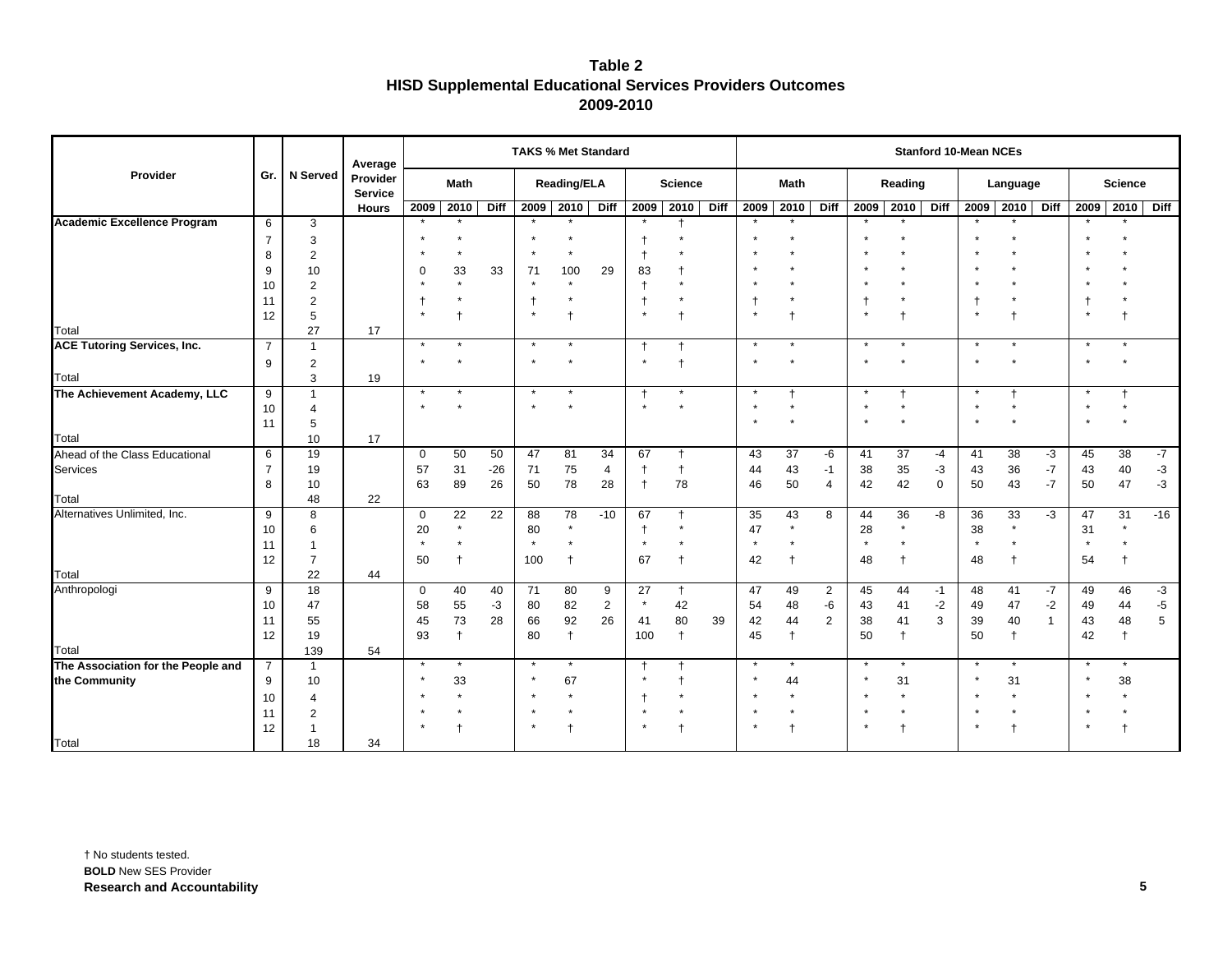| Table 2                                                          |
|------------------------------------------------------------------|
| <b>HISD Supplemental Educational Services Providers Outcomes</b> |
| 2009-2010                                                        |

|                                  |                |                       | Average                    |                |            |             |               | <b>TAKS % Met Standard</b> |                  |              |                |             |            |              |               |             |                  |                         | <b>Stanford 10-Mean NCEs</b> |            |                   |            |                |                   |
|----------------------------------|----------------|-----------------------|----------------------------|----------------|------------|-------------|---------------|----------------------------|------------------|--------------|----------------|-------------|------------|--------------|---------------|-------------|------------------|-------------------------|------------------------------|------------|-------------------|------------|----------------|-------------------|
| Provider                         | Gr.            | N Served              | Provider<br><b>Service</b> |                | Math       |             |               | Reading/ELA                |                  |              | <b>Science</b> |             |            | <b>Math</b>  |               |             | Reading          |                         |                              | Language   |                   |            | <b>Science</b> |                   |
|                                  |                |                       | <b>Hours</b>               | 2009           | 2010       | Diff        |               | 2009 2010                  | <b>Diff</b>      | 2009         | 2010           | <b>Diff</b> | 2009       | 2010         | Diff          | 2009        | 2010             | Diff                    | 2009                         | 2010       | <b>Diff</b>       | 2009       | 2010           | Diff              |
| Babbage Net School, Inc.         | 6              | $\overline{2}$        |                            |                |            |             |               |                            |                  |              |                |             |            |              |               |             |                  |                         |                              |            |                   |            |                |                   |
|                                  | $\overline{7}$ | 5                     |                            | 40             | 20         | $-20$       | 80            | 60                         | $-20$            | Ť            |                |             |            | 33           |               |             | 27               |                         |                              | 28         |                   |            | 32             |                   |
|                                  | 8              | $\overline{2}$        |                            |                | $\star$    |             | $\star$       | $\star$                    |                  | $\mathsf{t}$ |                |             |            | $\star$      |               |             | $\star$          |                         |                              | $\star$    |                   |            | $^\star$       |                   |
|                                  | 9              | 102                   |                            | $\overline{2}$ | 39         | 37          | 80            | 86                         | 6                | 54           | 17             | $-37$       | 46         | 48           | 2             | 39          | 41               | $\overline{\mathbf{c}}$ | 41                           | 38         | $-3$              | 47         | 43             | $-4$              |
|                                  | 10             | 86                    |                            | 32             | 56         | 24          | ${\bf 75}$    | 80                         | $\,$ 5 $\,$      |              | 44             |             | 50         | 43           | $\mathbf{-7}$ | 43          | 40               | $-3$                    | 44                           | 41         | $-3$              | 45         | 44             | $-1$              |
|                                  | 11             | 105                   |                            | 58             | 89         | 31          | 87            | 96                         | $\boldsymbol{9}$ | 45           | 96             | 51          | 50         | 47           | $-3$          | 49          | 49               | $\mathbf 0$             | 47                           | 46         | $-1$              | 46         | 50             | $\overline{4}$    |
| Total                            | 12             | 68                    |                            | 81             | $\ddagger$ |             | 79            | $\ddagger$                 |                  | 86           | $\ddagger$     |             | 49         | $\ddagger$   |               | 51          | $\ddagger$       |                         | 48                           | $^\dagger$ |                   | 49         | $\ddagger$     |                   |
| <b>BlazinBrook Management</b>    | 6              | 370<br>$\overline{2}$ | 37                         | $\star$        | $\star$    |             | $\star$       | $\star$                    |                  |              | $\ddagger$     |             | $\star$    |              |               |             | $\star$          |                         |                              | $^\star$   |                   | $\star$    |                |                   |
|                                  | $\overline{7}$ | 6                     |                            | 40             | $\star$    |             | 80            | $\star$                    |                  | $\ddagger$   | $\ddagger$     |             | 36         | 39           | 3             | 24          | 27               | 3                       | 32                           | 36         | $\overline{4}$    | 39         | 24             | $-15$             |
|                                  | 8              | 6                     |                            | 80             | 83         | 3           | 80            | 83                         | 3                | $\ddagger$   | 50             |             | $\star$    | 61           |               | $\star$     | 49               |                         | $\star$                      | 52         |                   | $\star$    | 63             |                   |
|                                  | 9              | 9                     |                            | 0              | 50         | 50          | 56            | 75                         | 19               | 29           | $\ddagger$     |             | 41         | 47           | 6             | 35          | 41               | 6                       | 40                           | 37         | $-3$              | 43         | 41             | $-2$              |
|                                  | 10             | 6                     |                            | 33             | 83         | 50          | 83            | 67                         | $-16$            | $\star$      | 83             |             | 47         | 60           | 13            | 38          | 46               | 8                       | 46                           | 33         | $-13$             | 46         | 44             | $-2$              |
|                                  | 11             | 4                     |                            | $\star$        | $\bullet$  |             | $\star$       | $\star$                    |                  |              | $\star$        |             | $\star$    |              |               |             | $\star$          |                         | $\star$                      | $\star$    |                   | $\star$    | $\star$        |                   |
|                                  | 12             | 8                     |                            | 67             | $\ddagger$ |             | 83            | $\ddagger$                 |                  | 50           | $\ddagger$     |             | $\star$    |              |               | $\star$     | $\ddagger$       |                         | 40                           | $\ddagger$ |                   | $\star$    | $^\mathrm{+}$  |                   |
| Total                            |                | 41                    | 27                         |                |            |             |               |                            |                  |              |                |             |            |              |               |             |                  |                         |                              |            |                   |            |                |                   |
| Click <sub>2</sub> Tutor         | 6              | 6                     |                            | $\mathbf 0$    | 60         | 60          | 60            | 80                         | 20               | $\star$      | $\ddagger$     |             | $\star$    | 47           |               |             | 41               |                         | $\star$                      | 43         |                   | $^{\star}$ | 52             |                   |
|                                  | $\overline{7}$ | 3                     |                            | $\star$        | $\star$    |             | $\star$       | $\star$                    |                  | t            | $\ddagger$     |             | $\star$    | $\star$      |               |             | $\star$          |                         |                              | $\star$    |                   | $\star$    | $\star$        |                   |
|                                  | 8              | 8                     |                            | 67             | 100        | 33          | 67            | 100                        | 33               | $\ddagger$   | 75             |             | 51         | 61           | 10            | 47          | 55               | 8                       | 50                           | 48         | $-2$              | 59         | 58             | $-1$              |
|                                  | 9              | 3                     |                            |                |            |             |               | $\star$                    |                  |              | $\ddagger$     |             | $\star$    | $\star$      |               | $\star$     | $\star$          |                         | $\star$                      | $\star$    |                   | $\star$    |                |                   |
|                                  | 10             | $\mathbf 1$           |                            |                |            |             |               | $\star$                    |                  | t            | $\star$        |             | $\star$    |              |               |             | $\star$          |                         |                              | $\star$    |                   | $\star$    |                |                   |
|                                  | 11             | $\overline{2}$        |                            |                |            |             | $\star$       |                            |                  |              | $\star$        |             | $\star$    |              |               |             | $\star$          |                         |                              | $\star$    |                   | $\star$    |                |                   |
| Total                            |                | 23                    | 27                         | $^\star$       |            |             |               | $\star$                    |                  |              |                |             | $\star$    |              |               |             | $\star$          |                         |                              |            |                   |            |                |                   |
| The Community College Foundation | 9              | 2                     |                            |                |            |             |               |                            |                  | $\ddagger$   | $\ddagger$     |             |            |              |               |             |                  |                         |                              |            |                   |            |                |                   |
|                                  | 12             | $\mathbf{1}$          |                            | $\ddagger$     | $\ddagger$ |             | $\ddagger$    | $\ddagger$                 |                  | $\ddagger$   | $\ddagger$     |             | $\ddagger$ | $\mathbf{f}$ |               | $\mathbf t$ | $\ddagger$       |                         | $\ddagger$                   | $\ddagger$ |                   | $\ddagger$ | $\ddagger$     |                   |
| Total                            |                | 3                     | 21                         |                |            |             |               |                            |                  |              |                |             |            |              |               |             |                  |                         |                              |            |                   |            |                |                   |
| Diverse Learning, Inc.           | 9              | 23                    |                            | $\overline{4}$ | 47         | 43          | 58            | 76                         | 18               | 47           | $\ddagger$     |             | 37         | 42           | 5             | 37          | 38               | $\mathbf{1}$            | 39                           | 38         | $-1$              | 46         | 43             | $-3$              |
|                                  | 10<br>11       | 17<br>43              |                            | 38<br>35       | 46<br>85   | 8<br>50     | 69            | 62<br>74                   | $-7$<br>$-15$    | 47           | 33<br>94       | 47          | 52<br>45   | 42<br>37     | $-10$<br>$-8$ | 39<br>44    | 35               | $-4$<br>$-5$            | 40<br>38                     | 38<br>34   | $-2$<br>$-4$      | 38         | 38<br>40       | 0<br>$\mathbf{1}$ |
|                                  | 12             | 6                     |                            | $\star$        | $\ddagger$ |             | 89<br>$\star$ | $\ddagger$                 |                  | $\star$      | $\ddagger$     |             | 47         | $\ddagger$   |               | 42          | 39<br>$\ddagger$ |                         | 41                           | $\ddagger$ |                   | 39<br>42   | $\ddagger$     |                   |
| Total                            |                | 89                    | 52                         |                |            |             |               |                            |                  |              |                |             |            |              |               |             |                  |                         |                              |            |                   |            |                |                   |
| Educate Online                   | 6              | 5                     |                            | $\mathbf 0$    | 40         | 40          | 67            | 80                         | $\overline{13}$  | 80           | $\mathsf{t}$   |             |            | 48           |               |             | 31               |                         |                              | 45         |                   |            | 57             |                   |
|                                  | $\overline{7}$ | $\sqrt{5}$            |                            | 60             | 60         | $\mathbf 0$ | 80            | 60                         | $-20$            | $\ddagger$   | $\ddagger$     |             | $\star$    | $\star$      |               | $\star$     | $\star$          |                         | $\star$                      | $^\star$   |                   | $\star$    | $\star$        |                   |
|                                  | 8              | $\overline{7}$        |                            | 67             | 67         | $\mathbf 0$ | 83            | 100                        | 17               | $\mathsf{t}$ |                |             | 35         | 44           | 9             | 48          | 44               | -4                      | 46                           | 45         | -1                | 52         | 44             | -8                |
|                                  | 9              | 28                    |                            | $\mathbf 0$    | 52         | 52          | 82            | 84                         | $\overline{2}$   | 58           | $\star$        |             | 49         | 50           | $\mathbf{1}$  | 39          | 36               | $-3$                    | 43                           | 36         | $\textnormal{-}7$ | 51         | 49             | $-2$              |
|                                  | 10             | 24                    |                            | 38             | 68         | 30          | 57            | 79                         | 22               | $\star$      | 42             |             | 55         | 54           | $-1$          | 40          | 39               | $-1$                    | 39                           | 40         | $\mathbf{1}$      | 48         | 45             | $-3$              |
|                                  | 11             | 9                     |                            | 86             | 100        | 14          | 100           | 86                         | $-14$            | 86           | 100            | 14          | 53         | 54           | $\mathbf{1}$  | 49          | 43               | -6                      | 48                           | 47         | $-1$              | 54         | 51             | $-3$              |
|                                  | 12             | 8                     |                            | 57             | $\ddagger$ |             | 71            | $\ddagger$                 |                  | 71           | $\ddagger$     |             | 52         |              |               | 58          | $\ddagger$       |                         | 52                           | $\ddagger$ |                   | 60         | $\ddagger$     |                   |
| Total                            |                | 86                    | 15                         |                |            |             |               |                            |                  |              |                |             |            |              |               |             |                  |                         |                              |            |                   |            |                |                   |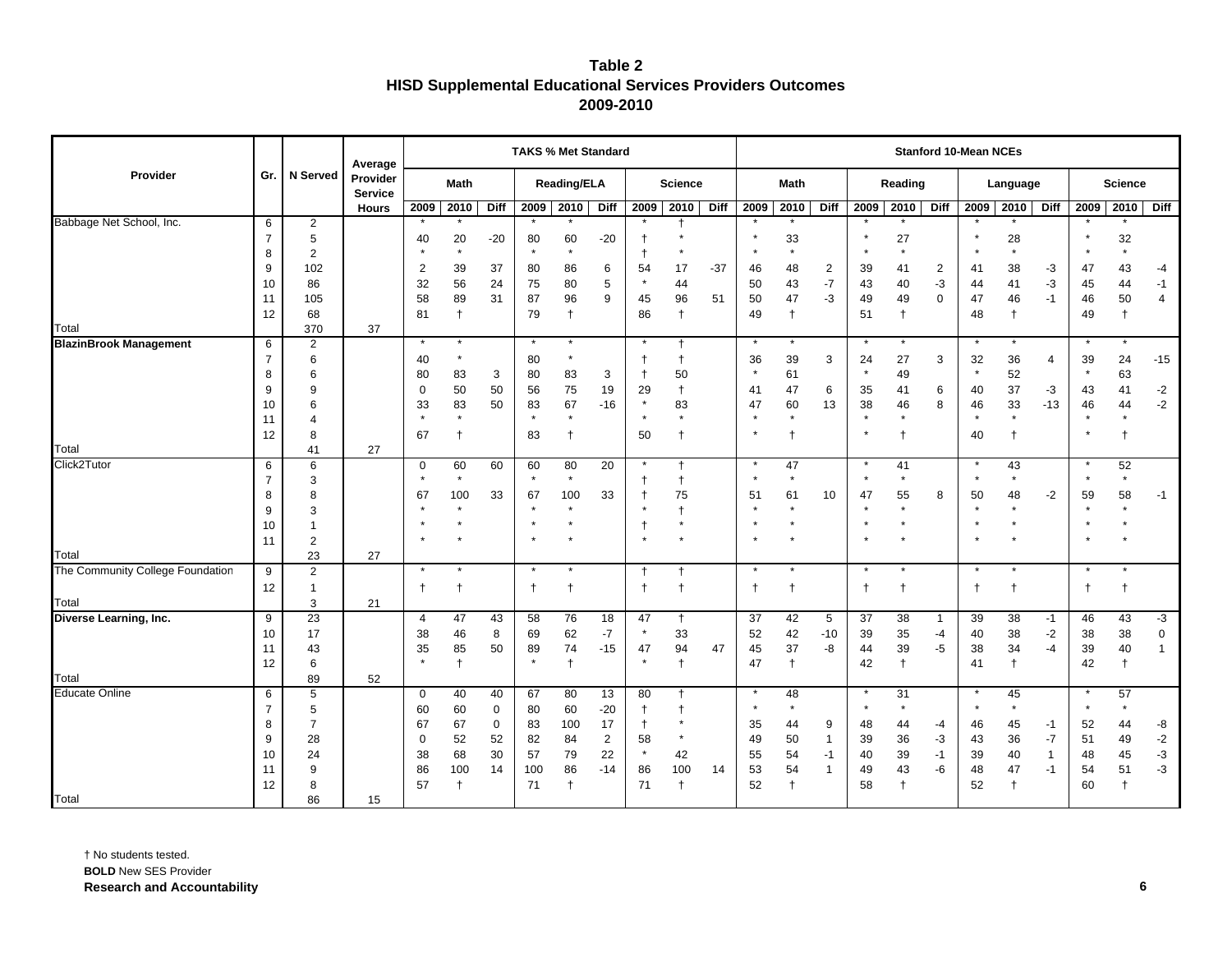| Table 2                                                          |
|------------------------------------------------------------------|
| <b>HISD Supplemental Educational Services Providers Outcomes</b> |
| 2009-2010                                                        |

|                                      |                |                       | Average                    |             |            |          | <b>TAKS % Met Standard</b> |                |                 |               |                |             |          |            |                    |          |               |              | <b>Stanford 10-Mean NCEs</b> |            |                |                 |                |                |
|--------------------------------------|----------------|-----------------------|----------------------------|-------------|------------|----------|----------------------------|----------------|-----------------|---------------|----------------|-------------|----------|------------|--------------------|----------|---------------|--------------|------------------------------|------------|----------------|-----------------|----------------|----------------|
| Provider                             | Gr.            | <b>N</b> Served       | Provider<br><b>Service</b> |             | Math       |          |                            | Reading/ELA    |                 |               | <b>Science</b> |             |          | Math       |                    |          | Reading       |              |                              | Language   |                |                 | <b>Science</b> |                |
|                                      |                |                       | <b>Hours</b>               | 2009        | 2010       | Diff     |                            | 2009 2010      | Diff            | 2009          | 2010           | <b>Diff</b> | 2009     | 2010       | Diff               | 2009     | 2010          | Diff         | 2009                         | 2010       | <b>Diff</b>    | 2009            | 2010           | Diff           |
| <b>Educator Resources</b>            | 6              | 8                     |                            | $\mathbf 0$ | 63         | 63       | 50                         | 88             | $\overline{38}$ | 57            | $\ddagger$     |             | 52       | 39         | $-13$              | 39       | 34            | $-5$         | 36                           | 38         | $\overline{2}$ | $\overline{37}$ | 44             | $\overline{7}$ |
|                                      | $\overline{7}$ | 5                     |                            | 20          | 60         | 40       | 80                         | 60             | $-20$           | $\mathsf{t}$  | $\ddagger$     |             | 37       | 47         | 10                 | 36       | 29            | $-7$         | 34                           | 35         | -1             | 39              | 33             | -6             |
|                                      | 8              | $\overline{2}$        |                            |             |            |          | $\star$                    | $\star$        |                 | $^{\dagger}$  | $\star$        |             |          |            |                    | $\star$  | $\star$       |              | $\star$                      | $\star$    |                |                 |                |                |
|                                      | 9              | 66                    |                            | $\mathbf 0$ | 51         | 51       | 79                         | 79             | $\mathbf 0$     | 52            | $^\star$       |             | 45       | 47         | $\overline{2}$     | 39       | 39            | $\mathbf 0$  | 38                           | 41         | 3              | 48              | 42             | -6             |
|                                      | 10             | 24                    |                            | 53          | 70         | 17       | 65                         | 75             | 10              | $\ddagger$    | 63             |             | 57       | 48         | -9                 | 39       | 36            | -3           | 44                           | 40         | $-4$           | 47              | 40             | $-7$           |
|                                      | 11             | 33                    |                            | 71          | 79         | 8        | 75                         | 82             | $\overline{7}$  | 57            | 89             | 32          | 52       | 48         | $-4$               | 42       | 43            | $\mathbf{1}$ | 42                           | 44         | $\overline{2}$ | 44              | 49             | 5              |
| Total                                | 12             | 19                    |                            | 71          | $\ddagger$ |          | 88                         | $\ddagger$     |                 | 71            | $\ddagger$     |             | 46       | $\ddagger$ |                    | 49       | $\ddagger$    |              | 51                           | $\ddagger$ |                | 49              | $\ddagger$     |                |
| Elite Academic Solutions             | 6              | 157<br>2              | 17                         | $\star$     | $\star$    |          | $\star$                    | $\star$        |                 | $\star$       | $\ddagger$     |             | $\star$  | $\star$    |                    |          | $\star$       |              | $\star$                      | $\star$    |                | $\star$         |                |                |
|                                      | $\overline{7}$ | 5                     |                            | 40          |            |          | 80                         |                |                 | $\ddagger$    |                |             | $\star$  |            |                    |          |               |              |                              |            |                | $\star$         |                |                |
|                                      | 8              | $\overline{2}$        |                            |             |            |          | $\star$                    | $\ddagger$     |                 | $\ddagger$    |                |             |          |            |                    |          |               |              |                              |            |                | 45              | 45             | $\mathbf 0$    |
|                                      | 9              | 15                    |                            | 8           | 33         | 25       | 67                         | 92             | 25              | 71            | $^\dagger$     |             | 50       | 47         | $-3$               | 38       | 41            | 3            | 41                           | 38         | $-3$           | 46              | $35\,$         | $-11$          |
|                                      | 10             | 20                    |                            | 33          | 29         | $-4$     | 73                         | 71             | $-2$            | $\star$       | 33             |             | 49       | 37         | $-12$              | 41       | 29            | $-12$        | 37                           | 35         | $-2$           | 50              | 47             | $-3$           |
|                                      | 11             | 11                    |                            | 22          | 80         | 58       | 100                        | 60             | $-40$           | 50            | 89             | 39          | 41       | 46         | 5                  | 45       | 53            | 8            | 45                           | $40\,$     | $-5$           | 47              | $\ddagger$     |                |
|                                      | 12             | 10                    |                            | 67          |            |          | 56                         | $\ddagger$     |                 | 33            | $\ddagger$     |             | 47       | $\ddagger$ |                    | 45       | $\ddagger$    |              | 43                           | $\ddagger$ |                |                 |                |                |
| Total                                |                | 65                    | 22                         |             |            |          |                            |                |                 |               |                |             |          |            |                    |          |               |              |                              |            |                |                 |                |                |
| Fostering Stars Learning & Resource  | 6              | $\mathbf{1}$          |                            | $\star$     |            |          |                            |                |                 |               | $\mathsf{t}$   |             |          |            |                    |          |               |              |                              |            |                | $\star$         |                |                |
| Center, Inc.                         | $\overline{7}$ | 5                     |                            | $\star$     |            |          |                            |                |                 | $\ddagger$    |                |             | $\star$  |            |                    |          | $\star$       |              |                              | $\star$    |                |                 |                |                |
|                                      | 8              | 2                     |                            |             |            |          |                            |                |                 | t             |                |             |          |            |                    |          |               |              |                              |            |                |                 |                |                |
|                                      | 9              | 23                    |                            | 5           | 39         | 34       | 77                         | 83             | 6               | 39            | $\star$        |             | 39       | 46         | $\overline{7}$     | 43       | 38            | $-5$         | 39                           | 38         | $-1$           | 46              | 42             | $-4$           |
|                                      | 10             | 23                    |                            | 22          | 55         | 33       | 83                         | 73             | $-10$           | $\star$       | 55             |             | 42       | 39         | -3                 | 37       | 33            | $-4$         | 43                           | 39         | $-4$           | 38              | 36             | $-2$           |
|                                      | 11             | 21                    |                            | 53          | 81         | 28       | 82                         | 75             | $-7$            | 44            | $\bf 79$       | 35          | 51       | 51         | $\mathsf 0$        | 44       | 49            | 5            | 43                           | 46         | 3              | 45              | 48             | 3              |
|                                      | 12             | 22                    |                            | 53          | $\ddagger$ |          | 68                         | $\ddagger$     |                 | 65            | $\ddagger$     |             | 40       | $\ddagger$ |                    | 44       | $\ddagger$    |              | 40                           | $\ddagger$ |                | 46              | $\ddagger$     |                |
| Total                                |                | 97                    | 30                         |             |            |          |                            |                |                 |               | $\star$        |             |          |            |                    |          |               |              |                              |            |                |                 |                |                |
| Group Excellence, Ltd.               | 9<br>10        | 127                   |                            | 3<br>70     | 66<br>80   | 63<br>10 | 88                         | 82             | -6              | 67<br>$\star$ | 73             |             | 54       | 55<br>55   | $\mathbf{1}$<br>-6 | 45       | 43            | $-2$<br>-6   | 45                           | 43         | $-2$<br>-9     | 53<br>55        | 49             | $-4$<br>$-7$   |
|                                      | 11             | 131<br>102            |                            | 72          | 88         | 16       | 88<br>87                   | 91<br>91       | 3<br>4          | 60            | 93             | 33          | 61<br>55 | 51         | $-4$               | 50<br>50 | 44<br>48      | $-2$         | 51<br>45                     | 42<br>47   | 2              | 51              | 48<br>55       | $\overline{4}$ |
|                                      | 12             | 76                    |                            | 80          |            |          | 91                         | $\ddagger$     |                 | 84            | $\ddagger$     |             | 54       | $\ddagger$ |                    | 57       | $\ddagger$    |              | 54                           | $\ddagger$ |                | 55              | t              |                |
| Total                                |                | 436                   | 27                         |             |            |          |                            |                |                 |               |                |             |          |            |                    |          |               |              |                              |            |                |                 |                |                |
| Helping Hands "Specialized' Tutoring | $\overline{7}$ | $\overline{2}$        |                            | $\star$     |            |          |                            |                |                 | $^{\dagger}$  | $\ddagger$     |             | $\star$  |            |                    |          |               |              |                              |            |                |                 |                |                |
|                                      | 8              | 2                     |                            |             |            |          |                            |                |                 | $\ddagger$    |                |             |          |            |                    |          |               |              |                              | $\star$    |                |                 |                |                |
|                                      | 9              | $\overline{2}$        |                            |             |            |          |                            |                |                 |               | t              |             |          |            |                    |          |               |              |                              |            |                |                 |                |                |
|                                      | 10             | $\overline{2}$        |                            |             |            |          |                            |                |                 | $\ddagger$    | $\star$        |             |          |            |                    |          |               |              |                              | $\star$    |                |                 |                |                |
|                                      | 11             | -1                    |                            |             |            |          |                            |                |                 | $^\dagger$    |                |             | t,       | 1          |                    |          | $^\mathrm{+}$ |              | $^\dagger$                   | t          |                | $\mathsf{t}$    | t              |                |
|                                      | 12             | $\overline{1}$        |                            |             |            |          |                            | $\overline{1}$ |                 |               | $\ddagger$     |             | $\star$  | $\ddagger$ |                    |          | $\ddagger$    |              | $\star$                      | $\ddagger$ |                | $\star$         | $\ddagger$     |                |
| Total                                |                | 10                    | 54                         |             |            |          |                            |                |                 |               |                |             |          |            |                    |          |               |              |                              |            |                |                 |                |                |
| <b>iLEARNED Online</b>               | 9              | $\mathbf{1}$          |                            |             |            |          |                            |                |                 |               | $\ddagger$     |             |          |            |                    |          |               |              |                              |            |                |                 |                |                |
|                                      | 10             | $\overline{2}$        |                            |             |            |          |                            | $\star$        |                 | $\ddagger$    | $\star$        |             | $\star$  |            |                    |          | $\star$       |              |                              | $\star$    |                |                 |                |                |
|                                      | 11             |                       |                            |             |            |          |                            |                |                 | $\ddagger$    |                |             | $\star$  |            |                    |          |               |              |                              |            |                |                 |                |                |
| Total                                |                | $\boldsymbol{\Delta}$ | 21                         |             |            |          |                            |                |                 |               |                |             |          |            |                    |          |               |              |                              |            |                |                 |                |                |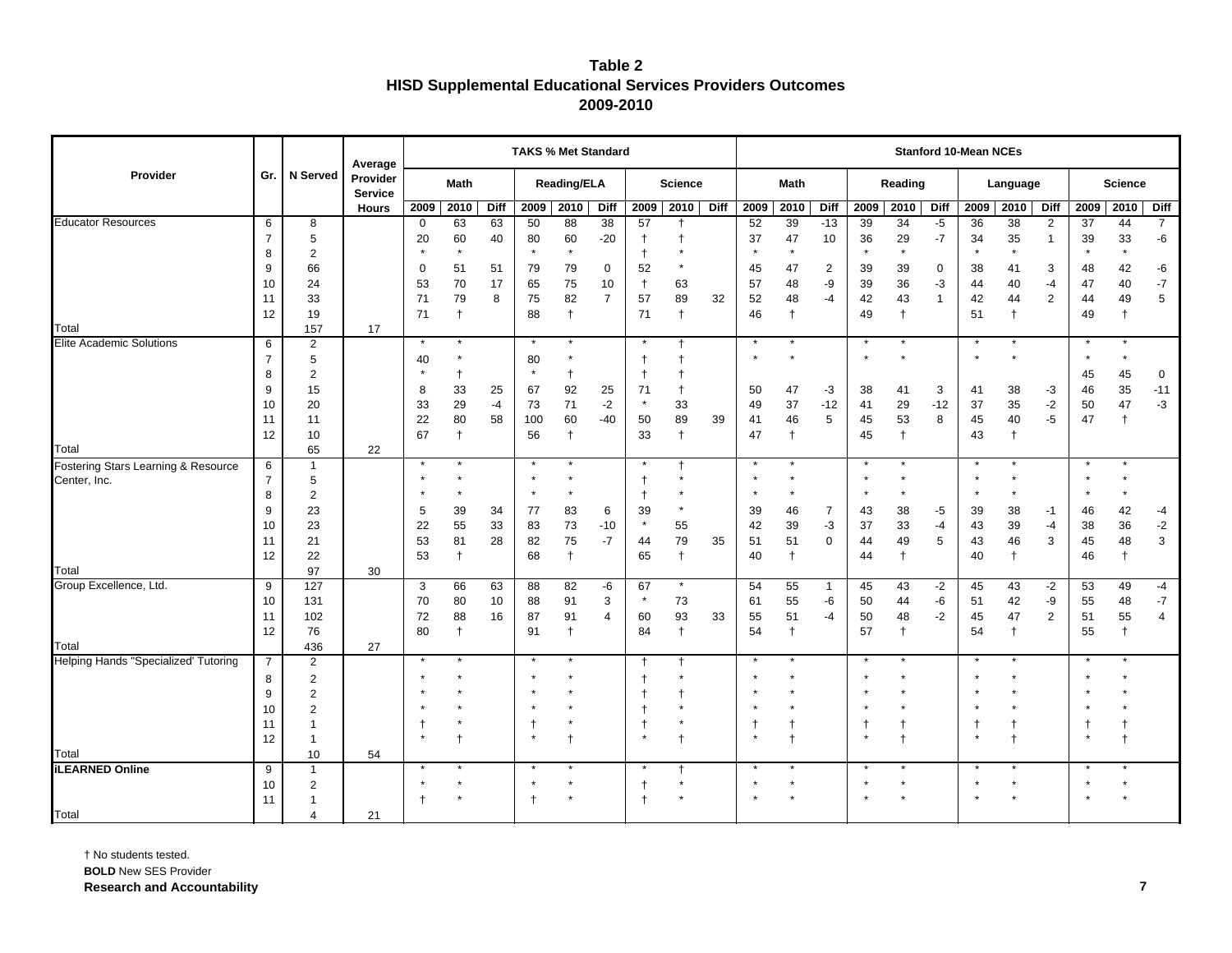| Table 2                                                          |
|------------------------------------------------------------------|
| <b>HISD Supplemental Educational Services Providers Outcomes</b> |
| 2009-2010                                                        |

| Gr.            | <b>N</b> Served                                                                                   | Provider<br><b>Service</b>                                                                                    |                                | <b>Math</b>                                                                                                                                          |                                                                                                                                              |                                                                                           |                                                                                                      |                                                                                                                                                     |                                                                                                                                  |                                                                                                                                                                        |                                                                                                                                                                              |                            | <b>Math</b>                                                                                                                                  |                                                                                                             |                                                                       |                                                                                                                   |                                                                                                                            |                                                                                                      |                                                                            |                                                                                                                                                                        |                                                                                                                    |                                                                                                             |                                                                                                                               |
|----------------|---------------------------------------------------------------------------------------------------|---------------------------------------------------------------------------------------------------------------|--------------------------------|------------------------------------------------------------------------------------------------------------------------------------------------------|----------------------------------------------------------------------------------------------------------------------------------------------|-------------------------------------------------------------------------------------------|------------------------------------------------------------------------------------------------------|-----------------------------------------------------------------------------------------------------------------------------------------------------|----------------------------------------------------------------------------------------------------------------------------------|------------------------------------------------------------------------------------------------------------------------------------------------------------------------|------------------------------------------------------------------------------------------------------------------------------------------------------------------------------|----------------------------|----------------------------------------------------------------------------------------------------------------------------------------------|-------------------------------------------------------------------------------------------------------------|-----------------------------------------------------------------------|-------------------------------------------------------------------------------------------------------------------|----------------------------------------------------------------------------------------------------------------------------|------------------------------------------------------------------------------------------------------|----------------------------------------------------------------------------|------------------------------------------------------------------------------------------------------------------------------------------------------------------------|--------------------------------------------------------------------------------------------------------------------|-------------------------------------------------------------------------------------------------------------|-------------------------------------------------------------------------------------------------------------------------------|
|                |                                                                                                   | <b>Hours</b>                                                                                                  | 2009                           | 2010                                                                                                                                                 | Diff                                                                                                                                         | 2009                                                                                      | 2010                                                                                                 | <b>Diff</b>                                                                                                                                         | 2009                                                                                                                             | 2010                                                                                                                                                                   | Diff                                                                                                                                                                         | 2009                       | 2010                                                                                                                                         | <b>Diff</b>                                                                                                 | 2009                                                                  | 2010                                                                                                              | <b>Diff</b>                                                                                                                | 2009                                                                                                 |                                                                            | <b>Diff</b>                                                                                                                                                            | 2009                                                                                                               | 2010                                                                                                        | <b>Diff</b>                                                                                                                   |
| $\overline{7}$ | $\mathbf{1}$                                                                                      |                                                                                                               | $\overline{1}$                 | t                                                                                                                                                    |                                                                                                                                              |                                                                                           | ŧ                                                                                                    |                                                                                                                                                     |                                                                                                                                  | $^{\mathrm{+}}$                                                                                                                                                        |                                                                                                                                                                              | $\mathsf{t}$               |                                                                                                                                              |                                                                                                             |                                                                       | t                                                                                                                 |                                                                                                                            |                                                                                                      | $\mathsf{t}$                                                               |                                                                                                                                                                        | $\mathbf t$                                                                                                        |                                                                                                             |                                                                                                                               |
| 9              | 6                                                                                                 |                                                                                                               | $\mathbf 0$                    |                                                                                                                                                      |                                                                                                                                              |                                                                                           |                                                                                                      | $\mathbf 0$                                                                                                                                         | 67                                                                                                                               | $\ddagger$                                                                                                                                                             |                                                                                                                                                                              |                            |                                                                                                                                              | 6                                                                                                           |                                                                       |                                                                                                                   | $-4$                                                                                                                       | 46                                                                                                   |                                                                            | -1                                                                                                                                                                     | 49                                                                                                                 |                                                                                                             | -9                                                                                                                            |
| 10             | 9                                                                                                 |                                                                                                               |                                |                                                                                                                                                      | 4                                                                                                                                            |                                                                                           |                                                                                                      |                                                                                                                                                     |                                                                                                                                  |                                                                                                                                                                        |                                                                                                                                                                              |                            |                                                                                                                                              |                                                                                                             |                                                                       |                                                                                                                   |                                                                                                                            | 41                                                                                                   |                                                                            |                                                                                                                                                                        |                                                                                                                    |                                                                                                             | $\overline{7}$                                                                                                                |
|                | 4                                                                                                 |                                                                                                               |                                |                                                                                                                                                      |                                                                                                                                              |                                                                                           |                                                                                                      |                                                                                                                                                     |                                                                                                                                  |                                                                                                                                                                        |                                                                                                                                                                              |                            |                                                                                                                                              |                                                                                                             |                                                                       |                                                                                                                   |                                                                                                                            |                                                                                                      |                                                                            |                                                                                                                                                                        |                                                                                                                    |                                                                                                             |                                                                                                                               |
|                |                                                                                                   |                                                                                                               |                                |                                                                                                                                                      |                                                                                                                                              |                                                                                           |                                                                                                      |                                                                                                                                                     |                                                                                                                                  |                                                                                                                                                                        |                                                                                                                                                                              |                            |                                                                                                                                              |                                                                                                             |                                                                       |                                                                                                                   |                                                                                                                            |                                                                                                      |                                                                            |                                                                                                                                                                        |                                                                                                                    |                                                                                                             |                                                                                                                               |
|                |                                                                                                   |                                                                                                               |                                |                                                                                                                                                      |                                                                                                                                              |                                                                                           |                                                                                                      |                                                                                                                                                     |                                                                                                                                  |                                                                                                                                                                        |                                                                                                                                                                              |                            |                                                                                                                                              |                                                                                                             |                                                                       |                                                                                                                   |                                                                                                                            |                                                                                                      |                                                                            |                                                                                                                                                                        |                                                                                                                    |                                                                                                             |                                                                                                                               |
|                |                                                                                                   |                                                                                                               |                                |                                                                                                                                                      |                                                                                                                                              |                                                                                           |                                                                                                      |                                                                                                                                                     |                                                                                                                                  |                                                                                                                                                                        |                                                                                                                                                                              |                            |                                                                                                                                              |                                                                                                             |                                                                       |                                                                                                                   |                                                                                                                            |                                                                                                      |                                                                            |                                                                                                                                                                        |                                                                                                                    |                                                                                                             |                                                                                                                               |
|                |                                                                                                   |                                                                                                               |                                |                                                                                                                                                      |                                                                                                                                              |                                                                                           |                                                                                                      |                                                                                                                                                     |                                                                                                                                  |                                                                                                                                                                        |                                                                                                                                                                              |                            |                                                                                                                                              |                                                                                                             |                                                                       |                                                                                                                   |                                                                                                                            |                                                                                                      |                                                                            |                                                                                                                                                                        |                                                                                                                    |                                                                                                             | 5                                                                                                                             |
|                |                                                                                                   |                                                                                                               |                                |                                                                                                                                                      |                                                                                                                                              |                                                                                           |                                                                                                      |                                                                                                                                                     |                                                                                                                                  |                                                                                                                                                                        |                                                                                                                                                                              |                            |                                                                                                                                              |                                                                                                             |                                                                       |                                                                                                                   |                                                                                                                            |                                                                                                      |                                                                            |                                                                                                                                                                        |                                                                                                                    |                                                                                                             | $-2$<br>$-1$                                                                                                                  |
|                |                                                                                                   |                                                                                                               |                                |                                                                                                                                                      |                                                                                                                                              |                                                                                           |                                                                                                      |                                                                                                                                                     | $\star$                                                                                                                          |                                                                                                                                                                        |                                                                                                                                                                              |                            |                                                                                                                                              |                                                                                                             |                                                                       |                                                                                                                   |                                                                                                                            |                                                                                                      |                                                                            |                                                                                                                                                                        |                                                                                                                    |                                                                                                             | $-3$                                                                                                                          |
|                |                                                                                                   |                                                                                                               |                                |                                                                                                                                                      |                                                                                                                                              |                                                                                           |                                                                                                      |                                                                                                                                                     |                                                                                                                                  |                                                                                                                                                                        |                                                                                                                                                                              |                            |                                                                                                                                              |                                                                                                             |                                                                       |                                                                                                                   |                                                                                                                            |                                                                                                      |                                                                            |                                                                                                                                                                        |                                                                                                                    |                                                                                                             | 5                                                                                                                             |
|                |                                                                                                   |                                                                                                               |                                |                                                                                                                                                      |                                                                                                                                              |                                                                                           |                                                                                                      |                                                                                                                                                     |                                                                                                                                  |                                                                                                                                                                        |                                                                                                                                                                              |                            | $\star$                                                                                                                                      |                                                                                                             |                                                                       | $\star$                                                                                                           |                                                                                                                            |                                                                                                      | $^\star$                                                                   |                                                                                                                                                                        |                                                                                                                    |                                                                                                             |                                                                                                                               |
|                |                                                                                                   |                                                                                                               |                                |                                                                                                                                                      |                                                                                                                                              |                                                                                           |                                                                                                      |                                                                                                                                                     |                                                                                                                                  |                                                                                                                                                                        |                                                                                                                                                                              |                            |                                                                                                                                              |                                                                                                             |                                                                       |                                                                                                                   |                                                                                                                            |                                                                                                      |                                                                            |                                                                                                                                                                        |                                                                                                                    |                                                                                                             |                                                                                                                               |
|                | $\mathbf{1}$                                                                                      |                                                                                                               |                                |                                                                                                                                                      |                                                                                                                                              | t                                                                                         | $\ddagger$                                                                                           |                                                                                                                                                     |                                                                                                                                  | $\ddagger$                                                                                                                                                             |                                                                                                                                                                              |                            |                                                                                                                                              |                                                                                                             | $\overline{1}$                                                        | $\ddagger$                                                                                                        |                                                                                                                            | $\overline{1}$                                                                                       | $\ddagger$                                                                 |                                                                                                                                                                        | $\overline{1}$                                                                                                     |                                                                                                             |                                                                                                                               |
| $\overline{7}$ | 1                                                                                                 |                                                                                                               |                                |                                                                                                                                                      |                                                                                                                                              |                                                                                           |                                                                                                      |                                                                                                                                                     |                                                                                                                                  | $\ddagger$                                                                                                                                                             |                                                                                                                                                                              |                            |                                                                                                                                              |                                                                                                             |                                                                       |                                                                                                                   |                                                                                                                            |                                                                                                      |                                                                            |                                                                                                                                                                        |                                                                                                                    |                                                                                                             |                                                                                                                               |
| 8              |                                                                                                   |                                                                                                               |                                |                                                                                                                                                      |                                                                                                                                              |                                                                                           |                                                                                                      |                                                                                                                                                     |                                                                                                                                  | $\mathsf{t}$                                                                                                                                                           |                                                                                                                                                                              |                            |                                                                                                                                              |                                                                                                             |                                                                       |                                                                                                                   |                                                                                                                            |                                                                                                      |                                                                            |                                                                                                                                                                        |                                                                                                                    |                                                                                                             |                                                                                                                               |
| 9              | $\overline{2}$                                                                                    |                                                                                                               |                                |                                                                                                                                                      |                                                                                                                                              |                                                                                           |                                                                                                      |                                                                                                                                                     | $\star$                                                                                                                          | $\ddagger$                                                                                                                                                             |                                                                                                                                                                              |                            |                                                                                                                                              |                                                                                                             |                                                                       |                                                                                                                   |                                                                                                                            |                                                                                                      |                                                                            |                                                                                                                                                                        |                                                                                                                    |                                                                                                             |                                                                                                                               |
| 10             | $\overline{2}$                                                                                    |                                                                                                               |                                |                                                                                                                                                      |                                                                                                                                              |                                                                                           |                                                                                                      |                                                                                                                                                     | $\star$                                                                                                                          | $\star$                                                                                                                                                                |                                                                                                                                                                              | $\star$                    |                                                                                                                                              |                                                                                                             |                                                                       |                                                                                                                   |                                                                                                                            |                                                                                                      | $\star$                                                                    |                                                                                                                                                                        |                                                                                                                    |                                                                                                             |                                                                                                                               |
| 11             | 4                                                                                                 |                                                                                                               |                                |                                                                                                                                                      |                                                                                                                                              |                                                                                           |                                                                                                      |                                                                                                                                                     | $\star$                                                                                                                          |                                                                                                                                                                        |                                                                                                                                                                              | $\star$                    |                                                                                                                                              |                                                                                                             | $\star$                                                               |                                                                                                                   |                                                                                                                            |                                                                                                      |                                                                            |                                                                                                                                                                        |                                                                                                                    |                                                                                                             |                                                                                                                               |
|                | 11                                                                                                | 42                                                                                                            |                                |                                                                                                                                                      |                                                                                                                                              |                                                                                           |                                                                                                      |                                                                                                                                                     |                                                                                                                                  |                                                                                                                                                                        |                                                                                                                                                                              |                            |                                                                                                                                              |                                                                                                             |                                                                       |                                                                                                                   |                                                                                                                            |                                                                                                      |                                                                            |                                                                                                                                                                        |                                                                                                                    |                                                                                                             |                                                                                                                               |
| 6              | $\overline{7}$                                                                                    |                                                                                                               | 0                              | 71                                                                                                                                                   | 71                                                                                                                                           | 50                                                                                        | 71                                                                                                   | 21                                                                                                                                                  | 86                                                                                                                               | $^{\mathrm{+}}$                                                                                                                                                        |                                                                                                                                                                              | 49                         | 54                                                                                                                                           | 5                                                                                                           | 33                                                                    | 36                                                                                                                | 3                                                                                                                          | 44                                                                                                   | 30                                                                         | $-14$                                                                                                                                                                  | 48                                                                                                                 | 50                                                                                                          | $\overline{2}$                                                                                                                |
| $\overline{7}$ | 4                                                                                                 |                                                                                                               |                                |                                                                                                                                                      |                                                                                                                                              |                                                                                           |                                                                                                      |                                                                                                                                                     |                                                                                                                                  | $\ddagger$                                                                                                                                                             |                                                                                                                                                                              | $\star$                    |                                                                                                                                              |                                                                                                             | $\star$                                                               |                                                                                                                   |                                                                                                                            |                                                                                                      |                                                                            |                                                                                                                                                                        | $\star$                                                                                                            |                                                                                                             |                                                                                                                               |
| 8              | 5                                                                                                 |                                                                                                               | 40                             | 40                                                                                                                                                   | 0                                                                                                                                            | 20                                                                                        | 80                                                                                                   | 60                                                                                                                                                  | $\mathsf{t}$                                                                                                                     | 40                                                                                                                                                                     |                                                                                                                                                                              | 44                         | 43                                                                                                                                           | $-1$                                                                                                        | 35                                                                    | 30                                                                                                                | -5                                                                                                                         |                                                                                                      | 35                                                                         |                                                                                                                                                                        | 42                                                                                                                 | 48                                                                                                          | 6                                                                                                                             |
|                |                                                                                                   |                                                                                                               |                                |                                                                                                                                                      |                                                                                                                                              |                                                                                           |                                                                                                      |                                                                                                                                                     |                                                                                                                                  |                                                                                                                                                                        |                                                                                                                                                                              |                            |                                                                                                                                              |                                                                                                             |                                                                       |                                                                                                                   |                                                                                                                            |                                                                                                      |                                                                            |                                                                                                                                                                        |                                                                                                                    |                                                                                                             | 1                                                                                                                             |
|                |                                                                                                   |                                                                                                               |                                |                                                                                                                                                      |                                                                                                                                              |                                                                                           |                                                                                                      |                                                                                                                                                     |                                                                                                                                  |                                                                                                                                                                        |                                                                                                                                                                              |                            |                                                                                                                                              |                                                                                                             |                                                                       |                                                                                                                   |                                                                                                                            |                                                                                                      |                                                                            |                                                                                                                                                                        |                                                                                                                    |                                                                                                             | -8                                                                                                                            |
|                |                                                                                                   |                                                                                                               |                                |                                                                                                                                                      |                                                                                                                                              |                                                                                           |                                                                                                      |                                                                                                                                                     |                                                                                                                                  |                                                                                                                                                                        |                                                                                                                                                                              |                            |                                                                                                                                              |                                                                                                             |                                                                       |                                                                                                                   |                                                                                                                            |                                                                                                      |                                                                            |                                                                                                                                                                        |                                                                                                                    |                                                                                                             | $\mathbf{2}$                                                                                                                  |
|                |                                                                                                   |                                                                                                               |                                |                                                                                                                                                      |                                                                                                                                              |                                                                                           |                                                                                                      |                                                                                                                                                     |                                                                                                                                  |                                                                                                                                                                        |                                                                                                                                                                              |                            |                                                                                                                                              |                                                                                                             |                                                                       |                                                                                                                   |                                                                                                                            |                                                                                                      |                                                                            |                                                                                                                                                                        |                                                                                                                    |                                                                                                             |                                                                                                                               |
|                |                                                                                                   |                                                                                                               |                                |                                                                                                                                                      |                                                                                                                                              |                                                                                           |                                                                                                      |                                                                                                                                                     |                                                                                                                                  |                                                                                                                                                                        |                                                                                                                                                                              |                            |                                                                                                                                              |                                                                                                             |                                                                       |                                                                                                                   |                                                                                                                            |                                                                                                      |                                                                            |                                                                                                                                                                        |                                                                                                                    |                                                                                                             |                                                                                                                               |
|                |                                                                                                   |                                                                                                               |                                |                                                                                                                                                      |                                                                                                                                              |                                                                                           |                                                                                                      |                                                                                                                                                     |                                                                                                                                  |                                                                                                                                                                        |                                                                                                                                                                              |                            |                                                                                                                                              |                                                                                                             |                                                                       |                                                                                                                   |                                                                                                                            |                                                                                                      |                                                                            |                                                                                                                                                                        |                                                                                                                    |                                                                                                             | 9                                                                                                                             |
|                |                                                                                                   |                                                                                                               |                                |                                                                                                                                                      |                                                                                                                                              |                                                                                           |                                                                                                      |                                                                                                                                                     | $\star$                                                                                                                          |                                                                                                                                                                        |                                                                                                                                                                              |                            |                                                                                                                                              |                                                                                                             |                                                                       |                                                                                                                   |                                                                                                                            |                                                                                                      |                                                                            |                                                                                                                                                                        |                                                                                                                    |                                                                                                             | $-2$<br>-5                                                                                                                    |
|                |                                                                                                   |                                                                                                               |                                |                                                                                                                                                      |                                                                                                                                              |                                                                                           |                                                                                                      |                                                                                                                                                     |                                                                                                                                  |                                                                                                                                                                        |                                                                                                                                                                              |                            |                                                                                                                                              |                                                                                                             |                                                                       |                                                                                                                   |                                                                                                                            |                                                                                                      |                                                                            |                                                                                                                                                                        |                                                                                                                    |                                                                                                             |                                                                                                                               |
|                | 11<br>12<br>6<br>8<br>9<br>10<br>11<br>12<br>6<br>9<br>10<br>11<br>12<br>6<br>$\overline{7}$<br>8 | 6<br>26<br>5<br>26<br>26<br>123<br>171<br>82<br>51<br>484<br>24<br>8<br>16<br>8<br>72<br>30<br>13<br>21<br>64 | Average<br>41<br>67<br>8<br>12 | 63<br>$\star$<br>67<br>$\mathbf 0$<br>85<br>64<br>$\overline{2}$<br>30<br>51<br>75<br>$\mathsf{t}$<br>$\mathbf 0$<br>43<br>50<br>80<br>3<br>60<br>47 | 80<br>67<br>$\star$<br>t<br>60<br>81<br>65<br>38<br>46<br>85<br>$\ddagger$<br>t<br>$\star$<br>52<br>33<br>93<br>$\ddagger$<br>42<br>54<br>45 | 80<br>60<br>-4<br>$\overline{1}$<br>36<br>16<br>34<br>52<br>$-10$<br>43<br>39<br>-6<br>-2 | 100<br>88<br>83<br>60<br>95<br>91<br>67<br>68<br>86<br>80<br>89<br>86<br>64<br>100<br>63<br>80<br>63 | 100<br>100<br>$\star$<br>$\ddagger$<br>80<br>100<br>91<br>69<br>71<br>86<br>$\ddagger$<br>$\star$<br>90<br>89<br>86<br>$\ddagger$<br>73<br>69<br>75 | <b>Reading/ELA</b><br>12<br>20<br>5<br>0<br>$\overline{2}$<br>3<br>$\mathbf 0$<br>$\overline{1}$<br>3<br>22<br>10<br>$-11$<br>12 | <b>TAKS % Met Standard</b><br>$\ddagger$<br>$\star$<br>83<br>$\star$<br>$\ddagger$<br>$\ddagger$<br>35<br>41<br>82<br>$\ddagger$<br>56<br>$^\dagger$<br>43<br>80<br>73 | 67<br>$\star$<br>$\ddagger$<br>$\ddagger$<br>$\ddagger$<br>62<br>$\star$<br>45<br>86<br>$\ddagger$<br>$\ddagger$<br>25<br>93<br>$\ddagger$<br>$\ddagger$<br>$\ddagger$<br>48 | <b>Science</b><br>45<br>50 | 50<br>58<br>$\star$<br>$\star$<br>$\star$<br>52<br>46<br>39<br>48<br>44<br>51<br>$\mathsf{t}$<br>47<br>53<br>55<br>$\star$<br>47<br>41<br>37 | 56<br>56<br>$\star$<br>$\star$<br>53<br>47<br>48<br>47<br>40<br>$\star$<br>52<br>50<br>53<br>41<br>44<br>45 | $-2$<br>9<br>$-1$<br>$-4$<br>$\sqrt{5}$<br>-3<br>$-2$<br>-6<br>3<br>8 | 46<br>39<br>$\star$<br>$\star$<br>45<br>45<br>34<br>34<br>44<br>47<br>40<br>41<br>49<br>$\star$<br>35<br>41<br>39 | 42<br>45<br>$\star$<br>$\star$<br>48<br>45<br>39<br>35<br>43<br>$^\star$<br>43<br>37<br>48<br>$\ddagger$<br>35<br>40<br>42 | Reading<br>6<br>3<br>$\mathbf 0$<br>5<br>$\mathbf{1}$<br>$-1$<br>3<br>$-4$<br>$-1$<br>0<br>$-1$<br>3 | 53<br>51<br>39<br>36<br>39<br>44<br>41<br>39<br>42<br>41<br>38<br>42<br>42 | <b>Stanford 10-Mean NCEs</b><br>45<br>40<br>$\star$<br>$\ddot{}$<br>$\star$<br>53<br>47<br>36<br>35<br>41<br>$\star$<br>43<br>39<br>40<br>$\ddagger$<br>40<br>41<br>39 | Language<br>2010<br>$-1$<br>0<br>-4<br>-3<br>$-1$<br>2<br>2<br>$\mathbf 0$<br>$-2$<br>$\overline{2}$<br>$-1$<br>-3 | 40<br>$\star$<br>÷<br>$\star$<br>49<br>51<br>43<br>42<br>40<br>48<br>47<br>46<br>48<br>40<br>41<br>44<br>52 | <b>Science</b><br>40<br>47<br>$\star$<br>$\star$<br>54<br>49<br>42<br>39<br>45<br>$\star$<br>48<br>38<br>50<br>50<br>42<br>47 |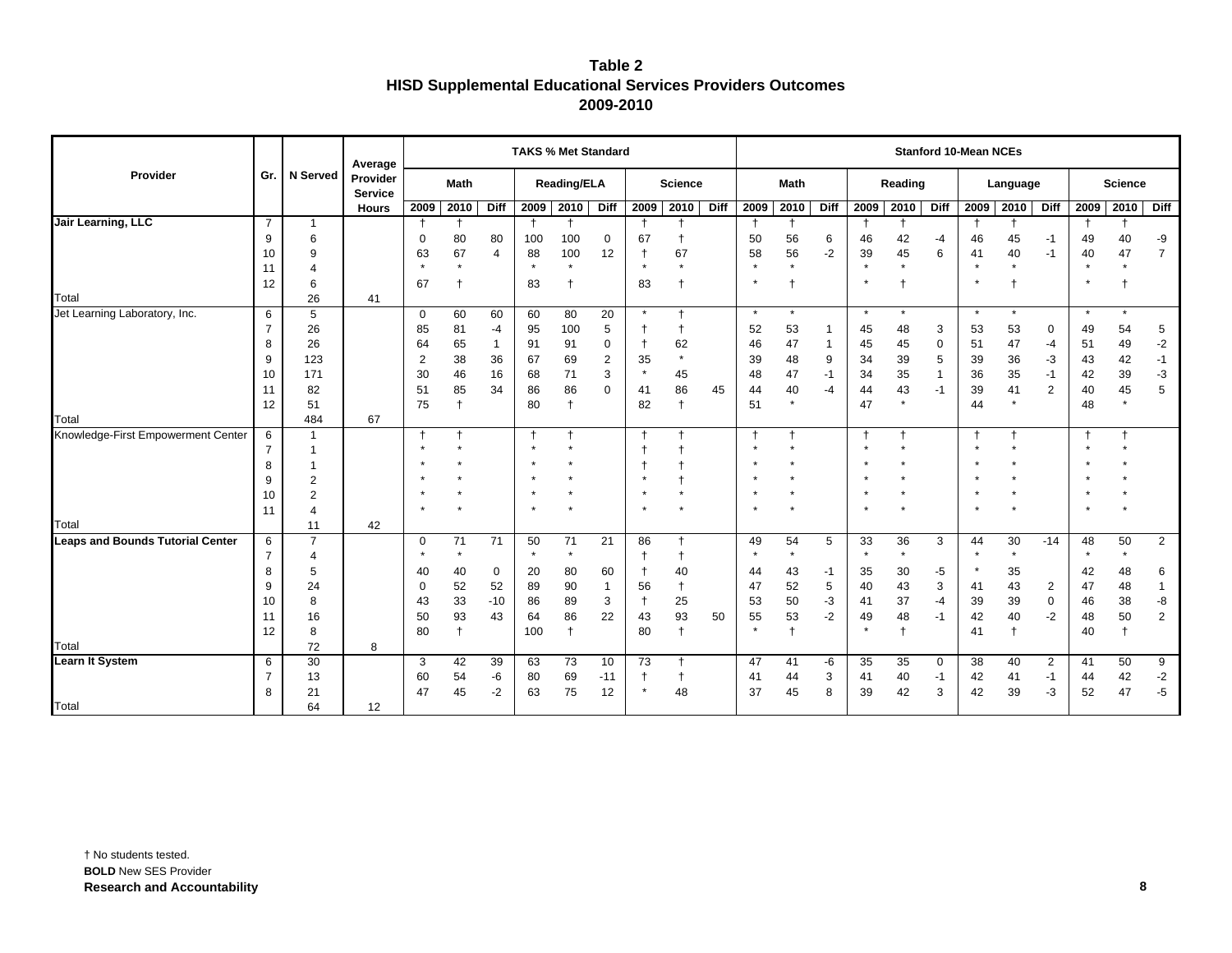| Table 2                                                          |
|------------------------------------------------------------------|
| <b>HISD Supplemental Educational Services Providers Outcomes</b> |
| 2009-2010                                                        |

|                                           |                     |                     | Average                    |               |            |                |               | <b>TAKS % Met Standard</b> |                     |               |                 |      |            |                  |                        |           |                  |                | <b>Stanford 10-Mean NCEs</b> |                  |                        |            |                |                        |
|-------------------------------------------|---------------------|---------------------|----------------------------|---------------|------------|----------------|---------------|----------------------------|---------------------|---------------|-----------------|------|------------|------------------|------------------------|-----------|------------------|----------------|------------------------------|------------------|------------------------|------------|----------------|------------------------|
| Provider                                  | Gr.                 | <b>N</b> Served     | Provider<br><b>Service</b> |               | Math       |                |               | Reading/ELA                |                     |               | <b>Science</b>  |      |            | <b>Math</b>      |                        |           | Reading          |                |                              | Language         |                        |            | <b>Science</b> |                        |
|                                           |                     |                     | <b>Hours</b>               | 2009          | 2010       | <b>Diff</b>    |               | 2009 2010                  | Diff                | 2009          | 2010            | Diff | 2009       | 2010             | <b>Diff</b>            | 2009 2010 |                  | <b>Diff</b>    |                              | 2009 2010        | <b>Diff</b>            | 2009       | 2010           | <b>Diff</b>            |
| <b>Mentorscope</b>                        | 6                   | $\mathbf{1}$        |                            | $^\dagger$    |            |                |               |                            |                     | $\ddagger$    |                 |      |            |                  |                        |           |                  |                |                              |                  |                        |            |                |                        |
|                                           | $\overline{7}$      | 3                   |                            | $\star$       |            |                |               |                            |                     | $\mathsf{t}$  | t               |      |            |                  |                        |           |                  |                |                              |                  |                        |            |                |                        |
|                                           | 8                   | 3                   |                            |               | $\star$    |                |               |                            |                     | $\ddagger$    |                 |      |            | $\star$          |                        |           | $\star$          |                |                              |                  |                        |            |                |                        |
|                                           | 9                   | 102                 |                            | 2             | 54         | 52             | 82            | 87                         | 5                   | 59<br>$\star$ | $\ddagger$      |      | 48         | 49               | $\mathbf{1}$           | 42        | 43               | $\mathbf{1}$   | 42                           | 41               | $-1$                   | 47         | 47             | 0                      |
|                                           | 10<br>11            | 65<br>62            |                            | 43<br>53      | 62<br>81   | 19<br>28       | 83<br>83      | 83<br>90                   | 0<br>$\overline{7}$ | 50            | 56<br>92        | 42   | 54<br>45   | 50<br>47         | $-4$<br>$\overline{2}$ | 43<br>45  | 40<br>48         | $-3$<br>3      | 46<br>39                     | 41<br>43         | $-5$<br>$\overline{4}$ | 45<br>46   | 40<br>48       | $-5$<br>$\overline{c}$ |
|                                           | 12                  | 34                  |                            | 74            | $\ddagger$ |                | 89            | $\ddagger$                 |                     | 75            | $\ddagger$      |      | 50         | $\mathbf{t}$     |                        | 46        | $\ddagger$       |                | 46                           | $\ddagger$       |                        | 47         | $\ddagger$     |                        |
| Total                                     |                     | 270                 | 34                         |               |            |                |               |                            |                     |               |                 |      |            |                  |                        |           |                  |                |                              |                  |                        |            |                |                        |
| <b>Mobile Collegiate Tutorial Service</b> | $5\phantom{.0}$     | $\mathbf{1}$        |                            | $\star$       | $\star$    |                | $\star$       | $\star$                    |                     | $\ddagger$    | $^\star$        |      | $\star$    | $\star$          |                        | $\star$   | $\star$          |                | $\star$                      | $\star$          |                        | $^{\star}$ |                |                        |
|                                           | 6                   | 11                  |                            | $\mathbf 0$   | 56         | 56             | 78            | 56                         | $-22$               | 75            | t               |      | 45         | 38               | $-7$                   | 42        | 30               | $-12$          | 39                           | 38               | -1                     | 45         | 44             | $-1$                   |
|                                           | $\overline{7}$      | 10                  |                            | 40            | 60         | 20             | $70\,$        | 70                         | $\mathsf 0$         | $\ddagger$    | $\ddagger$      |      | 30         | 38               | 8                      | 29        | 37               | 8              | 31                           | 31               | 0                      | 39         | 32             | $-7$                   |
|                                           | 8                   | $\overline{2}$      |                            |               |            |                | $\star$       | $\star$                    |                     | $\ddagger$    | $\star$         |      |            | $\star$          |                        | $\star$   | $\star$          |                | $\star$                      | $\star$          |                        | $\star$    | $\star$        |                        |
| Total                                     |                     | 24                  | 46                         |               |            |                |               |                            |                     |               |                 |      |            |                  |                        |           |                  |                |                              |                  |                        |            |                |                        |
| <b>Polk Institute of Excellence</b>       | 6                   | $\overline{2}$      |                            | $\star$       | $^\star$   |                |               | $\star$                    |                     |               | $\ddagger$      |      | $\star$    |                  |                        |           |                  |                |                              |                  |                        | $\star$    |                |                        |
|                                           | $\overline{7}$      | 8                   |                            | 100           | 75         | $-25$          | 88            | 88                         | $\mathbf 0$         | $\ddagger$    | $\ddagger$      |      | 45         | 49               | 4                      | 44        | 46               | $\overline{2}$ | 48                           | 45               | $-3$                   | 59         | 53             | $-6$                   |
|                                           | 8                   | 15                  |                            | 46            | 60         | 14             | 54            | 73                         | 19                  | $\ddagger$    | 53              |      | 41         | 47               | 6                      | 39        | 41               | $\overline{2}$ | 45                           | 42               | -3                     | 47         | 46             | $-1$                   |
| Total<br>Read and Succeed, LLC            |                     | 25                  | 25                         |               |            |                |               | $\star$                    |                     |               |                 |      |            |                  |                        |           |                  |                |                              |                  |                        |            |                |                        |
|                                           | 6<br>$\overline{7}$ | $\mathbf{1}$<br>3   |                            |               |            |                |               |                            |                     | t             | $\ddagger$<br>t |      |            |                  |                        |           | $\star$          |                |                              |                  |                        |            |                |                        |
|                                           | 8                   | $\mathbf{1}$        |                            |               | $\star$    |                | $\star$       | $\star$                    |                     | $\ddagger$    |                 |      |            | $\star$          |                        |           | $\star$          |                | $^\mathrm{+}$                | $\star$          |                        | $\ddagger$ | $\star$        |                        |
|                                           | 9                   | 32                  |                            | 6             | 41         | 35             | 71            | 76                         | 5                   | 50            | $\ddagger$      |      | 39         | 47               | 8                      | 27        | 31               | 4              | 31                           | 31               | 0                      | 39         | 37             | $-2$                   |
|                                           | 10                  | 32                  |                            | 33            | 57         | 24             | 50            | 79                         | 29                  | $\mathbf 0$   | 23              | 23   | 43         | 43               | $\mathbf 0$            | 23        | 24               | $\mathbf{1}$   | 28                           | 28               | $\mathbf 0$            | 33         | 31             | $-2$                   |
|                                           | 11                  | 17                  |                            | 9             | 50         | 41             | 55            | 42                         | $-13$               | 20            | 58              | 38   | 36         | 38               | $\overline{2}$         | 20        | 28               | 8              | 20                           | 31               | 11                     | 26         | 42             | 16                     |
|                                           | 12                  | 9                   |                            | 57            | $\ddagger$ |                | 29            | $\ddagger$                 |                     | 43            | $\ddagger$      |      | 40         | $\mathbf{t}$     |                        | 36        | $\ddagger$       |                | 36                           | $\ddagger$       |                        | 36         | $\ddagger$     |                        |
| Total                                     |                     | 95                  | 14                         |               |            |                |               |                            |                     |               |                 |      |            |                  |                        |           |                  |                |                              |                  |                        |            |                |                        |
| Read, Write, & Create, Inc.               | 6                   | $\mathbf{1}$        |                            | $\star$       |            |                |               | $\star$                    |                     |               | $\ddagger$      |      | $\star$    |                  |                        |           | $\star$          |                |                              |                  |                        | $\star$    |                |                        |
|                                           | 8                   | $\overline{2}$      |                            |               | $\star$    |                | $\star$       | $\star$                    |                     | $\mathsf{t}$  | $\star$         |      | $\star$    | $\star$          |                        | $\star$   | $\star$          |                | $\star$                      | $\star$          |                        | $\star$    | $\star$        |                        |
|                                           | 9                   | 11                  |                            | 0             | 33         | 33             | 50            | 67                         | 17                  | 14            | $\ddagger$      |      | 35         | 36               | $\mathbf{1}$           | 22        | 26               | 4              | 31                           | 30               | $-1$                   | 36         | 40             | 4                      |
|                                           | 10                  | 12                  |                            | 44<br>$\star$ | 55         | 11             | 56<br>$\star$ | 73                         | 17                  | $\ddagger$    | 30              |      | 54         | 43               | $-11$                  | 27        | 29               | $\overline{2}$ | 32                           | 35               | 3                      | 38         | 36             | $-2$                   |
|                                           | 11<br>12            | $\overline{7}$<br>5 |                            | 80            | 100        |                | 80            | 83                         |                     | 80            | 83              |      | 59<br>45   | 54<br>$\ddagger$ | $-5$                   | 45<br>45  | 43<br>$\ddagger$ | $-2$           | 40<br>42                     | 48<br>$\ddagger$ | 8                      | 54<br>43   | 51             | $-3$                   |
| Total                                     |                     | 38                  | 19                         |               | $\ddagger$ |                |               | $\ddagger$                 |                     |               | $\ddagger$      |      |            |                  |                        |           |                  |                |                              |                  |                        |            | $\ddagger$     |                        |
| Sehah Youth & Fitness Center              | 6                   | $\overline{2}$      |                            | $\star$       |            |                | $\star$       | $\star$                    |                     |               | $\ddagger$      |      | $\star$    |                  |                        |           | $\star$          |                | $\star$                      | $\star$          |                        |            |                |                        |
|                                           | $\overline{7}$      | $\overline{2}$      |                            | $\star$       | $\star$    |                | $\star$       | $\star$                    |                     | $\ddagger$    | $\ddagger$      |      | $\ddagger$ | $\star$          |                        |           | $\star$          |                | $^{\dagger}$                 | $\star$          |                        | $\ddagger$ | $\star$        |                        |
|                                           | 8                   | $\overline{7}$      |                            | 33            | 14         | $-19$          | 67            | 71                         | 4                   | $\ddagger$    | $\ddagger$      |      | 36         | 25               | $-11$                  | 45        | 35               | $-10$          | 45                           | 35               | $-10$                  | 49         | 39             | $-10$                  |
|                                           | 9                   | 15                  |                            | $\mathbf 0$   | 23         | 23             | 50            | 54                         | 4                   | 33            | $\star$         |      | 42         | 35               | $-7$                   | 31        | 35               | 4              | 36                           | 39               | 3                      | 40         | 42             | 2                      |
|                                           | 10                  | $\overline{4}$      |                            |               | $\star$    |                | $\star$       | $\star$                    |                     | $^\mathrm{+}$ | $\star$         |      | $\star$    |                  |                        |           | $\star$          |                | $\star$                      | $\star$          |                        | $\star$    |                |                        |
|                                           | 11                  | 9                   |                            | 50            | 57         | $\overline{7}$ | 50            | 43                         | -7                  | 50            | 83              | 33   | 41         |                  |                        | 43        |                  |                | 43                           | $\star$          |                        | 48         |                |                        |
|                                           | 12                  | 3                   |                            |               |            |                | $\star$       | $\ddagger$                 |                     |               | $\ddagger$      |      |            |                  |                        |           |                  |                |                              | $\ddagger$       |                        | $\star$    | $^{\dagger}$   |                        |
| Total                                     |                     | 42                  | 48                         |               |            |                |               |                            |                     |               |                 |      |            |                  |                        |           |                  |                |                              |                  |                        |            |                |                        |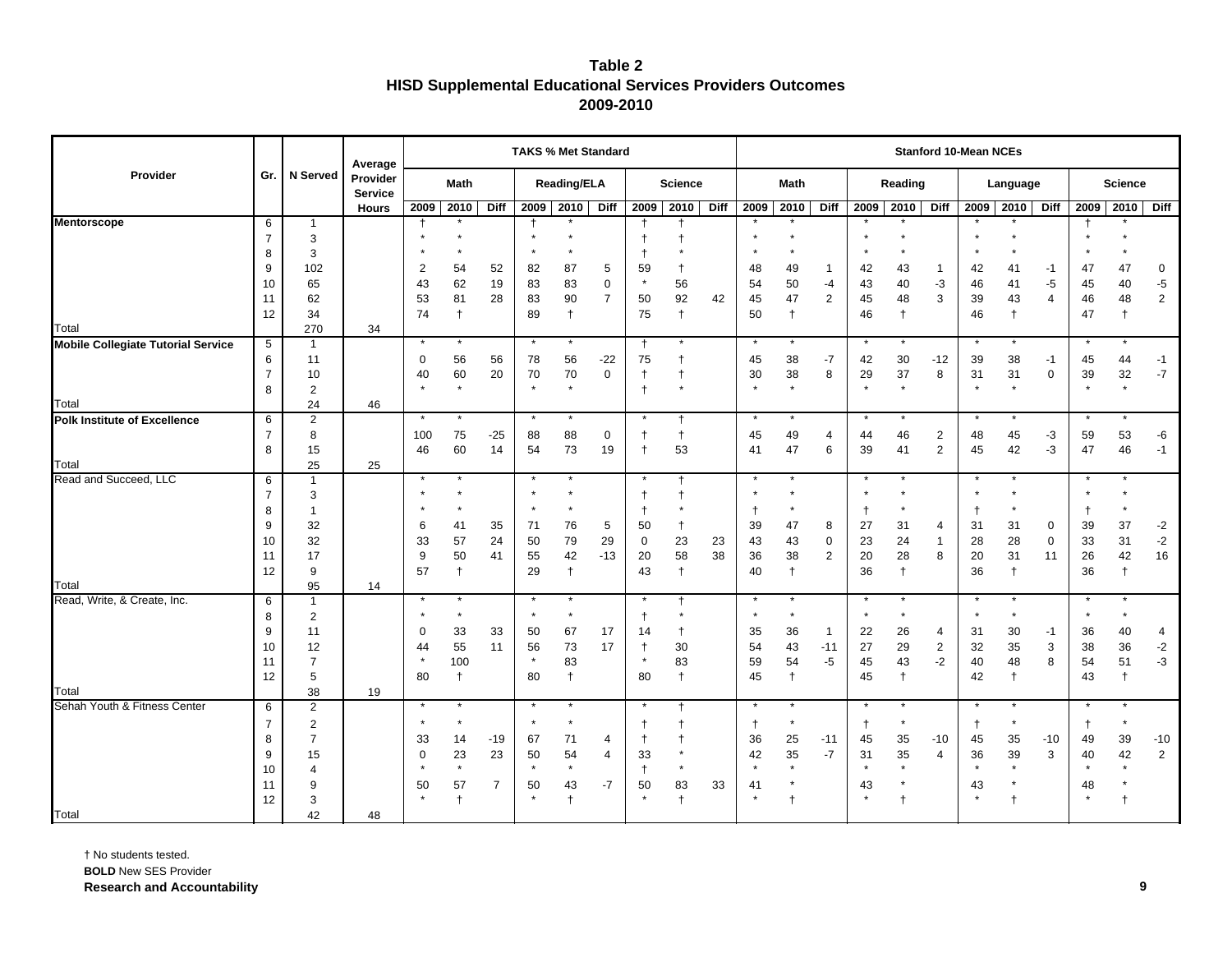| Table 2                                                          |
|------------------------------------------------------------------|
| <b>HISD Supplemental Educational Services Providers Outcomes</b> |
| 2009-2010                                                        |

|                                                         |                |                   | Average                    |                   |          |            | <b>TAKS % Met Standard</b> |                    |                      |                |                  |      |            |             |             |                          |            |      | <b>Stanford 10-Mean NCEs</b> |                |      |              |                |      |
|---------------------------------------------------------|----------------|-------------------|----------------------------|-------------------|----------|------------|----------------------------|--------------------|----------------------|----------------|------------------|------|------------|-------------|-------------|--------------------------|------------|------|------------------------------|----------------|------|--------------|----------------|------|
| Provider                                                | Gr.            | N Served          | Provider<br><b>Service</b> |                   | Math     |            |                            | <b>Reading/ELA</b> |                      |                | <b>Science</b>   |      |            | <b>Math</b> |             |                          | Reading    |      |                              | Language       |      |              | <b>Science</b> |      |
|                                                         |                |                   | <b>Hours</b>               | 2009              | 2010     | Diff       |                            | 2009 2010 Diff     |                      |                | 2009 2010        | Diff | 2009       | 2010        | <b>Diff</b> |                          | 2009 2010  | Diff |                              | 2009 2010 Diff |      |              | 2009 2010      | Diff |
| The SENJO Group                                         | 5              | $\mathbf{1}$      |                            |                   |          |            |                            |                    |                      |                |                  |      | $\ddagger$ |             |             |                          |            |      | $\ddagger$                   |                |      | $\mathsf{t}$ |                |      |
|                                                         | 6              | 3                 |                            |                   | $\star$  |            |                            | $\star$            |                      |                |                  |      | $\star$    |             |             |                          | $\star$    |      |                              | $\star$        |      |              |                |      |
|                                                         | $\overline{7}$ | 5                 |                            | 60                | 40       | $-20$      | 80                         | 80                 | $\mathbf 0$          |                |                  |      |            | 33          |             |                          | 31         |      |                              | 25             |      |              | 33             |      |
|                                                         | 8              | $\overline{2}$    |                            |                   | $\star$  |            | $\star$                    | $\star$            |                      | $\ddagger$     | $\star$          |      | $\star$    | $\star$     |             |                          | $\star$    |      | $\star$                      | $^\star$       |      | $\star$      |                |      |
|                                                         | 9              | $\overline{1}$    |                            |                   |          |            | f                          | $\ddagger$         |                      | $\ddagger$     | $\ddagger$       |      | $\ddagger$ |             |             |                          | $\ddagger$ |      | $\ddagger$                   | $\ddagger$     |      | $\mathbf{t}$ | $\mathbf t$    |      |
| Total                                                   |                | 12                | 49                         |                   |          |            |                            |                    |                      |                |                  |      |            |             |             |                          |            |      |                              |                |      |              |                |      |
| Sylvan Learning Center - Houston and<br>Southeast Texas | 6              | 3                 |                            | $\star$           | $\star$  |            | $\star$                    |                    |                      | $\star$        |                  |      | $\star$    |             |             |                          | $\star$    |      | $\star$                      | $^\star$       |      | $\star$      |                |      |
|                                                         | $\overline{7}$ | $\overline{2}$    |                            |                   |          |            |                            |                    |                      |                |                  |      |            |             |             |                          |            |      |                              |                |      |              |                |      |
|                                                         | 8              | $\overline{2}$    |                            |                   |          |            |                            |                    |                      |                |                  |      |            |             |             |                          |            |      |                              |                |      |              |                |      |
|                                                         | 9              | 4                 |                            |                   |          |            |                            |                    |                      |                |                  |      |            |             |             |                          |            |      |                              | $\star$        |      |              |                |      |
|                                                         | 10             | 1                 |                            |                   |          |            |                            |                    |                      |                |                  |      | $\star$    |             |             |                          |            |      |                              |                |      |              |                |      |
|                                                         | 11             | 3                 |                            |                   |          |            |                            |                    |                      |                |                  |      |            |             |             |                          |            |      |                              |                |      |              |                |      |
| Total                                                   | 12             | $\mathbf 1$<br>16 | 3                          |                   |          |            |                            |                    |                      |                | $\ddagger$       |      |            |             |             |                          |            |      |                              |                |      |              |                |      |
| The Target Excellence Program                           | 9              | $\mathbf{1}$      |                            |                   |          |            |                            |                    |                      |                | $^\mathrm{+}$    |      | $\star$    |             |             |                          |            |      |                              |                |      |              |                |      |
|                                                         | 11             | $\mathbf 1$       |                            | $\star$           |          |            |                            |                    |                      | $\star$        | $\star$          |      | $\star$    |             |             |                          |            |      |                              | $\star$        |      | $\star$      |                |      |
| Total                                                   |                | $\overline{2}$    | 10                         |                   |          |            |                            |                    |                      |                |                  |      |            |             |             |                          |            |      |                              |                |      |              |                |      |
| <b>Texas Tutor Professionals</b>                        | 6              | $\mathbf{1}$      |                            | $\star$           |          |            | $\star$                    | $\star$            |                      |                | t                |      | $\star$    |             |             |                          |            |      |                              |                |      |              |                |      |
|                                                         | $\overline{7}$ | $\overline{2}$    |                            |                   |          |            |                            |                    |                      |                |                  |      |            |             |             |                          |            |      | $^\dagger$                   |                |      |              |                |      |
|                                                         | 9              | $\overline{1}$    |                            |                   | $\star$  |            | $\ddagger$                 |                    |                      | $\ddagger$     | $^\dagger$       |      | $^\dagger$ | $\star$     |             | $\ddagger$               |            |      | $\ddagger$                   | $^\star$       |      | $\ddagger$   |                |      |
|                                                         | 10             | $\mathbf 1$       |                            |                   |          |            |                            |                    |                      | $\ddagger$     | $\star$          |      | $\star$    |             |             |                          |            |      | $\star$                      |                |      |              |                |      |
| Total                                                   |                | 5                 | 3                          |                   |          |            |                            |                    |                      |                |                  |      |            |             |             |                          |            |      |                              |                |      |              |                |      |
| <b>THIRST Teacher Training, LLC</b>                     | 5              | 3                 |                            | $\star$           | $\star$  |            | $\star$                    |                    |                      | $\overline{ }$ |                  |      | $\star$    |             |             |                          |            |      |                              | $\ast$         |      | $\star$      |                |      |
|                                                         | 6              | $\overline{7}$    |                            | $\Omega$          | 29       | 29         | 57                         | 43                 | $-14$                | 80             | $^\mathrm{+}$    |      | 39         | 28          | $-11$       | 41                       | 34         | $-7$ | 35                           | 30             | $-5$ | 40           | 33             | $-7$ |
|                                                         |                | 4                 |                            |                   | $\star$  |            |                            |                    |                      |                | $^\mathrm{+}$    |      |            |             |             |                          | $\star$    |      |                              | $\star$        |      |              |                |      |
|                                                         | 8              | 4                 |                            |                   |          |            |                            |                    |                      |                |                  |      |            |             |             |                          |            |      |                              | $\star$        |      |              |                |      |
|                                                         | 9              | 3                 |                            |                   |          |            |                            |                    |                      |                |                  |      |            |             |             |                          |            |      |                              |                |      |              |                |      |
|                                                         | 10             | 3                 |                            | $\star$           |          |            | $\star$                    |                    |                      | $\star$        |                  |      | $\star$    |             |             | $\star$                  |            |      |                              |                |      | $\star$      |                |      |
|                                                         | 12             | 2                 |                            |                   |          |            |                            |                    |                      |                | $\ddagger$       |      |            |             |             |                          | $\ddagger$ |      |                              | $\ddagger$     |      |              |                |      |
| Total<br><b>TREE4S Tutoring Service</b>                 |                | 26                | 28                         |                   |          |            |                            |                    |                      |                |                  |      | $\star$    |             |             |                          |            |      |                              |                |      | $\star$      |                |      |
|                                                         | 9<br>10        | 10<br>21          |                            | $\mathbf 0$<br>71 | 63<br>70 | 63<br>$-1$ | 67<br>76                   | 88<br>80           | 21<br>$\overline{4}$ | $\star$        | $\ddagger$<br>55 |      | 61         | 55<br>58    | -3          | 53                       | 45<br>48   | $-5$ | 48                           | 45<br>48       | 0    | 58           | 43<br>50       | -8   |
|                                                         | 11             | 6                 |                            | 40                | 100      | 60         | 80                         | 100                | 20                   | $\star$        | 100              |      | $\star$    | 44          |             | $\star$                  | 41         |      | $\star$                      | 38             |      | $\star$      | 55             |      |
|                                                         | 12             | 3                 |                            |                   |          |            | $\star$                    | $\ddagger$         |                      |                | $\ddagger$       |      | $\star$    |             |             | $\overline{\phantom{a}}$ | $\ddagger$ |      |                              | $\ddagger$     |      | $\star$      | $\ddagger$     |      |
| Total                                                   |                | 40                | 12                         |                   |          |            |                            |                    |                      |                |                  |      |            |             |             |                          |            |      |                              |                |      |              |                |      |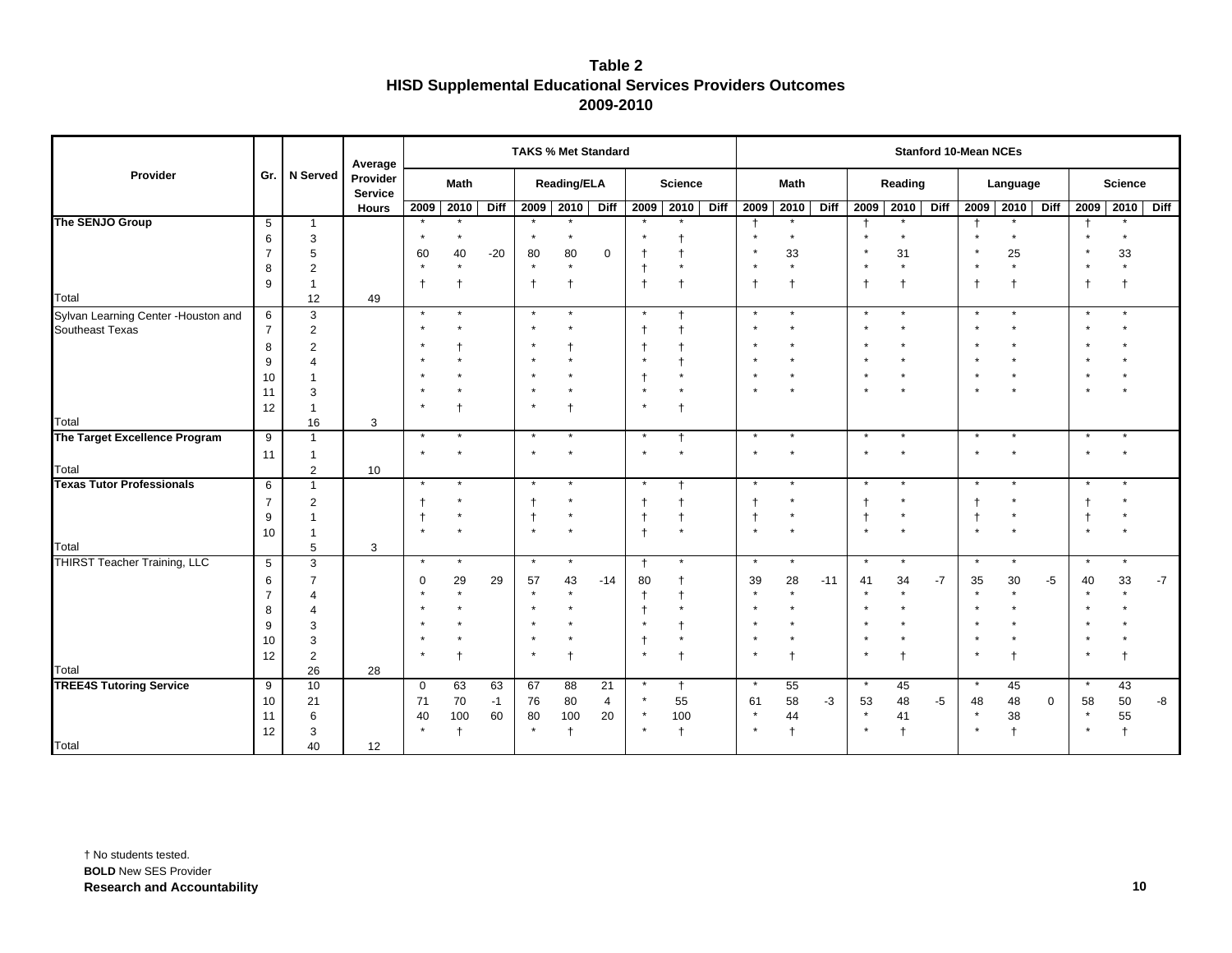| Table 2                                                          |
|------------------------------------------------------------------|
| <b>HISD Supplemental Educational Services Providers Outcomes</b> |
| 2009-2010                                                        |

|                                     |                |                 | Average                    |              |              |      | <b>TAKS % Met Standard</b> |                    |                |            |                |             |             |                |                |           |            |                | <b>Stanford 10-Mean NCEs</b> |            |             |              |                 |                |
|-------------------------------------|----------------|-----------------|----------------------------|--------------|--------------|------|----------------------------|--------------------|----------------|------------|----------------|-------------|-------------|----------------|----------------|-----------|------------|----------------|------------------------------|------------|-------------|--------------|-----------------|----------------|
| Provider                            | Gr.            | <b>N</b> Served | Provider<br><b>Service</b> |              | <b>Math</b>  |      |                            | <b>Reading/ELA</b> |                |            | <b>Science</b> |             |             | <b>Math</b>    |                |           | Reading    |                |                              | Language   |             |              | <b>Science</b>  |                |
|                                     |                |                 | <b>Hours</b>               | 2009         | 2010         | Diff | 2009 2010                  |                    | <b>Diff</b>    | 2009       | 2010           | <b>Diff</b> | 2009        | 2010           | Diff           | 2009 2010 |            | <b>Diff</b>    | 2009                         | 2010       | <b>Diff</b> | 2009         | 2010            | <b>Diff</b>    |
| <b>Tutors with Computers</b>        | 5              | 3               |                            |              |              |      |                            |                    |                |            |                |             |             |                |                |           |            |                |                              |            |             |              |                 |                |
|                                     | 6              | 79              |                            | $\mathbf 0$  | 74           | 74   | 63                         | 81                 | 18             | 79         | $\ddagger$     |             | 49          | 46             | $-3$           | 41        | 38         | -3             | 44                           | 46         | 2           | 49           | 47              | $-2$           |
|                                     | $\overline{7}$ | 60              |                            | 45           | 67           | 22   | 77                         | 71                 | -6             | $\star$    | $\star$        |             | 42          | 43             | $\mathbf{1}$   | 37        | 35         | $-2$           | 40                           | 41         |             | 40           | 40              | $\mathbf 0$    |
|                                     | 8              | 70              |                            | 60           | 51           | -9   | 71                         | 83                 | 12             | $\star$    | 57             |             | 43          | 46             | 3              | 42        | 41         | $-1$           | 43                           | 40         | -3          | 48           | 49              | $\mathbf{1}$   |
|                                     | 9              | 358             |                            | 2            | 50           | 48   | 68                         | 79                 | 11             | 46         | 40             | -6          | 48          | 48             | 0              | 39        | 39         | 0              | 41                           | 38         | -3          | 46           | 43              | $-3$           |
|                                     | 10             | 264             |                            | 45           | 49           | 4    | 77                         | 76                 | $-1$           | 42         | 44             | 2           | 52          | 47             | -5             | 42        | 38         | $-4$           | 42                           | 39         | -3          | 46           | 42              | $-4$           |
|                                     | 11             | 197             |                            | 53           | 78           | 25   | 78                         | 85                 | $\overline{7}$ | 44         | 85             | 41          | 46          | 46             | $\Omega$       | 44        | 47         | 3              | 42                           | 45         | 3           | 46           | 51              | 5              |
|                                     | 12             | 142             |                            | 69           |              |      | 88                         | $\ddagger$         |                | 76         | $\ddagger$     |             | 44          |                |                | 47        | $\ddagger$ |                | 45                           | $\ddagger$ |             | 45           | $\ddagger$      |                |
| Total                               |                | 1,173           | 8                          |              |              |      |                            |                    |                |            |                |             |             |                |                |           |            |                |                              |            |             |              |                 |                |
| Wonder-Space Education and          | $\overline{7}$ | $\overline{1}$  |                            | $\star$      | $\star$      |      | $\star$                    | $\star$            |                | $\ddagger$ | $\overline{1}$ |             | $\star$     | $\star$        |                |           | $\star$    |                | $\star$                      | $\star$    |             | $\star$      |                 |                |
| <b>Technology Center</b>            | 8              | -1              |                            | $\mathsf{t}$ | $\mathsf{t}$ |      | $\mathbf{f}$               | $\ddagger$         |                |            | $\ddagger$     |             | $\mathbf t$ |                |                |           | $\star$    |                | $\mathsf{t}$                 | $\star$    |             | $\mathsf{t}$ |                 |                |
|                                     | 9              | 24              |                            | $\mathbf 0$  | 43           | 43   | 67                         | 62                 | -5             | 47         | $\star$        |             | 41          | 43             | $\overline{2}$ | 39        | 36         | -3             | 36                           | 36         | 0           | 43           | 36              | $-7$           |
|                                     | 10             | 13              |                            | 45           | 60           | 15   | 82                         | 90                 | 8              |            | 44             |             | 52          | 49             | $-3$           | 49        | 49         | $\mathbf 0$    | 47                           | 47         | 0           | 54           | 48              | -6             |
|                                     | 11             | 12              |                            | 40           | 88           | 48   | 80                         | 75                 | $-5$           | 30         | 88             | 58          | 45          | 44             | $-1$           | 50        | 49         | $-1$           | 45                           | 53         | 8           | 51           | 52              | $\mathbf{1}$   |
|                                     | 12             | 15              |                            | 67           |              |      | 100                        | $\ddagger$         |                | 67         | $\ddagger$     |             | 42          | $\overline{1}$ |                | 42        | $\ddagger$ |                | 38                           | $\ddagger$ |             | 42           | $^{\mathrm{+}}$ |                |
| Total                               |                | 66              | $\overline{7}$             |              |              |      |                            |                    |                |            |                |             |             |                |                |           |            |                |                              |            |             |              |                 |                |
| <b>Wonder-Space Mobile</b>          | 6              | $\overline{7}$  |                            | $\star$      | 80           |      | $\star$                    | 100                |                |            | $\ddagger$     |             | 42          | 46             | 4              | 33        | 30         | $-3$           | 37                           | 29         | -8          | 44           | 39              | $-5$           |
|                                     | $\overline{7}$ | 12              |                            | 60           | 70           | 10   | 90                         | 90                 | 0              |            |                |             | 49          | 51             | $\overline{2}$ | 35        | 38         | 3              | 43                           | 41         | $-2$        | 43           | 44              | $\mathbf{1}$   |
|                                     | 8              | 13              |                            | 55           | 70           | 15   | 73                         | 80                 | $\overline{7}$ |            | 50<br>$\star$  |             | 44          | 49             | 5              | 32        | 37         | 5              | 39                           | 44         | 5           | 42           | 54              | 12             |
|                                     | 9              | 79              |                            | 3            | 50           | 47   | 68                         | 72                 | $\overline{4}$ | 48         |                |             | 42          | 46             | 4              | 35        | 37         | $\overline{2}$ | 37                           | 37         | 0           | 46           | 42              | $-4$           |
|                                     | 10             | 40              |                            | 63           | 60           | -3   | 81                         | 80                 | $-1$           |            | 51             |             | 48          | 47             | $-1$           | 42        | 43         | $\mathbf{1}$   | 42                           | 38         | $-4$        | 43           | 44              | $\mathbf{1}$   |
|                                     | 11             | 32              |                            | 54           | 70           | 16   | 77                         | 81                 | $\overline{4}$ | 28         | 74             | 46          | 49          | 46             | -3             | 42        | 40         | $-2$           | 40                           | 38         | $-2$        | 43           | 47              | $\overline{4}$ |
| Total                               | 12             | 40<br>223       |                            | 80           |              |      | 86                         | $\ddagger$         |                | 71         | $\ddagger$     |             | 50          |                |                | 47        | $\ddagger$ |                | 44                           | $\ddagger$ |             | 49           | $\ddagger$      |                |
| <b>Yancy Life Transition Center</b> | 5              | $\overline{1}$  | 9                          | $\star$      |              |      | $\star$                    | $\star$            |                | $\ddagger$ | $\star$        |             | $\star$     |                |                |           | $\star$    |                |                              | $\star$    |             | $\star$      |                 |                |
|                                     | 6              | 9               |                            | 0            | 71           | 71   | 50                         | 57                 | $\overline{7}$ | 63         |                |             | 55          | 41             | $-14$          | 49        | 37         | $-12$          | 45                           | 40         | $-5$        | 55           | 52              | -3             |
|                                     | $\overline{7}$ | $\overline{2}$  |                            |              | $\star$      |      | $\star$                    | $\star$            |                |            |                |             |             | $\star$        |                |           | $\star$    |                |                              | $\star$    |             |              |                 |                |
|                                     | 8              | 4               |                            |              | $\star$      |      | $\star$                    | $\star$            |                |            | $\star$        |             | $\star$     | $\star$        |                |           | $\star$    |                |                              | $\star$    |             | $\star$      |                 |                |
|                                     | 9              | 100             |                            | 3            | 51           | 48   | 66                         | 73                 | $\overline{7}$ | 38         | $\star$        |             | 46          | 45             | $-1$           | 37        | 37         | 0              | 37                           | 35         | $-2$        | 44           | 44              | 0              |
|                                     | 10             | 119             |                            | 35           | 54           | 19   | 71                         | 70                 | $-1$           | 25         | 51             | 26          | 50          | 48             | $-2$           | 40        | 38         | $-2$           | 43                           | 35         | -8          | 41           | 40              | $-1$           |
|                                     | 11             | 80              |                            | 33           | 73           | 40   | 67                         | 78                 | 11             | 32         | 77             | 45          | 42          | 42             | $\mathbf 0$    | 35        | 40         | 5              | 35                           | 38         | 3           | 40           | 47              | $\overline{7}$ |
|                                     | 12             | 54              |                            | 49           |              |      | 86                         |                    |                | 51         | $\overline{1}$ |             | 44          |                |                | 43        |            |                | 44                           | $\ddagger$ |             | 42           | $\mathsf{t}$    |                |
| Total                               |                | 369             | 29                         |              |              |      |                            |                    |                |            |                |             |             |                |                |           |            |                |                              |            |             |              |                 |                |
| <b>Total-All Providers</b>          |                | 6,320           | $\overline{27}$            |              |              |      |                            |                    |                |            |                |             |             |                |                |           |            |                |                              |            |             |              |                 |                |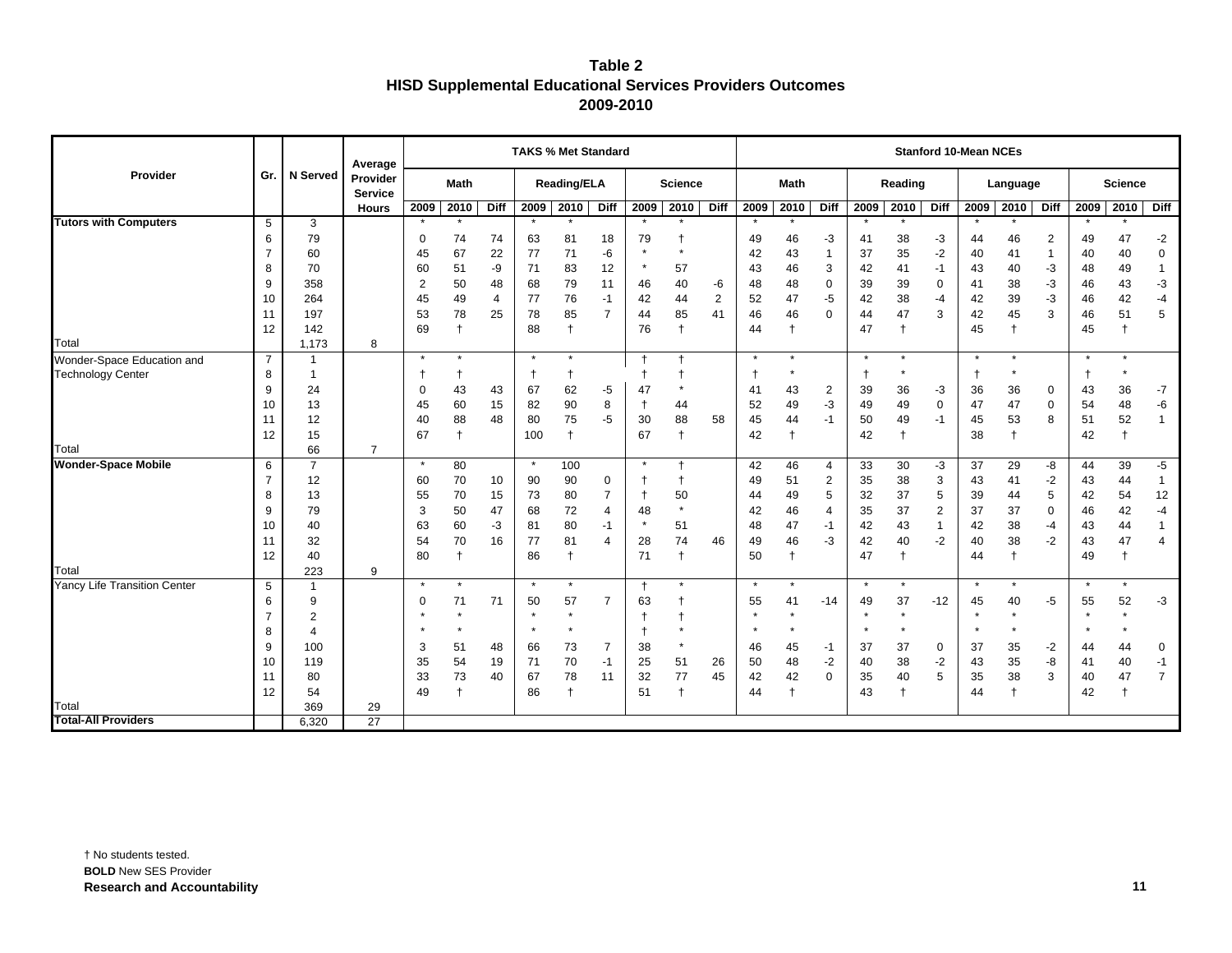| Table 3                                                        |
|----------------------------------------------------------------|
| <b>HISD Supplemental Educational Services Schools Outcomes</b> |
| 2009-2010                                                      |

|                                 |                     | N Econ.<br><b>Disady</b> |                 | Average<br>Provider            |                |                      |                | <b>TAKS % Met Standard</b> |                    |                |              |                  |             |             |               |                |          |               | <b>Stanford 10-Mean NCEs</b>     |          |               |             |          |                |                |
|---------------------------------|---------------------|--------------------------|-----------------|--------------------------------|----------------|----------------------|----------------|----------------------------|--------------------|----------------|--------------|------------------|-------------|-------------|---------------|----------------|----------|---------------|----------------------------------|----------|---------------|-------------|----------|----------------|----------------|
| School                          | Gr.                 | <b>Enrolled</b><br>2010  | <b>N</b> Served | <b>Service</b><br><b>Hours</b> |                | <b>Math</b>          |                |                            | <b>Reading/ELA</b> |                |              | <b>Science</b>   |             |             | <b>Math</b>   |                |          | Reading       |                                  |          | Language      |             |          | <b>Science</b> |                |
|                                 |                     |                          |                 |                                | 2009           | 2010                 | Diff           | 2009                       | 2010               | Diff           | 2009         | 2010             | <b>Diff</b> | 2009        | 2010          | Diff           | 2009     | 2010          | Diff                             | 2009     | 2010          | Diff        | 2009     | 2010           | Diff           |
| <b>Austin High School</b>       | 9                   | 592                      | 140             |                                | -1             | 72                   | 71             | 80                         | 90                 | 10             | 50           | 40               | $-10$       | 46          | 51            | 5              | 40       | 39            | $-1$                             | 40       | 40            | $\mathbf 0$ | 48       | 45             | $-3$           |
|                                 | 10                  | 464                      | 150             |                                | 65             | 70                   | 5              | 82                         | 87                 | 5              |              | 62               |             | 55          | 50            | -5             | 41       | 38            | -3                               | 43       | 39            | -4          | 46       | 47             | -1             |
|                                 | 11                  | 454                      | 113             |                                | 65             | 90                   | 25             | 80                         | 86                 | 6              | 60           | 91               | 31          | 54          | 49            | $-5$           | 44       | 43            | $-1$                             | 42       | 42            | $\mathbf 0$ | 50       | 51             | $\mathbf 1$    |
|                                 | 12                  | 434                      | 57              |                                | 74             | $\ddot{\phantom{1}}$ |                | 84                         | $\ddagger$         |                | 82           | $\ddagger$       |             | 47          | $\ddagger$    |                | 48       | $\ddagger$    |                                  | 43       | $\ddagger$    |             | 49       |                |                |
| Total                           |                     | 1,944                    | 460             | 32                             |                |                      |                |                            |                    |                |              |                  |             |             |               |                |          |               |                                  |          |               |             |          |                |                |
| Chavez High School              | 9                   | 917                      | 336             |                                | $\overline{1}$ | 58                   | 57             | 82                         | 84                 | $\overline{2}$ | 66           | $\star$          |             | 53          | 56            | 3              | 44       | 45            | -1                               | 44       | 43            | $-1$        | 53       | 48             | $-5$           |
|                                 | 10                  | 710                      | 269             |                                | 67             | 77                   | 10             | 82                         | 87                 | 5              | 13           | 67               | 54          | 60          | 58            | $-2$           | 50       | 47            | -3                               | 49       | 45            | $-4$        | 54       | 48             | -6             |
|                                 | 11                  | 530                      | 199             |                                | 71             | 91                   | 20             | 89                         | 92                 | 3              | 67           | 97               | 30          | 57          | 53<br>$\star$ | $-4$           | 52       | 49<br>$\star$ | $-3$                             | 47       | 45<br>$\star$ | $-2$        | 52       | 53<br>$\star$  | $\mathbf{1}$   |
|                                 | 12                  | 613                      | 186             |                                | 85             | $\ddagger$           |                | 89                         | $\ddagger$         |                | 83           | $\ddagger$       |             | 54          |               |                | 55       |               |                                  | 51       |               |             | 53       |                |                |
| Total<br><b>CLC High School</b> | 8                   | 2,770                    | 990<br>31       | 34                             | 53             | 13                   | $-40$          | 70                         | 81                 | 11             | $^\star$     | $\ddagger$       |             | 41          | 33            | -8             | 42       | 33            | -9                               | 43       | 37            | -6          | 43       | 36             | $-7$           |
|                                 | 9                   | 146                      | 23              |                                | 4              | 19                   | 15             | 75                         | 67                 | -8             | 44           | 44               | $\Omega$    | 39          | 35            | $-4$           | 32       | 30            | $-2$                             | 31       | 29            | $-2$        | 37       | 31             | -6             |
|                                 | 10                  | 170                      | 21              |                                | 19             | 53                   | 34             | 67                         | 63                 | $-4$           |              | 32               |             | 42          | 35            | $-7$           | 39       | 30            | -9                               | 39       | 29            | $-10$       | 36       | 34             | $-2$           |
|                                 | 11                  | 121                      | 11              |                                | 27             | $\overline{1}$       |                | 27                         | $\mathsf{t}$       |                | 0            | $\ddagger$       |             | 42          |               |                | 37       | $\ddagger$    |                                  | 36       | $\ddagger$    |             | 41       |                |                |
|                                 | 12                  | 160                      | 14              |                                | 50             | $\ddagger$           |                | 71                         |                    |                | 54           | $\ddagger$       |             | 32          | t             |                | 41       | $\ddagger$    |                                  | 39       | $\ddagger$    |             | 35       |                |                |
| Total                           |                     | 597                      | 100             | 19                             |                |                      |                |                            |                    |                |              |                  |             |             |               |                |          |               |                                  |          |               |             |          |                |                |
| <b>CLC Middle School</b>        | 7                   | 50                       | 9               |                                | 40             | 44                   | 4              | 60                         | 67                 | $\overline{7}$ |              | 11               |             |             | 30            |                |          | 26            |                                  |          | 28            |             |          | 37             |                |
|                                 | 8                   | 108                      |                 |                                | $\pm$          | $\mathsf{t}$         |                | $\overline{1}$             | $\mathsf{t}$       |                | $\mathsf{t}$ | $\mathsf{t}$     |             | $\mathbf +$ |               |                |          |               |                                  |          | $\star$       |             |          |                |                |
| Total                           |                     | 158                      | 10              | 22                             |                |                      |                |                            |                    |                |              |                  |             |             |               |                |          |               |                                  |          |               |             |          |                |                |
| Davis High School               | 9                   | 500                      | 165             |                                | -1             | 58                   | 57             | 79                         | 81                 | 2              | 65           | $\mathsf{t}$     |             | 51          | 53            | $\overline{2}$ | 43       | 42            | -1                               | 46       | 43            | $-3$        | 52       | 49             | $-3$           |
|                                 | 10                  | 379                      | 130             |                                | 60             | 47                   | $-13$          | 83                         | 83                 | 0              | $\star$      | 51               |             | 56          | 55            | $-1$           | 45       | 43            | $-2$                             | 46       | 41            | -5          | 53       | 47             | -6             |
|                                 | 11                  | 390                      | 129             |                                | 66             | 84                   | 18             | 86                         | 85                 | $-1$           | 58           | 87               | 29          | 55          | 51            | $-4$           | 48       | 47            | $-1$                             | 43       | 44            | 1           | 53       | 57             | $\overline{4}$ |
|                                 | 12                  | 386                      | 96              |                                | 73             | $\ddagger$           |                | 85                         | $\ddagger$         |                | 77           | $\ddagger$       |             | 50          |               |                | 48       | $\ddagger$    |                                  | 46       |               |             | 49       |                |                |
| Total                           |                     | 1,655                    | 520             | 32                             |                |                      |                |                            |                    |                |              |                  |             |             |               |                |          |               |                                  |          |               |             |          |                |                |
| Dowling Middle School           | 5                   |                          | $\overline{1}$  |                                | $\star$        |                      |                |                            | $\star$            |                |              |                  |             |             |               |                |          | $\mathbf t$   |                                  |          |               |             | $\star$  |                |                |
|                                 | 6                   | 487                      | 130             |                                | -1             | 55                   | 54             | 63                         | 80                 | 17             | 73           | $\ddagger$       |             | 49          | 43            | -6             | 41       | 37            | -4                               | 44       | 43            | $-1$        | 47       | 48             | $\mathbf{1}$   |
|                                 |                     | 462                      | 115             |                                | 61             | 68                   | $\overline{7}$ | 83                         | 84                 | -1             |              | $\ddagger$       |             | 44          | 48            | 4              | 39       | 40            | $\overline{1}$                   | 44       | 44            | $\mathbf 0$ | 47       | 45             | $-2$           |
|                                 | 8                   | 483                      | 128             |                                | 56             | 63                   | $\overline{7}$ | 68                         | 79                 | 11             | 0            | 57               | 57          | 42          | 48            | 6              | 42       | 44            | $\overline{2}$                   | 46       | 43            | $-3$        | 50       | 49             | $-1$           |
| Total                           |                     | 1,432                    | 374             | 18                             |                |                      |                |                            |                    |                |              |                  |             |             |               |                |          |               |                                  |          |               |             |          |                |                |
| <b>Edison Middile School</b>    | 6<br>$\overline{7}$ | 224                      | 30<br>34        |                                | $\Omega$<br>77 | 75<br>73             | 75             | 55                         | 68                 | 13             | 88           | $\mathsf{t}$     |             | 44          | 51            | $\overline{7}$ | 35       | 33            | $-2$                             | 40       | 38            | $-2$        | 48       | 43<br>42       | $-5$           |
|                                 | 8                   | 298<br>321               | 37              |                                | 67             | 73                   | -4<br>6        | 81<br>61                   | 77<br>91           | -4<br>30       |              | $\ddagger$<br>61 |             | 50<br>50    | 51<br>53      | -1<br>3        | 35<br>39 | 37<br>41      | $\overline{2}$<br>$\overline{2}$ | 41<br>44 | 42<br>43      | 1<br>$-1$   | 45<br>49 | 54             | $-3$<br>5      |
| Total                           |                     | 843                      | 101             | 9                              |                |                      |                |                            |                    |                |              |                  |             |             |               |                |          |               |                                  |          |               |             |          |                |                |
|                                 |                     |                          |                 |                                |                |                      |                |                            |                    |                |              |                  |             |             |               |                |          |               |                                  |          |               |             |          |                |                |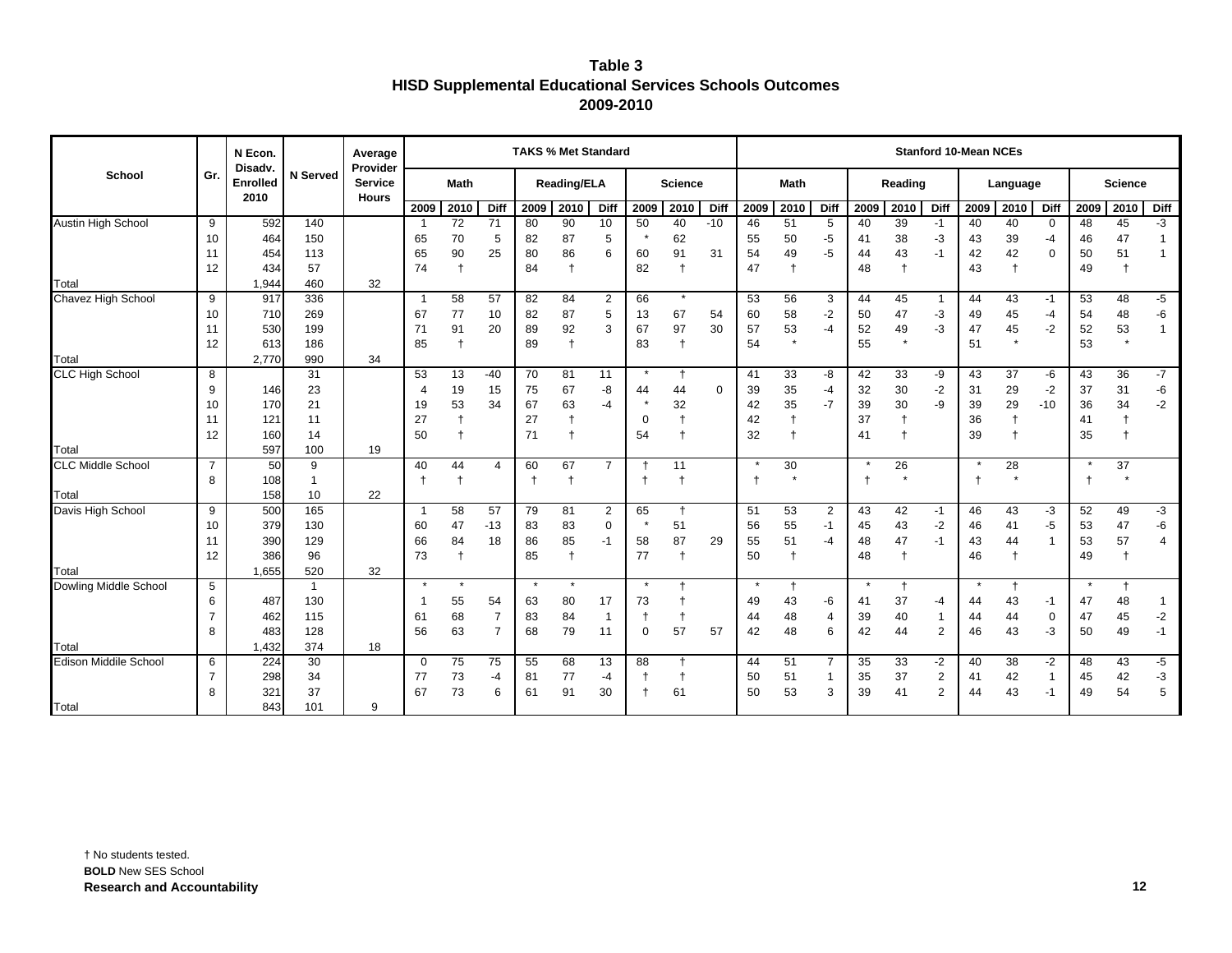| Table 3                                                        |
|----------------------------------------------------------------|
| <b>HISD Supplemental Educational Services Schools Outcomes</b> |
| 2009-2010                                                      |

|                              |                | N Econ.<br>Disadv.      |                 | Average<br>Provider            | <b>TAKS % Met Standard</b> |               |                |          |                    |                |              |                      |             |      | <b>Stanford 10-Mean NCEs</b> |                |      |            |              |    |            |                |      |                |                |
|------------------------------|----------------|-------------------------|-----------------|--------------------------------|----------------------------|---------------|----------------|----------|--------------------|----------------|--------------|----------------------|-------------|------|------------------------------|----------------|------|------------|--------------|----|------------|----------------|------|----------------|----------------|
| School                       | Gr.            | <b>Enrolled</b><br>2010 | <b>N</b> Served | <b>Service</b><br><b>Hours</b> |                            | <b>Math</b>   |                |          | <b>Reading/ELA</b> |                |              | <b>Science</b>       |             |      | <b>Math</b>                  |                |      | Reading    |              |    | Language   |                |      | <b>Science</b> |                |
|                              |                |                         |                 |                                | 2009                       | 2010          | Diff           | 2009     | 2010               | <b>Diff</b>    | 2009         | 2010                 | <b>Diff</b> | 2009 | 2010                         | Diff           | 2009 | 2010       | <b>Diff</b>  |    | 2009 2010  | <b>Diff</b>    | 2009 | 2010           | <b>Diff</b>    |
| <b>Holland Middle School</b> | 6              | 224                     | $\mathbf{1}$    |                                |                            |               |                |          |                    |                |              | $\mathbf t$          |             |      |                              |                |      |            |              |    |            |                |      |                |                |
|                              | $\overline{7}$ | 282                     | $\mathbf 0$     |                                |                            |               |                |          |                    |                |              |                      |             |      |                              |                |      |            |              |    |            |                |      |                |                |
|                              | 8              | 265                     | $\mathbf 0$     |                                |                            |               |                |          |                    |                |              |                      |             |      |                              |                |      |            |              |    |            |                |      |                |                |
| Total                        |                | 771                     |                 | 21                             |                            |               |                |          |                    |                |              |                      |             |      |                              |                |      |            |              |    |            |                |      |                |                |
| Jones High School            | 9              | 237                     | 82              |                                | $\overline{7}$             | 47            | 40             | 77       | 78                 |                | 38           | 25                   | $-13$       | 45   | 43                           | $-2$           | 39   | 33         | -6           | 41 | 39         | $-2$           | 47   | 39             | -8             |
|                              | 10             | 198                     | 66              |                                | 34                         | 67            | 33             | 66       | 72                 | 6              | 30           | 60                   | 30          | 48   | 44                           | -4             | 38   | 36         | $-2$         | 44 | 39         | $-5$           | 40   | 39             | $-1$           |
|                              | 11             | 158                     | 63              |                                | 46                         | 71            | 25             | 79       | 82                 | 3              | 53           | 86                   | 33          | 40   | 39                           | $-1$           | 41   | 41         | $\mathbf 0$  | 43 | 43         | $\mathbf 0$    | 43   | 42             | $-1$           |
|                              | 12             | 111                     | 16              |                                | 27                         | $\ddagger$    |                | 64       | $\ddagger$         |                | 55           | $\ddagger$           |             | 36   | $\ddagger$                   |                | 45   | $\ddagger$ |              | 43 | $\ddagger$ |                | 40   | $\ddagger$     |                |
| Total                        |                | 704                     | 227             | 26                             |                            |               |                |          |                    |                |              |                      |             |      |                              |                |      |            |              |    |            |                |      |                |                |
| Lee High School              | 9              | 750                     | 167             |                                | 5                          | 60            | 55             | 83       | 78                 | $-5$           | 67           |                      |             | 47   | 49                           | $\overline{2}$ | 36   | 37         | -1           | 37 | 37         | 0              | 46   | 46             | $\mathbf 0$    |
|                              | 10             | 474                     | 112             |                                | 39                         | 57            | 18             | 62       | 74                 | 12             | 11           | 59                   | 48          | 49   | 45                           | $-4$           | 31   | 32         | $\mathbf{1}$ | 33 | 33         | $\mathbf 0$    | 43   | 40             | -3             |
|                              | 11             | 363                     | 68              |                                | 49                         | 78            | 29             | 64<br>74 | 85                 | 21             | 39<br>86     | 83                   | 44          | 45   | 45<br>$\ddagger$             | 0              | 41   | 40         | $-1$         | 38 | 41         | 3              | 45   | 49             | $\overline{4}$ |
| Total                        | 12             | 304<br>1,891            | 30<br>377       | 30                             | 65                         | $\ddagger$    |                |          | $\ddagger$         |                |              | $\ddagger$           |             | 50   |                              |                | 45   | $\ddagger$ |              | 45 | $\ddagger$ |                | 44   | $\ddagger$     |                |
| <b>Madison High School</b>   | 9              | 751                     | 132             |                                | $\mathbf 1$                | 42            | 41             | 69       | 78                 | 9              | 42           | $\star$              |             | 45   | 48                           | 3              | 40   | 41         | -1           | 43 | 40         | $-3$           | 46   | 43             | $-3$           |
|                              | 10             | 577                     | 137             |                                | 45                         | 51            | 6              | 78       | 79                 | $\mathbf{1}$   | 50           | 47                   | -3          | 53   | 46                           | $-7$           | 44   | 39         | $-5$         | 47 | 42         | $-5$           | 47   | 43             | -4             |
|                              | 11             | 539                     | 119             |                                | 46                         | 79            | 33             | 72       | 92                 | 20             | 45           | 80                   | 35          | 45   | 43                           | -2             | 43   | 45         | 2            | 41 | 42         | $\mathbf{1}$   | 45   | 49             | $\overline{4}$ |
|                              | 12             | 422                     | 69              |                                | 77                         | $\ddagger$    |                | 80       | $\ddagger$         |                | 88           | $\ddagger$           |             | 45   | $\ddagger$                   |                | 48   | $\ddagger$ |              | 48 | $\ddagger$ |                | 45   | $\ddagger$     |                |
| Total                        |                | 2,289                   | 457             | 35                             |                            |               |                |          |                    |                |              |                      |             |      |                              |                |      |            |              |    |            |                |      |                |                |
| <b>Pro-Vision School</b>     | 5              | 11                      | 8               |                                | 25                         | 38            | 13             | 50       | 38                 | $-12$          | $\star$      | 38                   |             | 47   | 29                           | $-18$          | 47   | 32         | $-15$        | 42 | 32         | $-10$          | 46   | 27             | $-19$          |
|                              | 6              | 62                      | 33              |                                | $\mathbf 0$                | 54            | 54             | 51       | 54                 | 3              | 58           | $\ddagger$           |             | 44   | 36                           | -8             | 41   | 33         | -8           | 38 | 35         | -3             | 43   | 41             | $-2$           |
|                              | 7              | 44                      | 24              |                                | 35                         | 48            | 13             | 70       | 48                 | $-22$          | $\mathsf{t}$ | $\ddagger$           |             | 32   | 35                           | 3              | 26   | 32         | 6            | 27 | 29         | $\overline{2}$ | 32   | 31             | $-1$           |
|                              | 8              | 38                      | 12              |                                | 50                         | 45            | $-5$           | 80       | 82                 | $\overline{2}$ | $\ddagger$   | 45                   |             | 35   | 42                           | $\overline{7}$ | 40   | 43         | 3            | 37 | 45         | 8              | 50   | 51             | $\overline{1}$ |
| Total                        |                | 155                     | 77              | 41                             |                            |               |                |          |                    |                |              |                      |             |      |                              |                |      |            |              |    |            |                |      |                |                |
| Ryan Middle School           | 6              | 124                     | 30              |                                | 0                          | 80            | 80             | 64       | 84                 | 20             | 95           | $\ddagger$           |             | 47   | 44                           | -3             | 39   | 34         | $-5$         | 37 | 43         | 6              | 49   | 41             | -8             |
|                              | $\overline{7}$ | 120                     | 47              |                                | 39                         | 46            | $\overline{7}$ | 66       | 63                 | $-3$           |              | $\ddot{\phantom{1}}$ |             | 39   | 41                           | $\overline{c}$ | 36   | 34         | $-2$         | 36 | 36         | $\mathbf 0$    | 40   | 40             | $\mathbf 0$    |
|                              | 8              | 120                     | 28              |                                | 57                         | 61            | 4              | 62       | 89                 | 27             | $\ddagger$   | 75                   |             | 45   | 50                           | 5              | 42   | 42         | $\mathbf 0$  | 44 | 41         | $-3$           | 51   | 46             | $-5$           |
| Total                        |                | 364                     | 105             | 13                             |                            |               |                |          |                    |                |              |                      |             |      |                              |                |      |            |              |    |            |                |      |                |                |
| Sharpstown High School       | 9              | 388                     | 120             |                                | 3                          | 68            | 65             | 74       | 79                 | 5              | 49           | $\ddagger$           |             | 49   | 50                           | $\mathbf{1}$   | 39   | 37         | $-2$         | 41 | 38         | $-3$           | 46   | 43             | $-3$           |
|                              | 10             | 356                     | 116             |                                | 57                         | 68            | 11             | 78       | 82                 | 4              | 20           | 69                   | 49          | 55   | 51                           | -4             | 38   | 35         | $-3$         | 40 | 36         | -4             | 47   | 44             | -3             |
|                              | 11             | 236                     | 81              |                                | 72                         | 80            | 8              | 78       | 88                 | 10             | 70           | 88                   | 18          | 52   | 50                           | $-2$           | 41   | 44         | 3            | 37 | 43         | 6              | 47   | 52             | 5              |
|                              | 12             | 274                     | 53              |                                | 76                         | $\ddagger$    |                | 82       | $\ddagger$         |                | 82           | $\mathbf{t}$         |             | 52   | $\ddagger$                   |                | 52   | $\ddagger$ |              | 49 | $\ddagger$ |                | 51   | $\ddagger$     |                |
| Total                        |                | 1,254                   | 370             | 37                             |                            |               |                |          |                    |                |              |                      |             |      |                              |                |      |            |              |    |            |                |      |                |                |
| Sterling High School         | 9              | 337                     | 80              |                                | -1                         | 49            | 48             | 79       | 82                 | 3              | 50           | $\mathsf{t}$         |             | 47   | 47                           | 0              | 39   | 40         | -1           | 39 | 39         | 0              | 47   | 42             | $-5$           |
|                              | 10             | 258                     | 59              |                                | 47                         | 68            | 21             | 71       | 79                 | 8              |              | 42                   |             | 51   | 47                           | -4             | 46   | 43         | -3           | 47 | 43         | -4             | 47   | 44             | $-3$           |
|                              | 11             | 278                     | 68              |                                | 47                         | 84            | 37             | 80       | 88                 | 8              | 27           | 93                   | 66          | 49   | 45                           | $-4$           | 45   | 46         | $\mathbf{1}$ | 42 | 44         | $\overline{2}$ | 44   | 50             | 6              |
|                              | 12             | 213                     | 35              |                                | 77                         | $^\mathrm{+}$ |                | 81       | $^{\rm +}$         |                | 81           | $\ddagger$           |             | 43   | $\mathbf{f}$                 |                | 45   |            |              | 49 | $^{\rm +}$ |                | 44   |                |                |
| Total                        |                | 1,086                   | 242             | 26                             |                            |               |                |          |                    |                |              |                      |             |      |                              |                |      |            |              |    |            |                |      |                |                |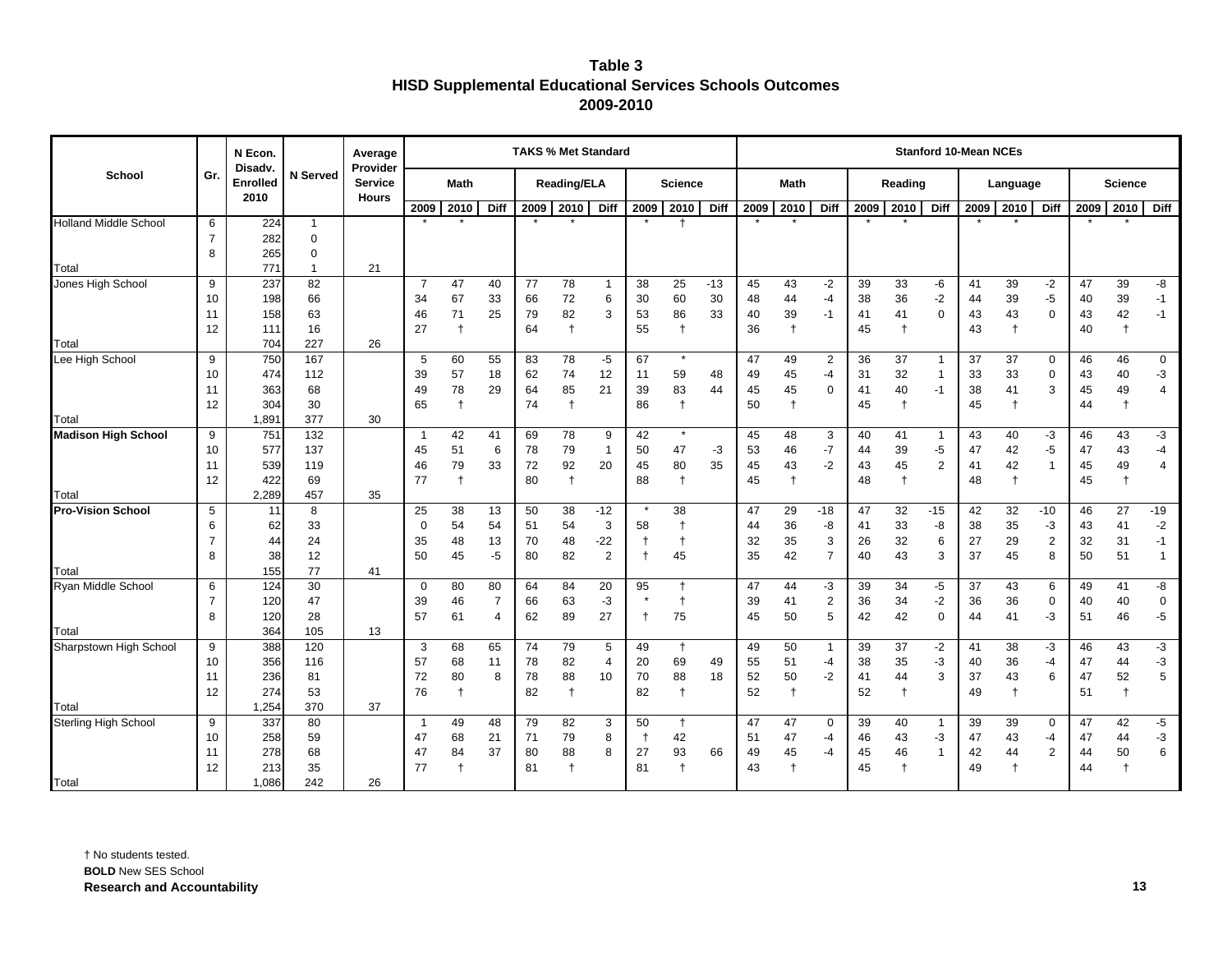| Table 3                                                        |
|----------------------------------------------------------------|
| <b>HISD Supplemental Educational Services Schools Outcomes</b> |
| 2009-2010                                                      |

|                              |     | N Econ.<br>Disady. | <b>N</b> Served | Average<br>Provider<br><b>Service</b><br><b>Hours</b> |             |      |      | <b>TAKS % Met Standard</b> |         |      |                |         |             | <b>Stanford 10-Mean NCEs</b> |      |                |         |      |                |          |      |                |                |      |              |
|------------------------------|-----|--------------------|-----------------|-------------------------------------------------------|-------------|------|------|----------------------------|---------|------|----------------|---------|-------------|------------------------------|------|----------------|---------|------|----------------|----------|------|----------------|----------------|------|--------------|
| School                       | Gr. | Enrolled<br>2010   |                 |                                                       | <b>Math</b> |      |      | <b>Reading/ELA</b>         |         |      | <b>Science</b> |         |             | <b>Math</b>                  |      |                | Reading |      |                | Language |      |                | <b>Science</b> |      |              |
|                              |     |                    |                 |                                                       | 2009        | 2010 | Diff | 2009                       | 2010    | Diff | 2009           | 2010    | <b>Diff</b> | 2009                         | 2010 | Diff           | 2009    | 2010 | Diff           | 2009     | 2010 | Diff           | 2009           | 2010 | <b>Diff</b>  |
| <b>Westbury High School</b>  | 9   | 677                | 202             |                                                       | 2           | 47   | 45   | 68                         | 75      |      | 47             |         |             | 48                           | 48   | 0              | 40      | 40   |                | 39       | 37   | $-2$           | 46             | 46   | $\mathbf{0}$ |
|                              | 10  | 587                | 196             |                                                       | 29          | 49   | 20   | 74                         | 72      | -2   | 11             | 55      | 44          | 51                           | 48   | -3             | 42      | 39   | -3             | 43       | 37   | -6             | 42             | 41   | -1           |
|                              |     | 471                | 127             |                                                       | 44          | 81   | 37   | 74                         | 83      | 9    | 28             | 83      | 55          | 42                           | 46   | 4              | 39      | 44   | 5              | 38       | 42   | 4              | 41             | 48   |              |
|                              | 12  | 381                | 87              |                                                       | 53          |      |      | 91                         | $\star$ |      | 57             | $\star$ |             | 44                           |      |                | 47      |      |                | 46       |      |                | 44             |      |              |
| Total                        |     | 2.116              | 612             | 34                                                    |             |      |      |                            |         |      |                |         |             |                              |      |                |         |      |                |          |      |                |                |      |              |
| Wheatley High School         | 9   | 359                | 198             |                                                       |             | 46   | 45   | 66                         | 72      | 6    | 51             | $\star$ |             | 40                           | 44   | $\overline{4}$ | 35      | 36   |                | 38       | 34   | -4             | 44             | 41   | $-3$         |
|                              | 10  | 259                | 168             |                                                       | 44          | 55   | 11   | 76                         | 68      | -8   |                | 37      |             | 51                           | 48   | -3             | 36      | 35   | -1             | 37       | 36   | -1             | 42             | 39   | $-3$         |
|                              |     | 227                | 129             |                                                       | 48          | 82   | 34   | 82                         | 76      | -6   | 39             | 84      | 45          | 46                           | 41   | -5             | 42      | 41   | -1             | 38       | 37   | -1             | 41             | 44   | 3            |
|                              | 12  | 241                | 88              |                                                       | 76          |      |      | 88                         |         |      | 78             |         |             | 45                           |      |                | 43      |      |                | 40       |      |                | 42             |      |              |
| Total                        |     | 1,086              | 583             | 51                                                    |             |      |      |                            |         |      |                |         |             |                              |      |                |         |      |                |          |      |                |                |      |              |
| Worthing High School         | 9   | 316                | 135             |                                                       | 3           | 39   | 36   | 80                         | 88      | 8    | 49             | $\star$ |             | 46                           | 45   | $-1$           | 39      | 39   | $\mathbf 0$    | 42       | 37   | -5             | 44             | 44   | $\mathbf 0$  |
|                              | 10  | 233                | 97              |                                                       | 29          | 35   | 6    | 74                         | 78      | 4    | 0              | 32      | 32          | 49                           | 42   | -7             | 41      | 37   | -4             | 40       | 37   | -3             | 44             | 39   | -5           |
|                              |     | 253                | 96              |                                                       | 51          | 83   | 32   | 92                         | 88      | $-4$ | 35             | 89      | 54          | 47                           | 45   | $-2$           | 43      | 48   | 5              | 42       | 43   |                | 43             | 45   | 2            |
|                              | 12  | 221                | 61              |                                                       | 63          |      |      | 83                         |         |      | 69             |         |             | 43                           |      |                | 44      |      |                | 44       |      |                | 44             |      |              |
| Total                        |     | 1,023              | 389             | 24                                                    |             |      |      |                            |         |      |                |         |             |                              |      |                |         |      |                |          |      |                |                |      |              |
| Yates High School            | 9   | 420                | 128             |                                                       | 5           | 45   | 40   | 74                         | 82      | 8    | 52             | $\star$ |             | 43                           | 49   | 6              | 42      | 41   | $-1$           | 44       | 43   | $-1$           | 47             | 46   | $-1$         |
|                              | 10  | 246                | 73              |                                                       | 40          | 52   | 12   | 83                         | 87      | 4    | 20             | 51      | 31          | 48                           | 42   | -6             | 45      | 39   | -6             | 46       | 40   | -6             | 45             | 39   | -6           |
|                              |     | 321                | 85              |                                                       | 39          | 73   | 34   | 76                         | 73      | -3   | 44             | 86      | 42          | 39                           | 38   | $-1$           | 45      | 47   | $\overline{2}$ | 44       | 46   | $\overline{2}$ | 42             | 47   | 5            |
|                              | 12  | 226                | 39              |                                                       | 58          |      |      | 82                         |         |      | 65             |         |             | 42                           |      |                | 45      |      |                | 45       |      |                | 50             |      |              |
| Total                        |     | 1,213              | 325             | 24                                                    |             |      |      |                            |         |      |                |         |             |                              |      |                |         |      |                |          |      |                |                |      |              |
| <b>Total-All SES Schools</b> |     | 23.35'             | 6,320           | 28                                                    |             |      |      |                            |         |      |                |         |             |                              |      |                |         |      |                |          |      |                |                |      |              |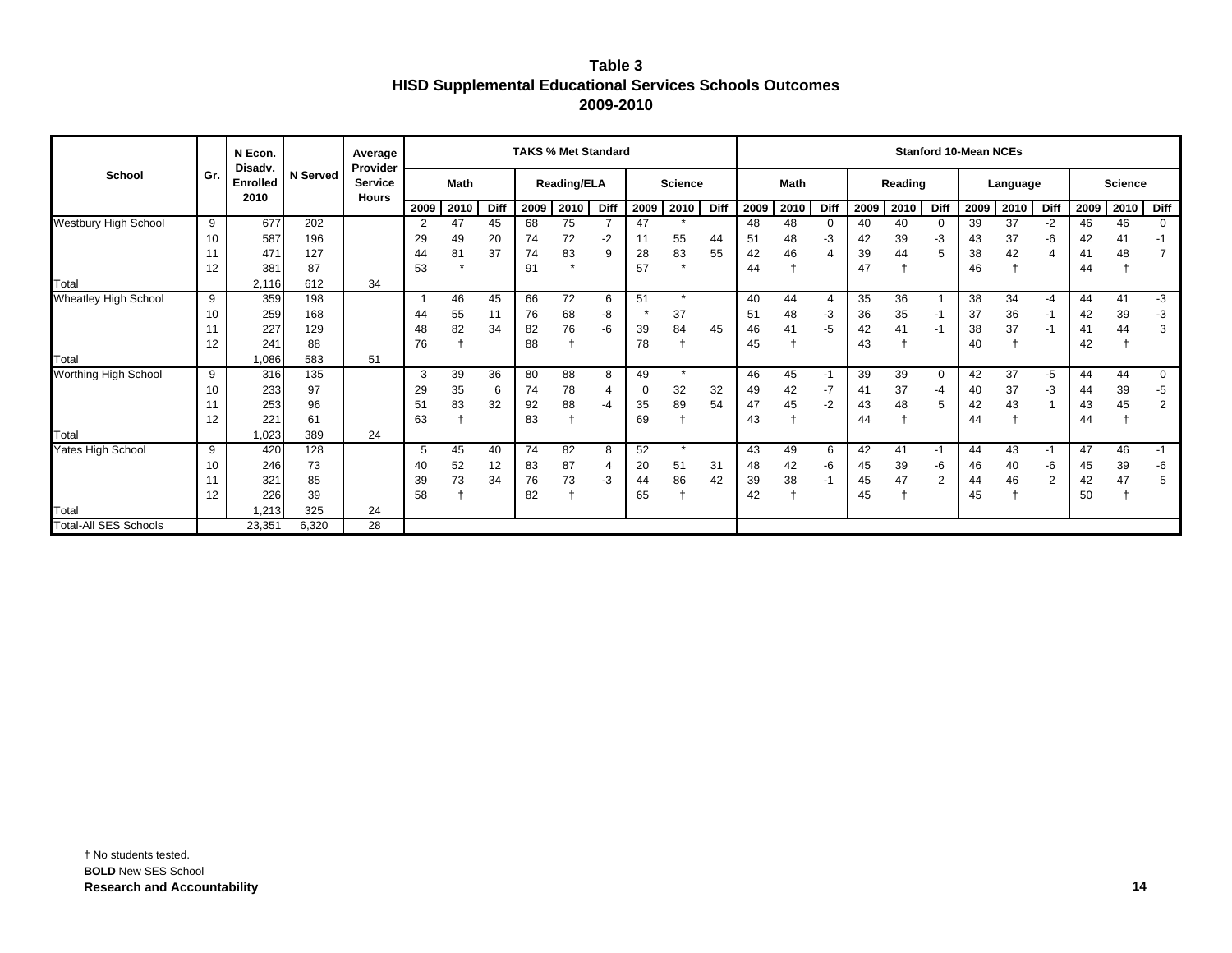## **Table 4 HISD Supplemental Educational Services Providers and Schools 2009-2010**

| Provider                                    | N<br><b>Students</b>    | School<br>동<br>도<br>Austin | Chavez High School | High School<br>CLC | CLC Middle School | Davis High School | Dowling Middle School | Edison Middle School | Holland Middle School | Jones High School         | -ee High School | Madison High School | Pro-Vision School | Ryan Middle School | Sharpstown High School | Sterling High School | <b>Nestbury High School</b> | Wheatley High School    | Worthing High School | Yates High School       |
|---------------------------------------------|-------------------------|----------------------------|--------------------|--------------------|-------------------|-------------------|-----------------------|----------------------|-----------------------|---------------------------|-----------------|---------------------|-------------------|--------------------|------------------------|----------------------|-----------------------------|-------------------------|----------------------|-------------------------|
| 1 to 1 Tutor                                | 120                     | $\overline{1}$             | 16                 |                    | $\mathbf{1}$      | $\overline{4}$    | 9                     | 3 <sup>l</sup>       |                       | $\ensuremath{\mathsf{3}}$ | 34              | 11                  |                   | $\overline{2}$     |                        | $\mathbf{3}$         | $\sqrt{5}$                  | $\sqrt{2}$              | 23                   | $\overline{\mathbf{3}}$ |
| 100 Scholars                                | 63                      |                            |                    | 16                 | $\overline{1}$    | 9                 | $\overline{6}$        |                      |                       |                           |                 | $\overline{4}$      |                   |                    | 12                     |                      | $\overline{3}$              | 10                      |                      | $\mathbf{1}$            |
| A Better Grade Tutoring, LLC                | $\mathbf{1}$            |                            |                    |                    |                   |                   |                       |                      |                       |                           |                 |                     |                   |                    |                        | $\mathbf{1}$         |                             |                         |                      |                         |
| A+ Learning Academy Inc.                    | 1,400                   | 184                        | 356                |                    |                   | 286               |                       |                      |                       | 67                        | 210             |                     |                   |                    | 114                    |                      | 87                          | 95                      |                      |                         |
| Academic Advantage, The                     | $\sqrt{5}$              |                            |                    | $\overline{2}$     |                   |                   |                       |                      |                       |                           | $\overline{2}$  |                     |                   |                    |                        |                      |                             | $\overline{1}$          |                      |                         |
| Academic Excellence Program                 | 27                      | $\boldsymbol{\Delta}$      | 6                  |                    | $\mathbf{1}$      |                   |                       | $\overline{7}$       |                       |                           | $\overline{1}$  | 3                   |                   |                    |                        | $\mathbf{1}$         |                             |                         | $\overline{2}$       | $\sqrt{2}$              |
| ACE Tutoring Services, Inc.                 | $\mathbf{3}$            |                            |                    |                    |                   |                   | $\mathbf{1}$          |                      |                       |                           |                 |                     |                   |                    |                        |                      |                             | $\mathbf{1}$            |                      |                         |
| The Achievement Academy, LLC                | 10                      |                            |                    |                    |                   |                   |                       |                      |                       |                           |                 |                     |                   |                    |                        |                      |                             | 10                      |                      |                         |
| Ahead of the Class Educational Services     | 48                      |                            |                    |                    |                   |                   | 39                    |                      |                       |                           |                 |                     |                   | 9                  |                        |                      |                             |                         |                      |                         |
| Alternatives Unlimited, Inc.                | 22                      |                            | $\mathbf{1}$       |                    |                   |                   |                       |                      |                       |                           |                 |                     |                   |                    |                        |                      |                             | 15                      |                      | 6 <sup>1</sup>          |
| Anthropologi                                | 139                     |                            |                    |                    |                   |                   |                       |                      |                       |                           | $\overline{2}$  | 137                 |                   |                    |                        |                      |                             |                         |                      |                         |
| The Association for the People and the      |                         |                            |                    |                    |                   |                   |                       |                      |                       |                           |                 |                     |                   |                    |                        |                      |                             |                         |                      |                         |
| Community                                   | 18                      |                            |                    |                    |                   |                   |                       |                      |                       |                           |                 | 3                   |                   | $\mathbf 1$        |                        |                      |                             | 8                       |                      | $5\phantom{.0}$         |
| Babbage Net School, Inc.                    | 370                     | $\overline{7}$             | 54                 | 17                 | $\sqrt{3}$        | $\mathbf{3}$      | $\mathbf{3}$          | $\overline{c}$       |                       | 20                        | $\overline{1}$  | $\overline{4}$      |                   | $\mathbf{1}$       | $\overline{c}$         | 82                   | 34                          | $\mathbf{3}$            | 128                  | $\sigma$                |
| <b>BlazinBrook Management</b>               | 41                      |                            | $\bf 8$            |                    |                   | $\overline{2}$    |                       | $\overline{13}$      |                       | 10 <sup>1</sup>           |                 | $\mathbf{1}$        |                   | $\mathbf{1}$       | $\mathbf{1}$           | $\overline{c}$       |                             | $\overline{1}$          |                      | $\overline{2}$          |
| Click2Tutor                                 | 23                      |                            | $\overline{2}$     |                    |                   |                   | 15                    | $\overline{2}$       |                       |                           |                 | $\overline{c}$      |                   |                    |                        |                      |                             |                         |                      |                         |
| The Community College Foundation            | $\mathbf{3}$            |                            |                    |                    |                   |                   |                       |                      |                       |                           |                 | $\mathbf 1$         |                   |                    |                        |                      |                             | $\overline{\mathbf{1}}$ | $\mathbf{1}$         |                         |
| Diverse Learning, Inc.                      | 89                      |                            | 5                  |                    |                   | 11                |                       |                      |                       | $\overline{4}$            |                 |                     |                   |                    |                        |                      |                             | 64                      |                      | 5 <sub>5</sub>          |
| <b>Educate Online</b>                       | 86                      | 18                         | $\overline{14}$    | 4                  |                   | $\overline{1}$    | 11                    | $\overline{3}$       |                       | $\overline{c}$            | 3               | 8                   |                   | $\mathbf{1}$       | $\mathbf{1}$           | $\overline{7}$       | 4                           | $\,6\,$                 | $\sqrt{3}$           |                         |
| <b>Educator Resources</b>                   | 157                     | 12                         | 45                 | $\overline{1}$     |                   | $\overline{1}$    | 14                    |                      |                       | 55                        |                 | $\mathbf{1}$        |                   |                    |                        | 21                   |                             | $\overline{4}$          | $\mathbf{3}$         |                         |
| Elite Academic Solutions                    | 65                      |                            | 8                  |                    |                   |                   |                       |                      |                       |                           |                 | 15                  |                   | 9                  | 1                      |                      | $\mathbf{1}$                | $\overline{3}$          | 17                   | 11                      |
| Fostering Stars Learning & Resource Center, |                         |                            |                    |                    |                   |                   |                       |                      |                       |                           |                 |                     |                   |                    |                        |                      |                             |                         |                      |                         |
| Inc.                                        | 97                      |                            |                    | -1                 | 1                 | -1                | 1                     |                      |                       | 24                        | -1              |                     |                   | 6                  |                        | $\mathbf 1$          |                             |                         | 25                   | 36                      |
| Group Excellence, Ltd.                      | 436                     | 94                         | 201                |                    |                   | 8                 |                       |                      |                       | 4                         | $\overline{1}$  | $\mathbf{1}$        |                   |                    | 16                     | 26                   |                             | $\mathbf{3}$            |                      | 82                      |
| Helping Hands "Specialized" Tutoring        | 10                      |                            |                    |                    |                   |                   | $\overline{2}$        | 1                    |                       |                           |                 | $\overline{2}$      |                   | $\overline{1}$     |                        |                      |                             | $\overline{2}$          |                      | $\overline{1}$          |
| <b>iLEARNED Online</b>                      | $\overline{\mathbf{4}}$ |                            |                    |                    |                   |                   |                       |                      |                       |                           |                 |                     |                   |                    | $\overline{4}$         |                      |                             |                         |                      |                         |
| Jair Learning, LLC                          | 26                      | 23                         | $\mathbf{1}$       |                    |                   |                   | $\mathbf{1}$          |                      |                       |                           |                 |                     |                   |                    |                        |                      |                             |                         |                      |                         |
| Jet Learning Laboratory, Inc.               | 484                     | $\overline{2}$             | $\overline{4}$     | -1                 |                   | 45                | 55                    | $\mathbf{1}$         |                       | $\mathbf{1}$              | 3               | 60                  |                   |                    | 22                     | 6                    | 50                          | 203                     | 14                   | 17                      |
| Knowledge-First Empowerment Center          | 11                      | $\overline{1}$             |                    | 1                  |                   |                   | $\mathbf{1}$          |                      |                       | 2                         | $\overline{2}$  |                     |                   | $\mathbf 1$        | $\mathbf{1}$           |                      |                             |                         | $\mathbf{1}$         | $\mathbf{1}$            |
| Leaps and Bounds Tutorial Center            | 72                      |                            | 21                 |                    |                   | $\overline{1}$    |                       | 16                   |                       |                           |                 |                     |                   |                    |                        | $\overline{2}$       |                             | 24                      | 8                    |                         |
| Learn It System                             | 64                      |                            |                    |                    |                   |                   | 64                    |                      |                       |                           |                 |                     |                   |                    |                        |                      |                             |                         |                      |                         |
| Mentorscope                                 | 270                     | $5\phantom{.0}$            | 64                 |                    |                   |                   | $\overline{7}$        |                      |                       |                           |                 | 54                  |                   |                    | 85                     |                      | 9                           |                         | 35                   | 11                      |